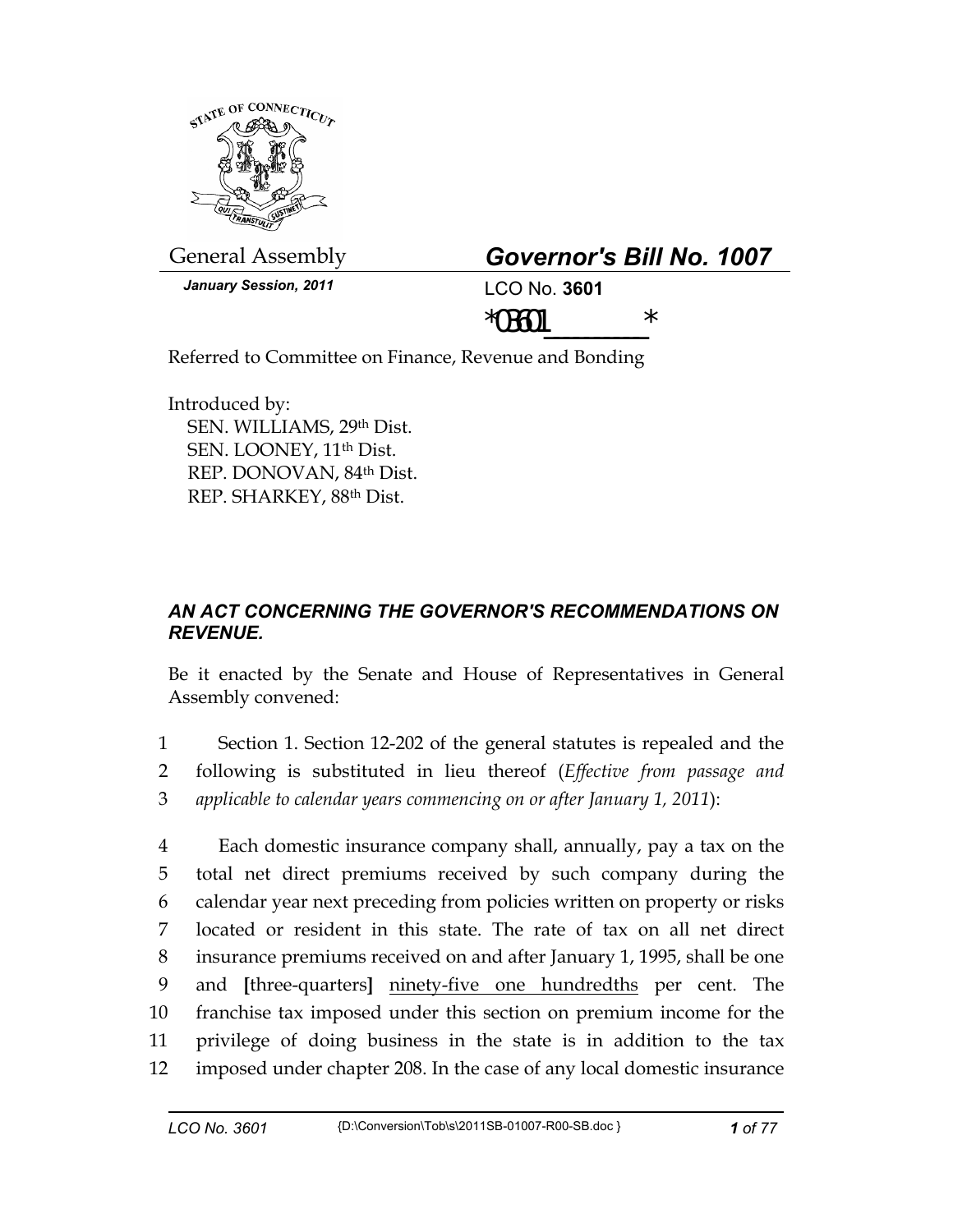13 company the admitted assets of which as of the end of an income year 14 do not exceed ninety-five million dollars, eighty per cent of the tax 15 paid by such company under chapter 208 during such income year 16 reduced by any refunds of taxes paid by such company and granted 17 under said chapter within such income year and eighty per cent of the 18 assessment paid by such company under section 38a-48 during such 19 income year shall be allowed as a credit in the determination of the tax 20 under this chapter payable with respect to total net direct premiums 21 received during such income year, provided that these two credits 22 shall not reduce the tax under this chapter to less than zero, and 23 provided further in the case of a local domestic insurance company 24 which is a member of an insurance holding company system, as 25 defined in section 38a-129, these credits shall apply if the total 26 admitted assets of the local domestic insurance company and its 27 affiliates, as defined in said section, do not exceed two hundred fifty 28 million dollars or, in the alternative, in the case of a local domestic 29 insurance company which is a member of an insurance holding 30 company system, as defined in section 38a-129, these credits shall 31 apply only if total direct written premiums are derived from policies 32 issued or delivered in Connecticut, on risk located in Connecticut and, 33 as of the end of the income year the company and its affiliates have 34 admitted assets minus unpaid losses and loss adjustment expenses that 35 are also discounted for federal and state tax purposes and which for 36 said local domestic insurance company and its affiliates, as defined in 37 said section do not exceed two hundred fifty million dollars.

38 Sec. 2. Subsection (a) of section 12-202a of the general statutes is 39 repealed and the following is substituted in lieu thereof (*Effective from*  40 *passage and applicable to calendar years commencing on or after January 1,*  41 *2011*):

42 (a) Each health care center, as defined in section 38a-175, that is 43 governed by sections 38a-175 to 38a-192, inclusive, shall pay a tax to 44 the Commissioner of Revenue Services for the calendar year 45 commencing on January 1, 1995, and annually thereafter, at the rate of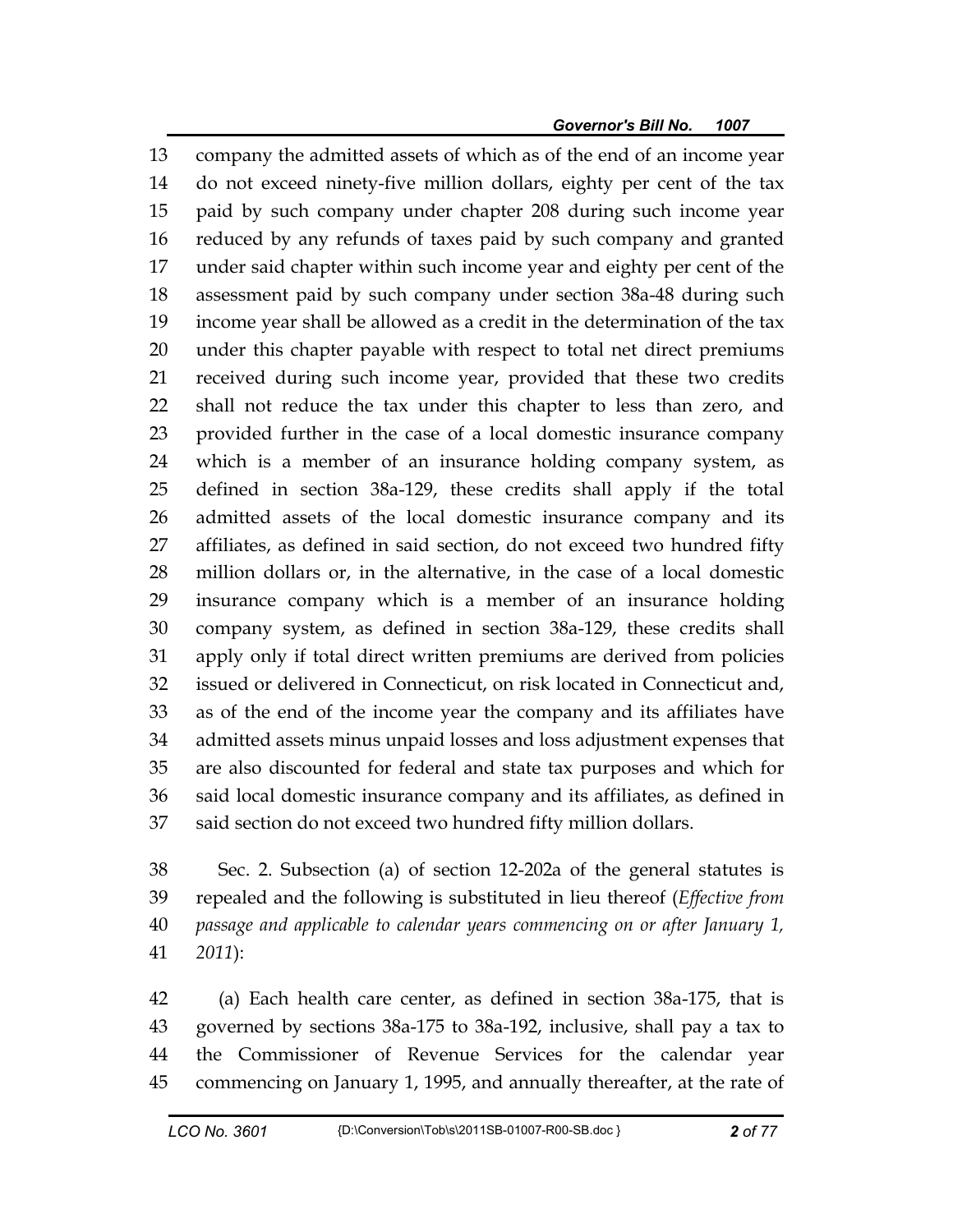46 one and **[**three-quarters**]** ninety-five one hundredths per cent of the 47 total net direct subscriber charges received by such health care center 48 during each such calendar year on any new or renewal contract or 49 policy approved by the Insurance Commissioner under section 38a-50 183. Such payment shall be in addition to any other payment required 51 under section 38a-48.

52 Sec. 3. Subsection (b) of section 12-210 of the general statutes is 53 repealed and the following is substituted in lieu thereof (*Effective from*  54 *passage and applicable to calendar years commencing on or after January 1,*  55 *2011*):

56 (b) Each insurance company incorporated by or organized under 57 the laws of any other state or foreign government and doing business 58 in this state shall, annually, on and after January 1, 1995, pay to said 59 Commissioner of Revenue Services, in addition to any other taxes 60 imposed on such company or its agents, a tax of one and **[**three-61 quarters**]** ninety-five one hundredths per cent of all net direct 62 premiums received by such company in the calendar year next 63 preceding from policies written on property or risks located or resident 64 in this state, excluding premiums for ocean marine insurance, and, 65 upon ceasing to transact new business in this state, shall continue to 66 pay a tax upon the renewal premiums derived from its business 67 remaining in force in this state at the rate which was applicable when 68 such company ceased to transact new business in this state.

69 Sec. 4. Section 12-211a of the general statutes is repealed and the 70 following is substituted in lieu thereof (*Effective from passage and*  71 *applicable to calendar years commencing on or after January 1, 2011*):

72 (a) Notwithstanding any provision of the general statutes, and 73 except as provided in subsection (b) of this section, the amount of tax 74 credit or credits otherwise allowable against the tax imposed under 75 this chapter for any **[**income**]** calendar year shall not exceed seventy 76 per cent of the amount of tax due from such taxpayer under this 77 chapter with respect to such **[**income**]** calendar year of the taxpayer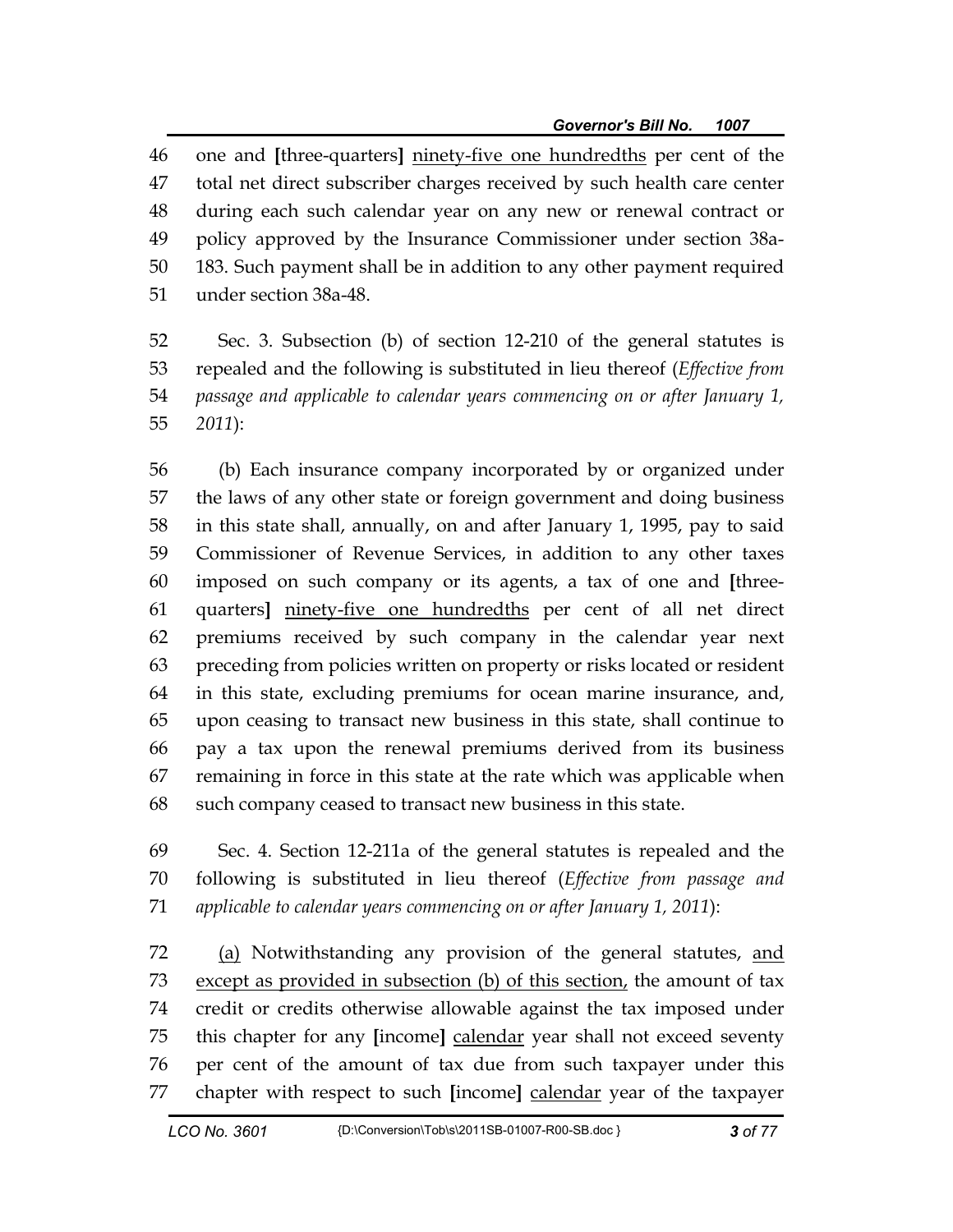78 prior to the application of such credit or credits.

79 (b) (1) For a calendar year commencing on or after January 1, 2011, 80 and prior to January 1, 2013, the amount of tax credit or credits 81 otherwise allowable against the tax imposed under this chapter for 82 such calendar year may exceed the amount specified in subsection (a) 83 of this section only by the amount computed under subparagraph (A) 84 of subdivision (2) of this subsection, provided in no event may the 85 amount of tax credit or credits otherwise allowable against the tax 86 imposed under this chapter for such calendar year exceed one hundred 87 per cent of the amount of tax due from such taxpayer under this 88 chapter with respect to such calendar year of the taxpayer prior to the 89 application of such credit or credits. 90 (2) (A) The taxpayer's average monthly net employee gain for a 91 calendar year shall be multiplied by six thousand dollars. 92 (B) The taxpayer's average monthly net employee gain for a 93 calendar year shall be computed as follows: For each month in the 94 calendar year, the taxpayer shall subtract from the number of its 95 employees in this state on the last day of such month the number of its 96 employees in this state on the first day of the calendar year. The 97 taxpayer shall total the differences for the twelve months in the 98 calendar year, and such total, when divided by twelve, shall be the 99 taxpayer's average monthly net employee gain for the calendar year. 100 For purposes of this computation, only employees who are required to 101 work at least thirty-five hours per week and only employees who were 102 not employed in this state by a related person, as defined in section 12- 103 217ii, within the twelve months prior to the first day of the calendar 104 year may be taken into account in computing the number of 105 employees. 106 (C) If the taxpayer's average monthly net employee gain is zero or

107 less than zero, the taxpayer may not exceed the seventy per cent limit

108 imposed under subsection (a) of this section.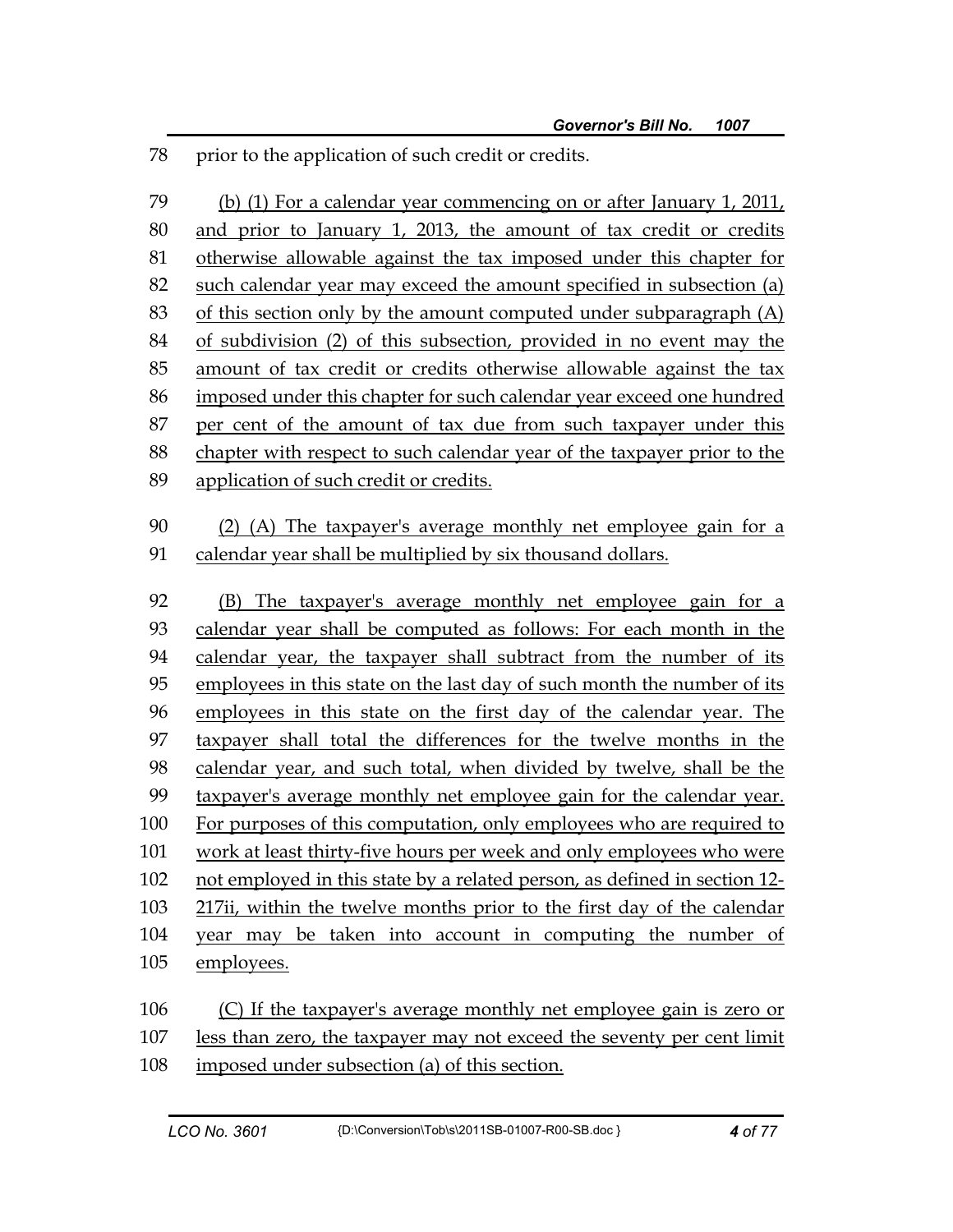109 Sec. 5. Subdivision (6) of subsection (b) of section 12-214 of the 110 general statutes is repealed and the following is substituted in lieu 111 thereof (*Effective from passage and applicable to income years commencing*  112 *on or after January 1, 2011*):

113 (6) (A) With respect to income years commencing on or after 114 January 1, 2009, and prior to January 1, **[**2012**]** 2014, any company 115 subject to the tax imposed in accordance with subsection (a) of this 116 section shall pay, for each such income year, except when the tax so 117 calculated is equal to two hundred fifty dollars, an additional tax in an 118 amount equal to ten per cent of the tax calculated under said 119 subsection (a) for such income year, without reduction of the tax so 120 calculated by the amount of any credit against such tax. The additional 121 amount of tax determined under this subsection for any income year 122 shall constitute a part of the tax imposed by the provisions of said 123 subsection (a) and shall become due and be paid, collected and 124 enforced as provided in this chapter.

125 (B) Any company whose gross income for the income year was less 126 than one hundred million dollars shall not be subject to the additional 127 tax imposed under subparagraph (A) of this subdivision. This 128 exception shall not apply to companies filing a combined return for the 129 income year under section 12-223a or a unitary return under 130 subsection (d) of section 12-218d.

131 Sec. 6. Subsection (e) of section 12-217jj of the general statutes is 132 repealed and the following is substituted in lieu thereof (*Effective from*  133 *passage and applicable to income years commencing on or after January 1,*  134 *2011*):

135 (e) On and after July 1, 2006, and for income years commencing on 136 or after January 1, 2006, any credit allowed pursuant to this 137 **[**subsection**]** section may be sold, assigned or otherwise transferred, in 138 whole or in part, to one or more taxpayers, provided (1) no credit, after 139 issuance, may be sold, assigned or otherwise transferred, in whole or 140 in part, more than three times, (2) in the case of a credit allowed for the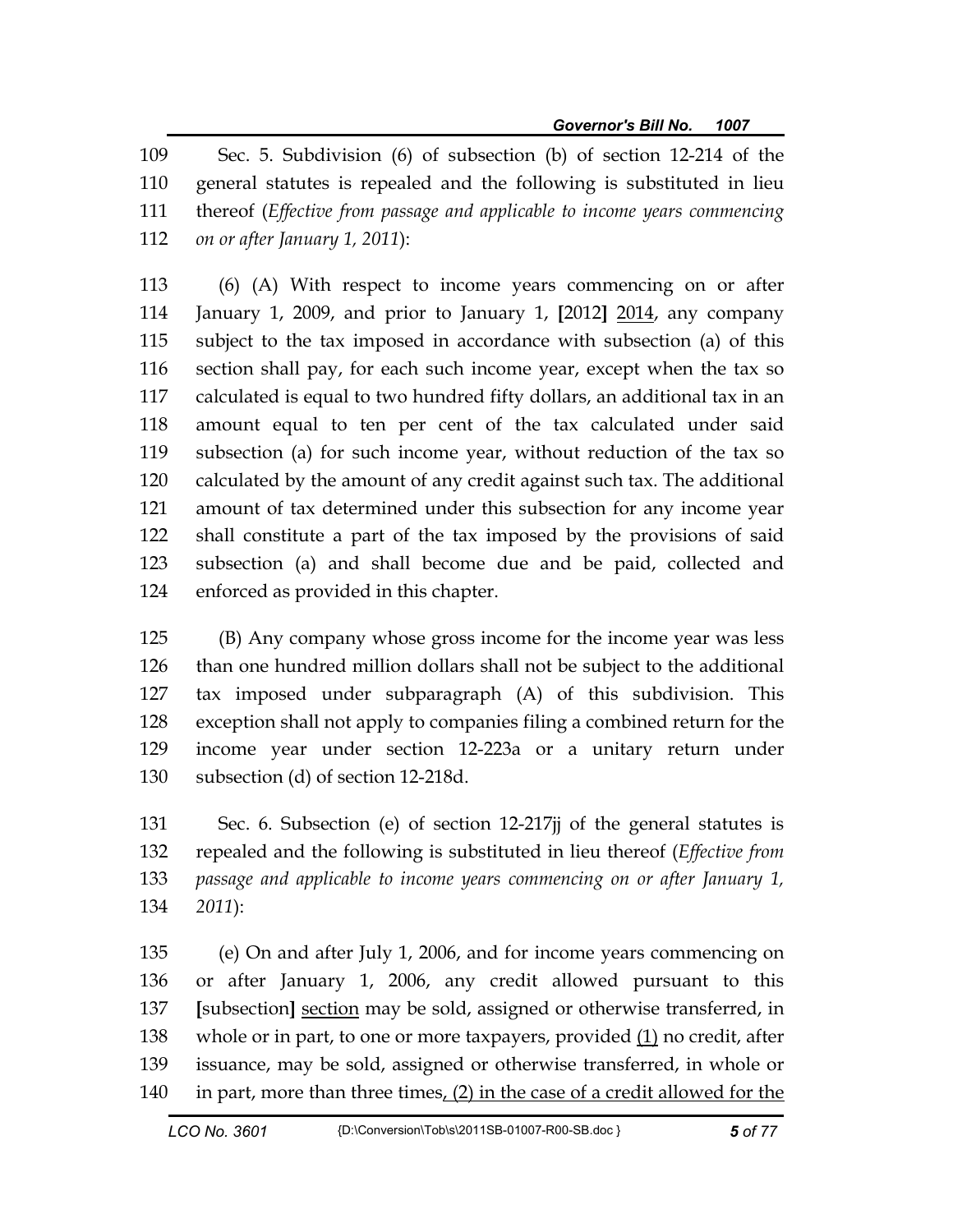141 income year commencing on or after January 1, 2011, and prior to 142 January 1, 2012, any entity that is not subject to tax under chapter 207 143 or this chapter may transfer not more than fifty per cent of such credit 144 in any one income year, and (3) in the case of a credit allowed for an 145 income year commencing on or after January 1, 2012, any entity that is 146 not subject to tax under chapter 207 or this chapter may transfer not 147 more than twenty-five per cent of such credit in any one income year.

148 Sec. 7. Section 12-217zz of the general statutes is repealed and the 149 following is substituted in lieu thereof (*Effective from passage and*  150 *applicable to income years commencing on or after January 1, 2011*):

151 (a) Notwithstanding any other provision of law, and except as 152 otherwise provided in subsection (b) of this section, the amount of tax 153 credit or credits otherwise allowable against the tax imposed under 154 this chapter for any income year shall not exceed seventy per cent of 155 the amount of tax due from such taxpayer under this chapter with 156 respect to such income year of the taxpayer prior to the application of 157 such credit or credits.

158 (b) (1) For an income year commencing on or after January 1, 2011, 159 and prior to January 1, 2013, the amount of tax credit or credits 160 otherwise allowable against the tax imposed under this chapter for 161 such income year may exceed the amount specified in subsection (a) of 162 this section only by the amount computed under subparagraph (A) of 163 subdivision (2) of this subsection, provided in no event may the 164 amount of tax credit or credits otherwise allowable against the tax 165 imposed under this chapter for such income year exceed one hundred 166 per cent of the amount of tax due from such taxpayer under this 167 chapter with respect to such income year of the taxpayer prior to the 168 application of such credit or credits.

169 (2) (A) The taxpayer's average monthly net employee gain for an 170 income year shall be multiplied by six thousand dollars.

171 (B) The taxpayer's average monthly net employee gain for an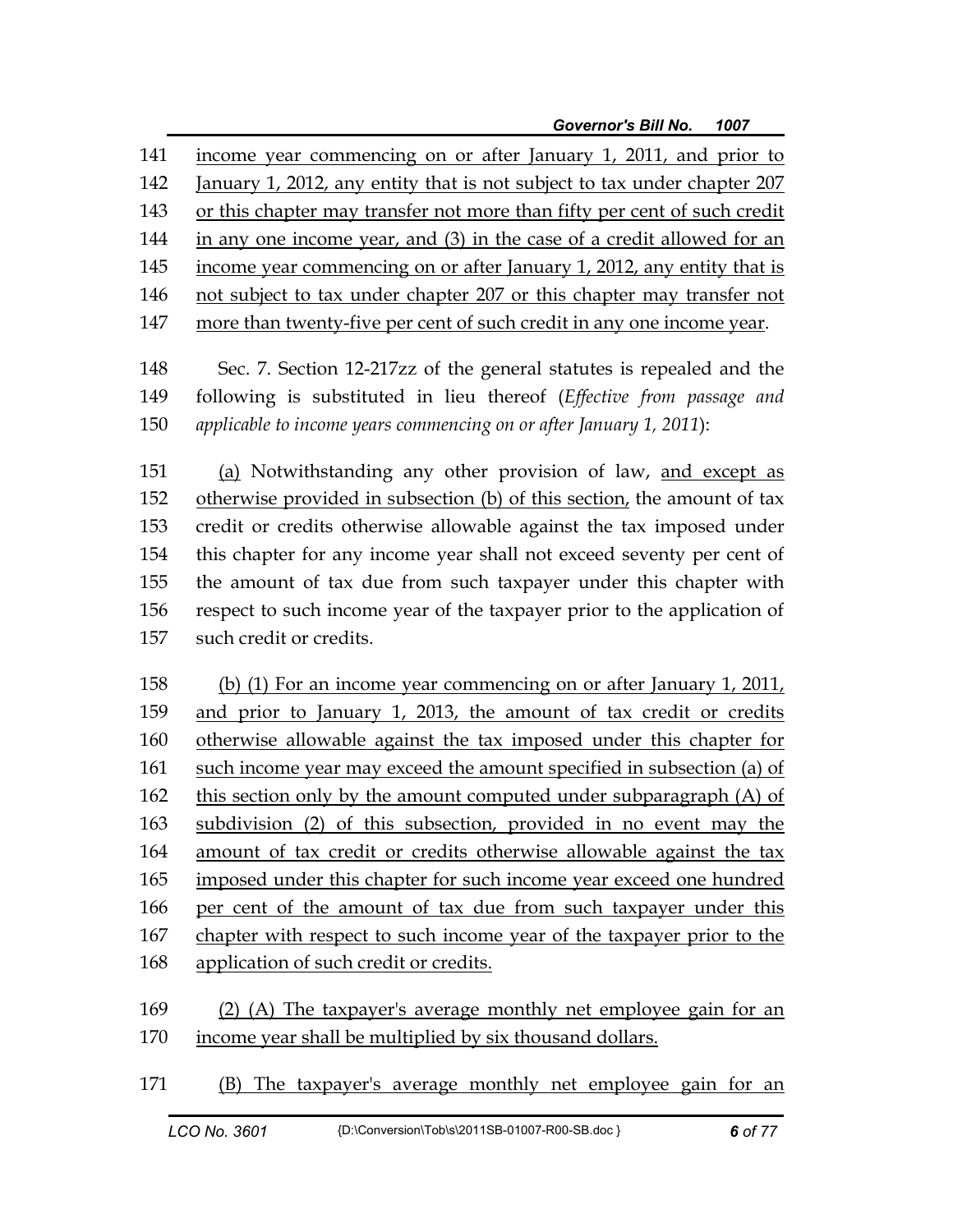172 income year shall be computed as follows: For each month in the 173 taxpayer's income year, the taxpayer shall subtract from the number of 174 its employees in this state on the last day of such month the number of 175 its employees in this state on the first day of its income year. The 176 taxpayer shall total the differences for the twelve months in such 177 income year, and such total, when divided by twelve, shall be the 178 taxpayer's average monthly net employee gain for the income year. For 179 purposes of this computation, only employees who are required to 180 work at least thirty-five hours per week and only employees who were 181 not employed in this state by a related person, as defined in section 12- 182 217ii, within the twelve months prior to the first day of the income 183 year may be taken into account in computing the number of 184 employees.

185 (C) If the taxpayer's average monthly net employee gain is zero or 186 less than zero, the taxpayer may not exceed the seventy per cent limit 187 imposed under subsection (a) of this section.

188 Sec. 8. Subsection (c) of section 12-218 of the general statutes is 189 repealed and the following is substituted in lieu thereof (*Effective from*  190 *passage and applicable to income years commencing on or after January 1,*  191 *2011*):

192 (c) Except as otherwise provided in subsection (k) or (l) of this 193 section, the net income of the taxpayer when derived from the 194 manufacture, sale or use of tangible personal or real property, shall be 195 apportioned within and without the state by means of an 196 apportionment fraction, to be computed as the sum of the property 197 factor, the payroll factor and twice the receipts factor, divided by four.

198 (1) The first of these fractions, the property factor, shall represent 199 that part of the average monthly net book value of the total tangible 200 property held and owned by the taxpayer during the income year 201 which is held within the state, without deduction on account of any 202 encumbrance thereon, and the value of tangible property rented to the 203 taxpayer computed by multiplying the gross rents payable during the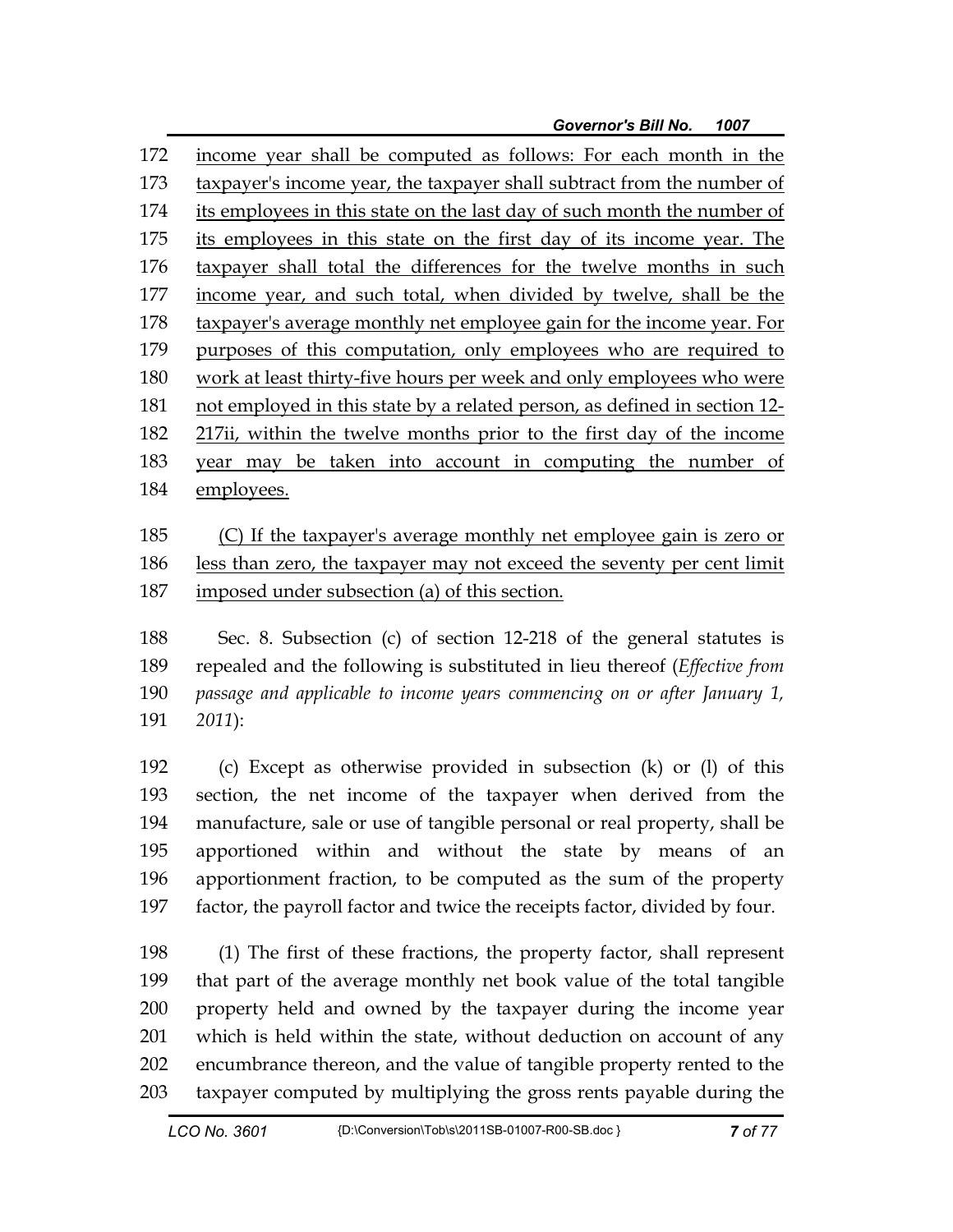204 income year or period by eight. For the purpose of this section, gross 205 rents shall be the actual sum of money or other consideration payable, 206 directly or indirectly, by the taxpayer or for its benefit for the use or 207 possession of the property, excluding royalties, but including interest, 208 taxes, insurance, repairs or any other amount required to be paid by 209 the terms of a lease or other arrangement and a proportionate part of 210 the cost of any improvement to the real property made by or on behalf 211 of the taxpayer which reverts to the owner or lessor upon termination 212 of a lease or other arrangement, based on the unexpired term of the 213 lease commencing with the date the improvement is completed, 214 provided, where a building is erected on leased land by or on behalf of 215 the taxpayer, the value of the land is determined by multiplying the 216 gross rent by eight, and the value of the building is determined in the 217 same manner as if owned by the taxpayer.

218 (2) The second fraction, the payroll factor, shall represent the part of 219 the total wages, salaries and other compensation to employees paid by 220 the taxpayer during the income year which was paid in this state, 221 excluding any such wages, salaries or other compensation attributable 222 to the production of gross income of an international banking facility 223 as defined in section 12-217. Compensation is paid in this state if (A) 224 the individual's service is performed entirely within the state; or (B) 225 the individual's service is performed both within and without the state, 226 but the service performed without the state is incidental to the 227 individual's service within the state; or (C) some of the service is 228 performed in the state and (i) the base of operations or, if there is no 229 base of operations, the place from which the service is directed or 230 controlled is in the state, or (ii) the base of operations or the place from 231 which the service is directed or controlled is not in any state in which 232 some part of the service is performed, but the individual's residence is 233 in this state.

234 (3) The third fraction, the receipts factor, shall represent the part of 235 the taxpayer's gross receipts from sales or other sources during the 236 income year, computed according to the method of accounting used in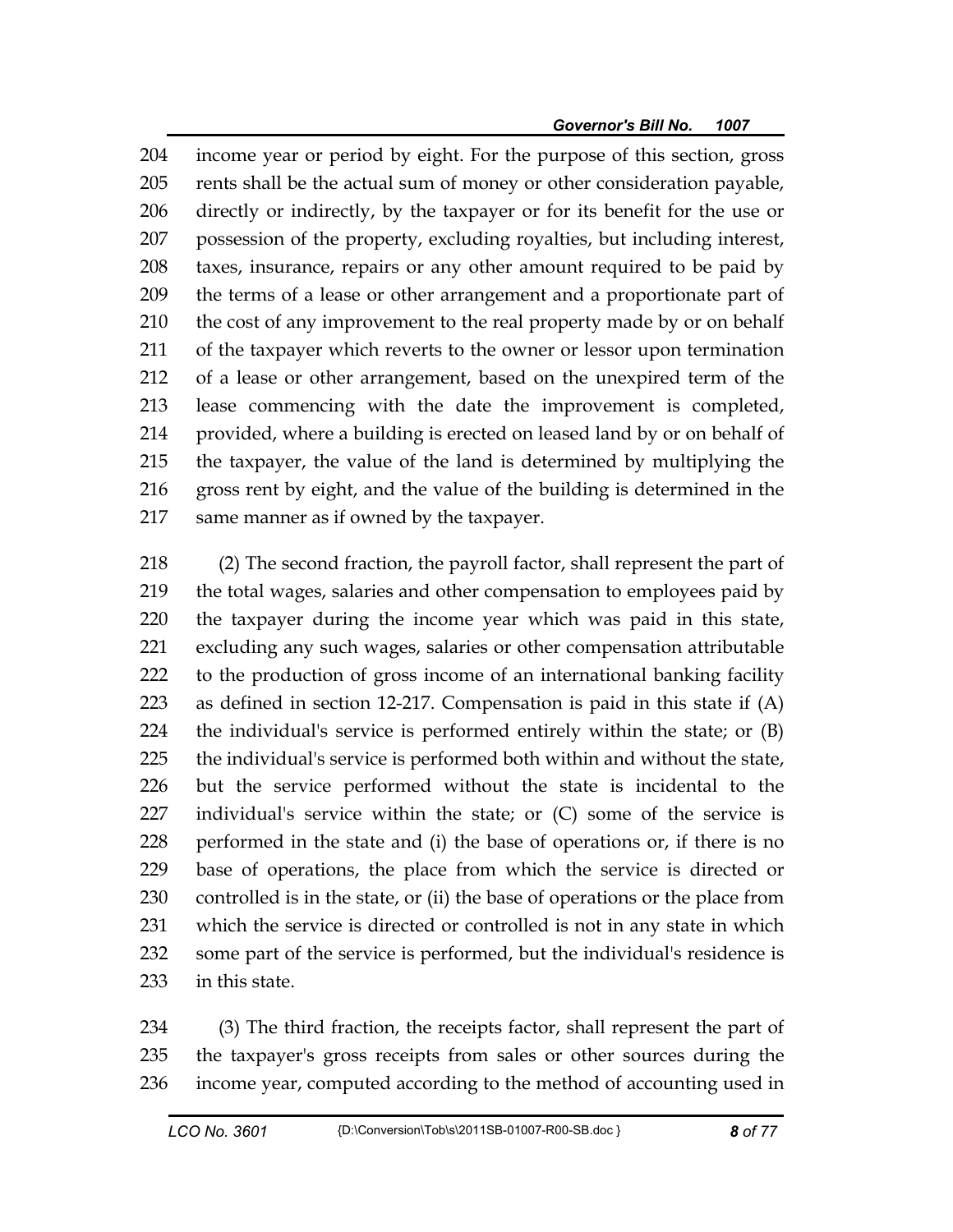237 the computation of its entire net income, which is assignable to the 238 state, and excluding any gross receipts attributable to an international 239 banking facility as defined in section 12-217, but including receipts 240 from (A) sales of tangible property if the property is delivered or 241 shipped to a purchaser within this state, other than the federal 242 government or a company which qualifies as a Domestic International 243 Sales Corporation (DISC) as defined in Section 992 of the Internal 244 Revenue Code of 1986, or any subsequent corresponding internal 245 revenue code of the United States, as from time to time amended, and 246 as to which a valid election under Subsection (b) of said Section 992 to 247 be treated as a DISC is effective, regardless of the f.o.b. point or other 248 conditions of the sale, (B) sales of tangible property if the property is 249 delivered or shipped from an office, warehouse, factory, store or other 250 place of storage in the state, and the purchaser is the federal 251 government or the taxpayer is not taxable in the state where such 252 property is delivered or shipped to the purchaser, (C) receipts from 253 services performed within the state, (D) rentals and royalties from 254 properties situated within the state, (E) royalties from the use of 255 patents or copyrights within the state, (F) interest managed or 256 controlled within the state, (G) net gains from the sale or other 257 disposition of intangible assets managed or controlled within the state, 258 (H) net gains from the sale or other disposition of tangible assets 259 situated within the state, and  $(I)$  all other receipts earned within the 260 state.

261 Sec. 9. Subdivision (6) of subsection (b) of section 12-219 of the 262 general statutes is repealed and the following is substituted in lieu 263 thereof (*Effective from passage and applicable to income years commencing*  264 *on or after January 1, 2011*):

265 (6) (A) With respect to income years commencing on or after 266 January 1, 2009, and prior to January 1, **[**2012**]** 2014, the additional tax 267 imposed on any company and calculated in accordance with 268 subsection (a) of this section shall, for each such income year, except 269 when the tax so calculated is equal to two hundred fifty dollars, be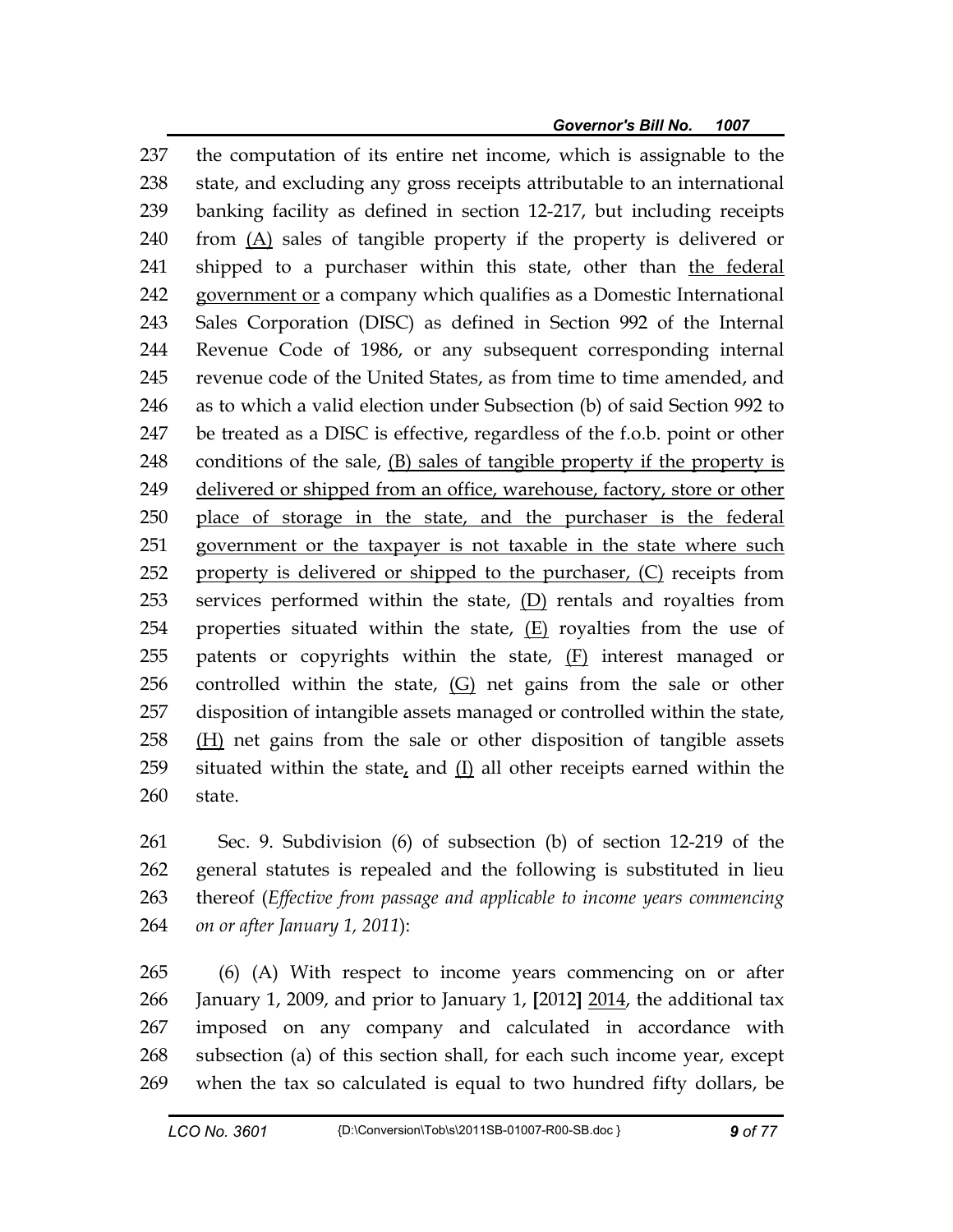270 increased by adding thereto an amount equal to ten per cent of the 271 additional tax so calculated for such income year, without reduction of 272 the tax so calculated by the amount of any credit against such tax. The 273 increased amount of tax payable by any company under this section, 274 as determined in accordance with this subsection, shall become due 275 and be paid, collected and enforced as provided in this chapter.

276 (B) Any company whose gross income for the income year was less 277 than one hundred million dollars shall not be subject to the additional 278 tax imposed under subparagraph (A) of this subdivision. This 279 exception shall not apply to companies filing a combined return for the 280 income year under section 12-223a or a unitary return under 281 subsection (d) of section 12-218d.

282 Sec. 10. Section 12-296 of the general statutes is repealed and the 283 following is substituted in lieu thereof (*Effective July 1, 2011, and*  284 *applicable to sales occurring on or after said date*):

285 A tax is imposed on all cigarettes held in this state by any person for 286 sale, said tax to be at the rate of one hundred **[**fifty**]** seventy mills for 287 each cigarette and the payment thereof shall be for the account of the 288 purchaser or consumer of such cigarettes and shall be evidenced by the 289 affixing of stamps to the packages containing the cigarettes as 290 provided in this chapter.

291 Sec. 11. Section 12-316 of the general statutes is repealed and the 292 following is substituted in lieu thereof (*Effective July 1, 2011, and*  293 *applicable to sales occurring on or after said date*):

294 A tax is hereby imposed at the rate of one hundred **[**fifty**]** seventy 295 mills for each cigarette upon the storage or use within this state of any 296 unstamped cigarettes in the possession of any person other than a 297 licensed distributor or dealer, or a carrier for transit from without this 298 state to a licensed distributor or dealer within this state. Any person, 299 including distributors, dealers, carriers, warehousemen and 300 consumers, last having possession of unstamped cigarettes in this state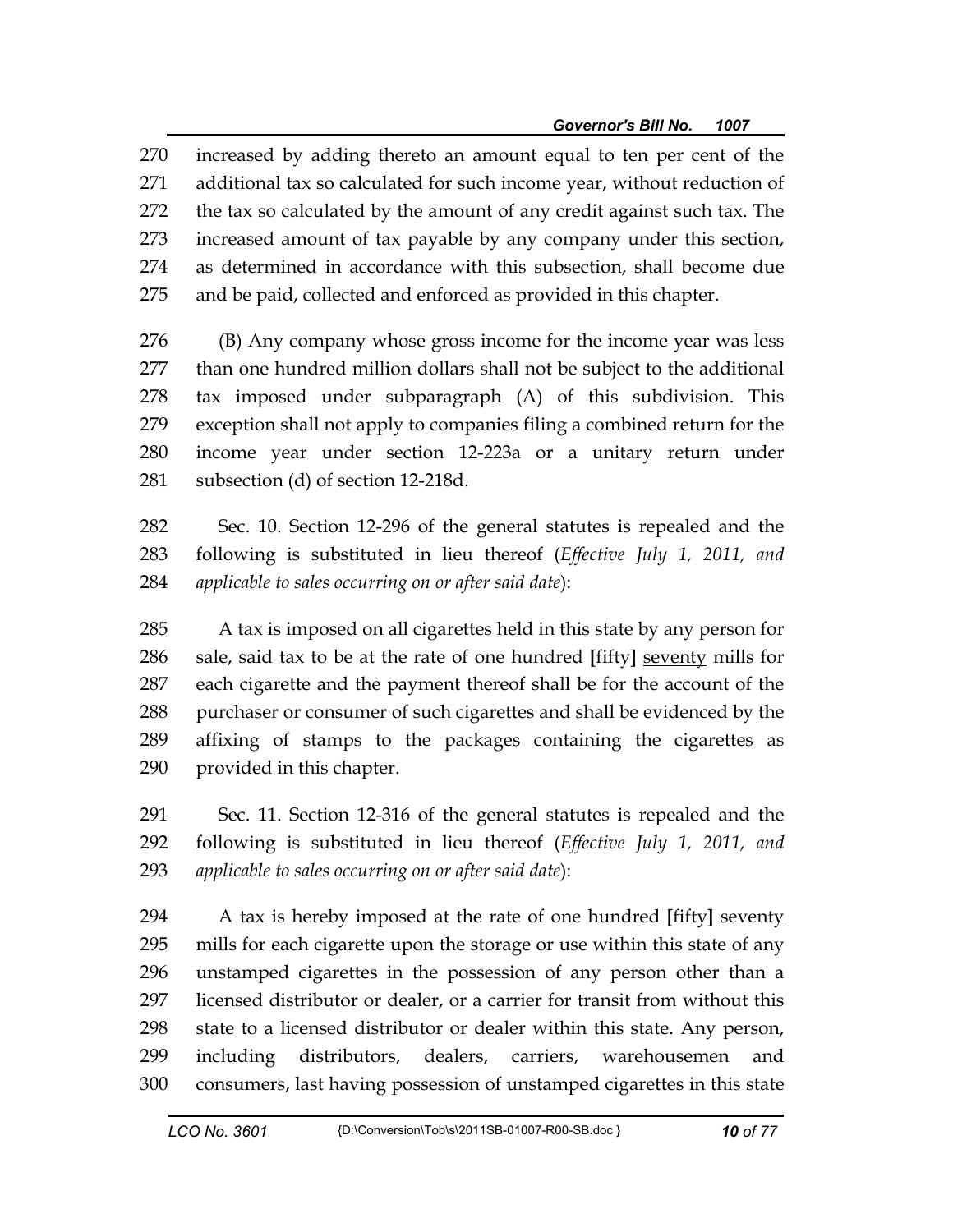301 shall be liable for the tax on such cigarettes if such cigarettes are 302 unaccounted for in transit, storage or otherwise, and in such event a 303 presumption shall exist for the purpose of taxation that such cigarettes 304 were used and consumed in Connecticut.

305 Sec. 12. (*Effective from passage*) (a) An excise tax is hereby imposed 306 upon each distributor and each dealer, as each are defined in section 307 12-285 of the general statutes and licensed pursuant to chapter 214 of 308 the general statutes, in the amount of twenty mills per cigarette, as 309 defined in said section 12-285, in such distributor's or such dealer's 310 inventory as of the close of business on June 30, 2011, or, if the business 311 closes after eleven fifty-nine o'clock p.m. on such date, at eleven fifty-312 nine o'clock p.m. on such date.

313 (b) Each such licensed distributor or dealer shall, not later than 314 August 15, 2011, file with the Commissioner of Revenue Services, on 315 forms prescribed by said commissioner, a report that shows the 316 number of cigarettes in inventory as of the close of business on June 30, 317 2011, or, if the business closes after eleven fifty-nine o'clock p.m. on 318 such date, at eleven fifty-nine o'clock p.m. on such date, upon which 319 inventory the tax under subsection (a) of this section shall be imposed. 320 The tax shall be due and payable on the due date of such report. If any 321 distributor or dealer required to file a report pursuant to this section 322 fails to file such report on or before August 15, 2011, the commissioner 323 shall make an estimate of the number of cigarettes in such distributor's 324 or dealer's inventory as of the close of business on June 30, 2011, based 325 upon any information that is in the commissioner's possession or that 326 may come into the commissioner's possession. The provisions of 327 chapter 214 of the general statutes pertaining to failure to file returns, 328 examination of returns by the commissioner, the issuance of deficiency 329 assessments or assessments where no return has been filed, the 330 collection of tax, the imposition of penalties and the accrual of interest 331 shall apply to the distributors and dealers required to pay the tax 332 imposed under this section. Failure of any distributor or dealer to file 333 such report when due shall be sufficient reason to revoke such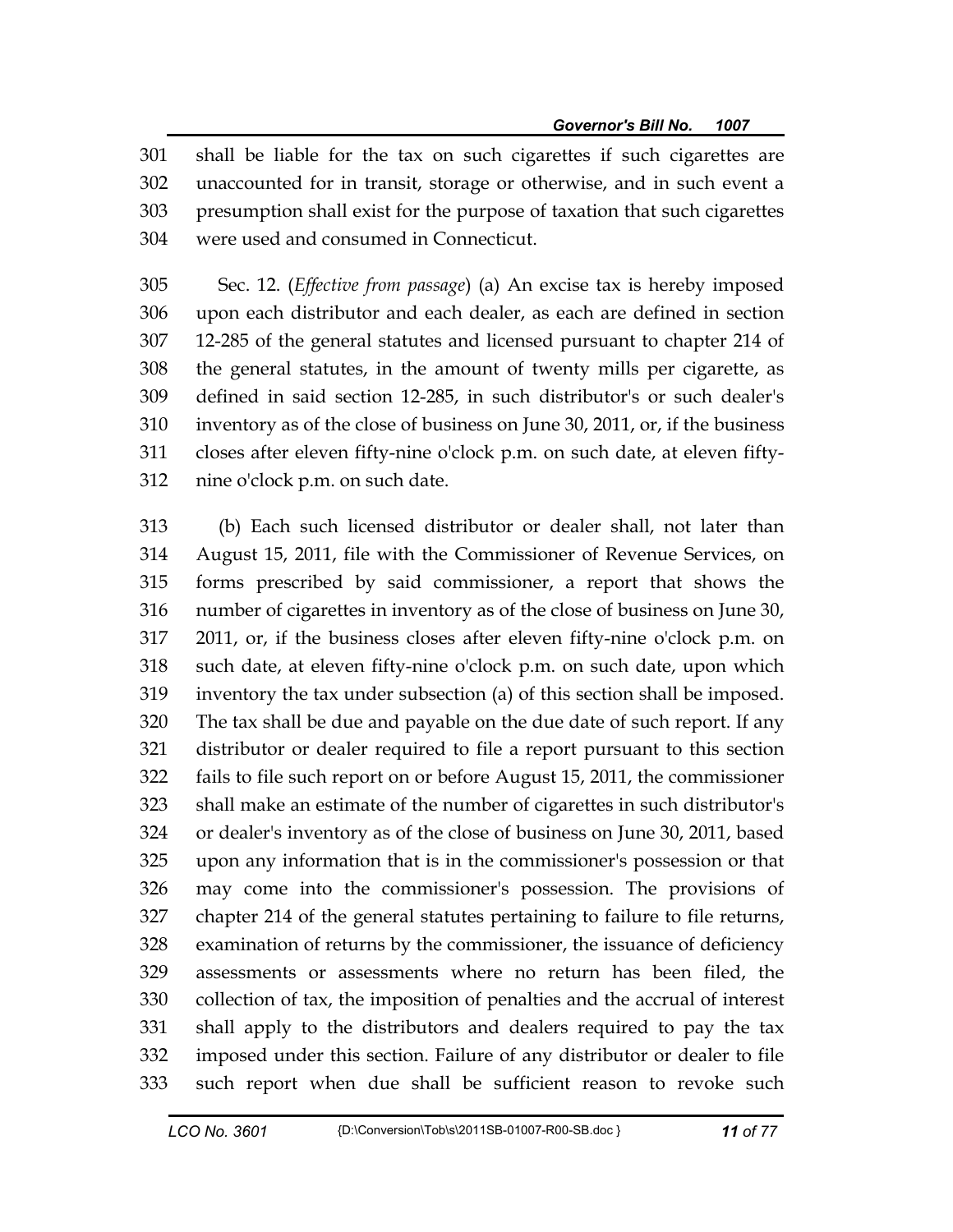334 distributor's or dealer's license under the provisions of said chapter 214 335 and to revoke any other state license or permit held by such distributor 336 or dealer. If, in the discretion of the commissioner, the enforcement of 337 this section would otherwise be adversely affected, the commissioner 338 shall not renew the dealer's license of any dealer who fails to file such 339 report, or the distributor's license of any distributor who fails to file 340 such report, until such report is filed.

341 Sec. 13. Subsection (a) of section 12-330c of the general statutes is 342 repealed and the following is substituted in lieu thereof (*Effective July*  343 *1, 2011, and applicable to sales occurring on or after said date*):

344 (a) (1) A tax is imposed on all untaxed tobacco products held in this 345 state by any person. Except as otherwise provided in subdivision (2) of 346 this subsection with respect to the rate of tax on snuff tobacco 347 products, the tax shall be imposed at the rate of **[**twenty-seven and 348 one-half**]** fifty per cent of the wholesale sales price of such products.

349 (2) The tax shall be imposed on snuff tobacco products, on the net 350 weight as listed by the manufacturer, as follows: **[**Fifty-five cents**]** One 351 dollar per ounce of snuff and a proportionate tax at the like rate on all 352 fractional parts of an ounce of snuff.

353 Sec. 14. Subsection (g) of section 12-391 of the general statutes is 354 repealed and the following is substituted in lieu thereof (*Effective from*  355 *passage and applicable to estates of decedents dying on or after January 1,*  356 *2011*):

357 (g) (1) With respect to the estates of decedents dying on or after 358 January 1, 2005, but prior to January 1, 2010, the tax based on the 359 Connecticut taxable estate shall be as provided in the following 360 schedule:

T1 Amount of Connecticut

T2 Taxable Estate Rate of Tax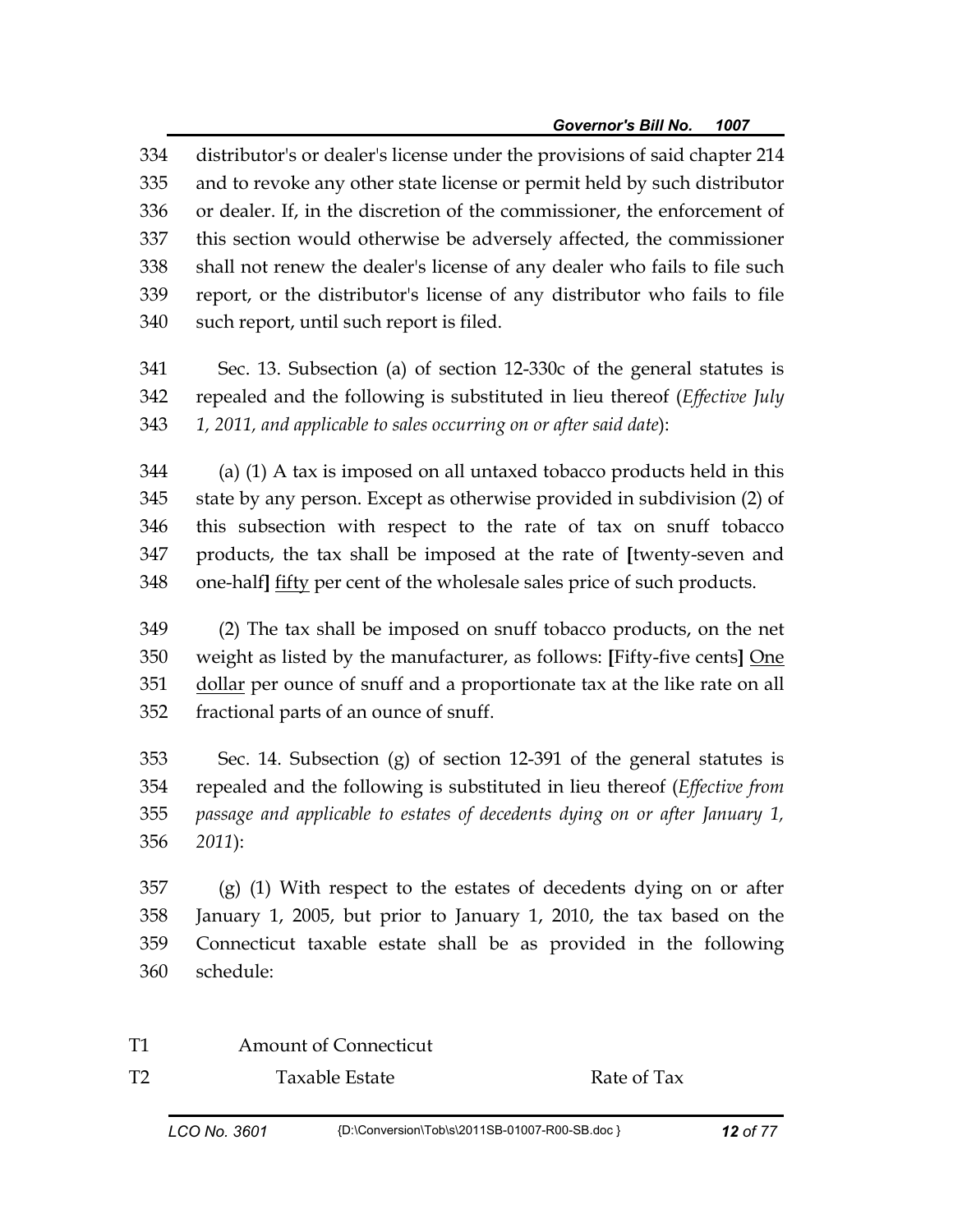| T <sub>3</sub>  | Not over \$2,000,000      | None                               |
|-----------------|---------------------------|------------------------------------|
| T <sub>4</sub>  | Over \$2,000,000          |                                    |
| T <sub>5</sub>  | but not over \$2,100,000  | 5.085% of the excess over \$0      |
| T <sub>6</sub>  | Over \$2,100,000          | \$106,800 plus 8% of the excess    |
| T7              | but not over \$2,600,000  | over \$2,100,000                   |
| T <sub>8</sub>  | Over \$2,600,000          | \$146,800 plus 8.8% of the excess  |
| T <sub>9</sub>  | but not over \$3,100,000  | over \$2,600,000                   |
| <b>T10</b>      | Over \$3,100,000          | \$190,800 plus 9.6% of the excess  |
| <b>T11</b>      | but not over \$3,600,000  | over \$3,100,000                   |
| T <sub>12</sub> | Over \$3,600,000          | \$238,800 plus 10.4% of the excess |
| T <sub>13</sub> | but not over \$4,100,000  | over \$3,600,000                   |
| T <sub>14</sub> | Over \$4,100,000          | \$290,800 plus 11.2% of the excess |
| <b>T15</b>      | but not over \$5,100,000  | over \$4,100,000                   |
| T16             | Over \$5,100,000          | \$402,800 plus 12% of the excess   |
| <b>T17</b>      | but not over \$6,100,000  | over \$5,100,000                   |
| <b>T18</b>      | Over \$6,100,000          | \$522,800 plus 12.8% of the excess |
| T <sub>19</sub> | but not over \$7,100,000  | over \$6,100,000                   |
| <b>T20</b>      | Over \$7,100,000          | \$650,800 plus 13.6% of the excess |
| T <sub>21</sub> | but not over \$8,100,000  | over \$7,100,000                   |
| T <sub>22</sub> | Over \$8,100,000          | \$786,800 plus 14.4% of the excess |
| T <sub>23</sub> | but not over \$9,100,000  | over \$8,100,000                   |
| T <sub>24</sub> | Over \$9,100,000          | \$930,800 plus 15.2% of the excess |
| T <sub>25</sub> | but not over \$10,100,000 | over \$9,100,000                   |
| T <sub>26</sub> | Over \$10,100,000         | \$1,082,800 plus 16% of the excess |
| T27             |                           | over \$10,100,000                  |

361 (2) With respect to the estates of decedents dying on or after January

362 1, 2010, but prior to January 1, 2011, the tax based on the Connecticut

363 taxable estate shall be as provided in the following schedule:

| T <sub>28</sub> | <b>Amount of Connecticut</b> |                    |
|-----------------|------------------------------|--------------------|
| T <sub>29</sub> | Taxable Estate               | Rate of Tax        |
| T30             | Not over \$3,500,000         | <b>None</b>        |
| T31             | Over \$3,500,000             | 7.2% of the excess |
|                 |                              |                    |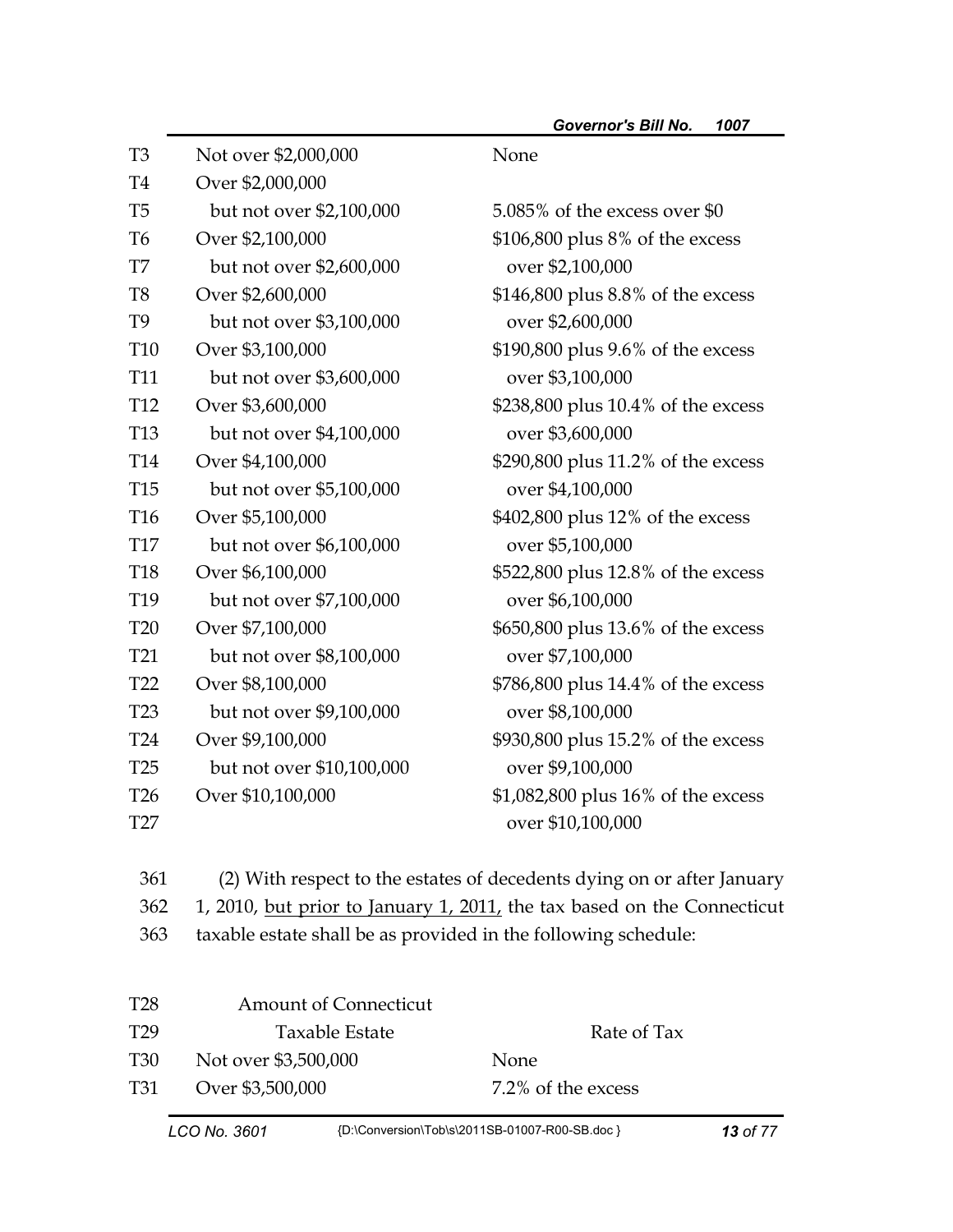| but not over \$3,600,000  | over \$3,500,000                     |
|---------------------------|--------------------------------------|
| Over \$3,600,000          | \$7,200 plus 7.8% of the excess      |
| but not over \$4,100,000  | over \$3,600,000                     |
| Over \$4,100,000          | $$46,200$ plus $8.4\%$ of the excess |
| but not over \$5,100,000  | over \$4,100,000                     |
| Over \$5,100,000          | \$130,200 plus 9.0% of the excess    |
| but not over \$6,100,000  | over \$5,100,000                     |
| Over \$6,100,000          | \$220,200 plus 9.6% of the excess    |
| but not over \$7,100,000  | over \$6,100,000                     |
| Over \$7,100,000          | \$316,200 plus 10.2% of the excess   |
| but not over \$8,100,000  | over \$7,100,000                     |
| Over \$8,100,000          | \$418,200 plus 10.8% of the excess   |
| but not over \$9,100,000  | over \$8,100,000                     |
| Over \$9,100,000          | \$526,200 plus 11.4% of the excess   |
| but not over \$10,100,000 | over \$9,100,000                     |
| Over \$10,100,000         | \$640,200 plus 12% of the excess     |
|                           | over \$10,100,000                    |
|                           |                                      |

- 364 (3) With respect to the estates of decedents dying on or after January 365 1, 2011, the tax based on the Connecticut taxable estate shall be as
- 366 provided in the following schedule:

| T <sub>49</sub> | <b>Amount of Connecticut</b> |                                   |
|-----------------|------------------------------|-----------------------------------|
| <b>T50</b>      | Taxable Estate               | Rate of Tax                       |
| <b>T51</b>      | Not over \$2,000,000         | None                              |
| T <sub>52</sub> | Over \$2,000,000             | 7.2% of the excess                |
| T <sub>53</sub> | but not over \$3,600,000     | over \$2,000,000                  |
| T <sub>54</sub> | Over \$3,600,000             | \$115,200 plus 7.8% of the excess |
| T <sub>55</sub> | but not over \$4,100,000     | over \$3,600,000                  |
| T <sub>56</sub> | Over \$4,100,000             | \$154,200 plus 8.4% of the excess |
| T57             | but not over \$5,100,000     | over \$4,100,000                  |
| <b>T58</b>      | Over \$5,100,000             | \$238,200 plus 9.0% of the excess |
| T <sub>59</sub> | but not over \$6,100,000     | over \$5,100,000                  |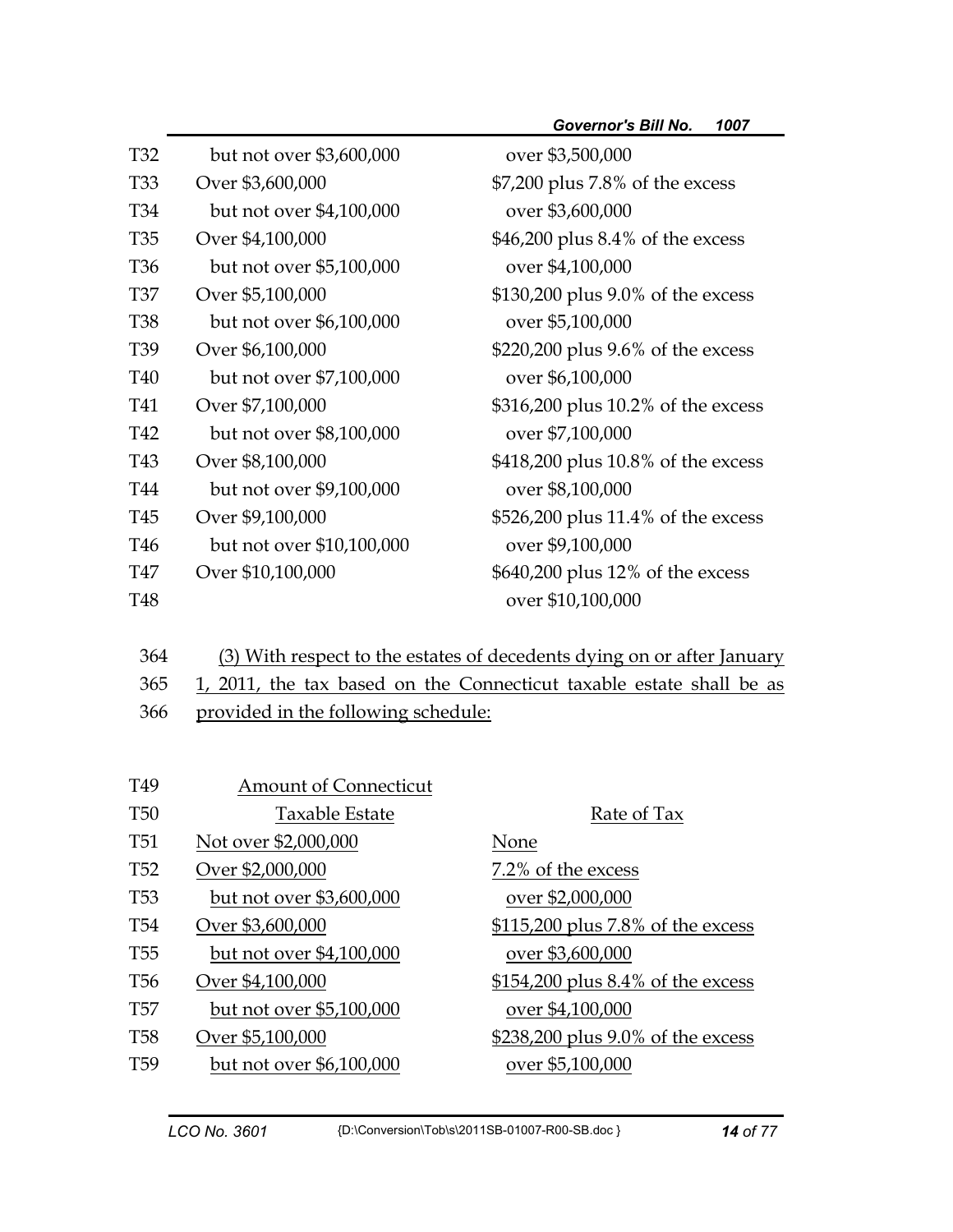|                 |                           | <b>Governor's Bill No.</b><br>1007 |
|-----------------|---------------------------|------------------------------------|
| <b>T60</b>      | Over \$6,100,000          | \$328,200 plus 9.6% of the excess  |
| T61             | but not over \$7,100,000  | over \$6,100,000                   |
| T <sub>62</sub> | Over \$7,100,000          | \$424,200 plus 10.2% of the excess |
| T <sub>63</sub> | but not over \$8,100,000  | over \$7,100,000                   |
| T64             | Over \$8,100,000          | \$526,200 plus 10.8% of the excess |
| T <sub>65</sub> | but not over \$9,100,000  | over \$8,100,000                   |
| T <sub>66</sub> | Over \$9,100,000          | \$634,200 plus 11.4% of the excess |
| T <sub>67</sub> | but not over \$10,100,000 | over \$9,100,000                   |
| T <sub>68</sub> | Over \$10,100,000         | \$748,200 plus 12% of the excess   |
| T <sub>69</sub> |                           | over \$10,100,000                  |

367 Sec. 15. Subdivision (3) of subsection (b) of section 12-392 of the 368 general statutes is repealed and the following is substituted in lieu 369 thereof (*Effective from passage and applicable to estates of decedents dying on*  370 *or after January 1, 2011*):

371 (3) (A) A tax return shall be filed, in the case of every decedent who 372 died prior to January 1, 2005, and at the time of death was (i) a resident 373 of this state, or (ii) a nonresident of this state whose gross estate 374 includes any real property situated in this state or tangible personal 375 property having an actual situs in this state, whenever the personal 376 representative of the estate is required by the laws of the United States 377 to file a federal estate tax return.

378 (B) A tax return shall be filed, in the case of every decedent who dies 379 on or after January 1, 2005, but prior to January 1, 2010, and at the time 380 of death was (i) a resident of this state, or (ii) a nonresident of this state 381 whose gross estate includes any real property situated in this state or 382 tangible personal property having an actual situs in this state. If the 383 decedent's Connecticut taxable estate is over two million dollars, such 384 tax return shall be filed with the Commissioner of Revenue Services 385 and a copy of such return shall be filed with the court of probate for 386 the district within which the decedent resided at the date of his or her 387 death or, if the decedent died a nonresident of this state, the court of 388 probate for the district within which such real property or tangible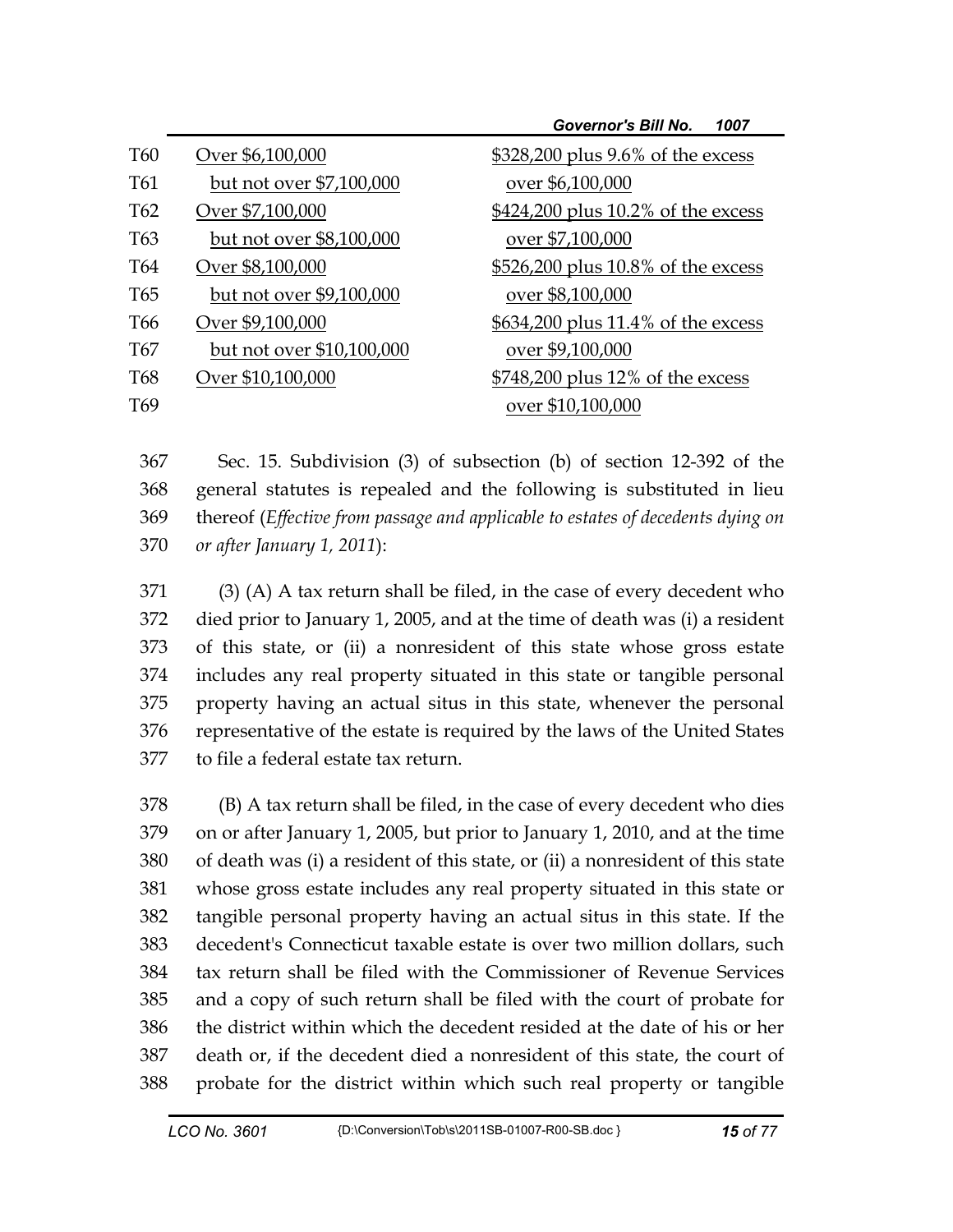389 personal property is situated. If the decedent's Connecticut taxable 390 estate is two million dollars or less, such return shall be filed with the 391 court of probate for the district within which the decedent resided at 392 the date of his or her death or, if the decedent died a nonresident of 393 this state, the court of probate for the district within which such real 394 property or tangible personal property is situated, and no such return 395 shall be filed with the Commissioner of Revenue Services. The judge of 396 probate for the district in which such return is filed shall review each 397 such return and shall issue a written opinion to the estate 398 representative in each case in which the judge determines that the 399 estate is not subject to tax under this chapter.

400 (C) A tax return shall be filed, in the case of every decedent who 401 dies on or after January 1, 2010, but prior to January 1, 2011, and at the 402 time of death was (i) a resident of this state, or (ii) a nonresident of this 403 state whose gross estate includes any real property situated in this 404 state or tangible personal property having an actual situs in this state. 405 If the decedent's Connecticut taxable estate is over three million five 406 hundred thousand dollars, such tax return shall be filed with the 407 Commissioner of Revenue Services and a copy of such return shall be 408 filed with the court of probate for the district within which the 409 decedent resided at the date of his or her death or, if the decedent died 410 a nonresident of this state, the court of probate for the district within 411 which such real property or tangible personal property is situated. If 412 the decedent's Connecticut taxable estate is three million five hundred 413 thousand dollars or less, such return shall be filed with the court of 414 probate for the district within which the decedent resided at the date 415 of his or her death or, if the decedent died a nonresident of this state, 416 the court of probate for the district within which such real property or 417 tangible personal property is situated, and no such return shall be filed 418 with the Commissioner of Revenue Services. The judge of probate for 419 the district in which such return is filed shall review each such return 420 and shall issue a written opinion to the estate representative in each 421 case in which the judge determines that the estate is not subject to tax 422 under this chapter.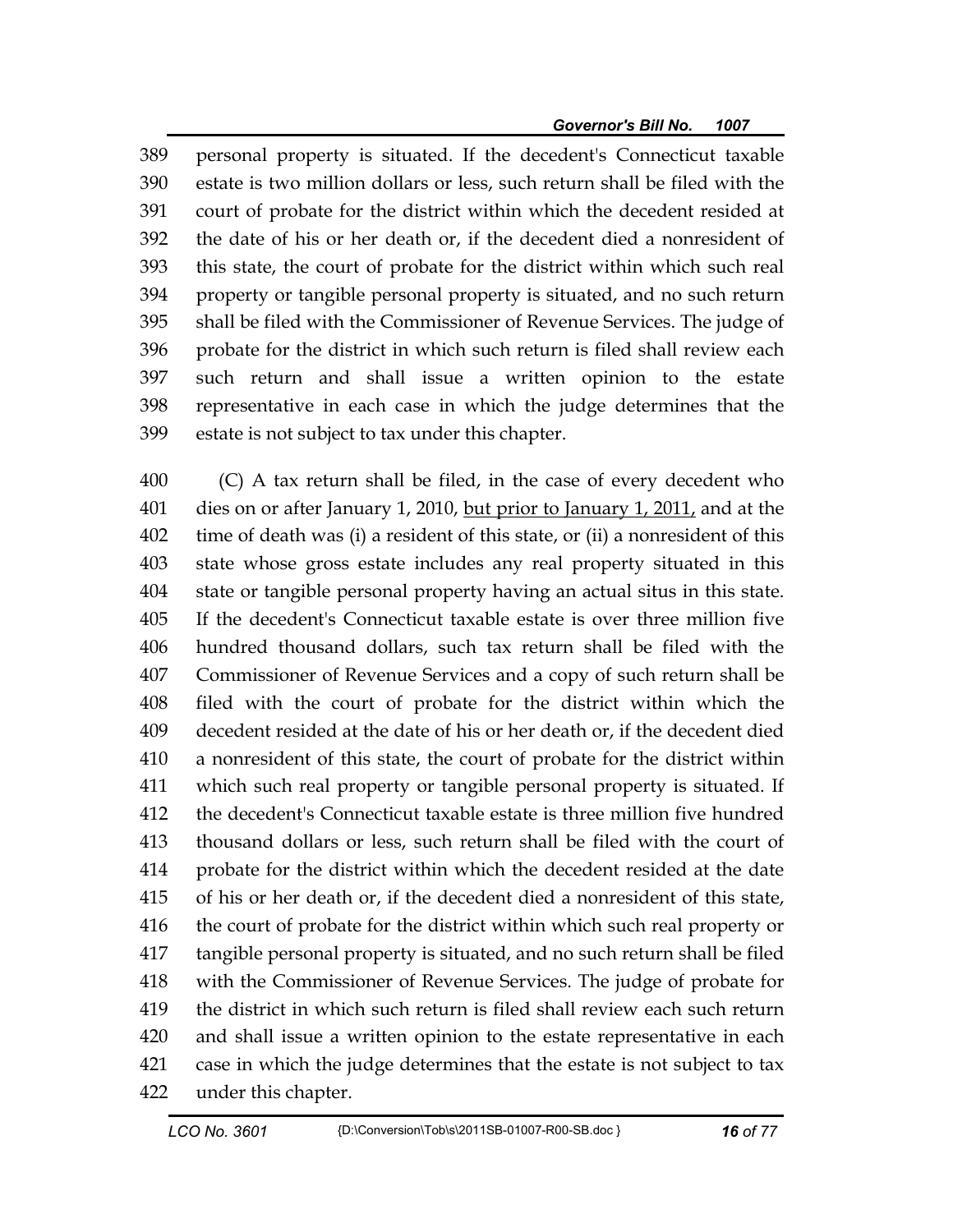| 423 | (D) A tax return shall be filed, in the case of every decedent who        |
|-----|---------------------------------------------------------------------------|
| 424 | dies on or after January 1, 2011, and at the time of death was (i) a      |
| 425 | resident of this state, or (ii) a nonresident of this state whose gross   |
| 426 | estate includes any real property situated in this state or tangible      |
| 427 | personal property having an actual situs in this state. If the decedent's |
| 428 | Connecticut taxable estate is over two million dollars, such tax return   |
| 429 | shall be filed with the Commissioner of Revenue Services and a copy       |
| 430 | of such return shall be filed with the court of probate for the district  |
| 431 | within which the decedent resided at the date of his or her death or, if  |
| 432 | the decedent died a nonresident of this state, the court of probate for   |
| 433 | the district within which such real property or tangible personal         |
| 434 | property is situated. If the decedent's Connecticut taxable estate is two |
| 435 | million dollars or less, such return shall be filed with the court of     |
| 436 | probate for the district within which the decedent resided at the date    |
| 437 | of his or her death or, if the decedent died a nonresident of this state, |
| 438 | the court of probate for the district within which such real property or  |
| 439 | tangible personal property is situated, and no such return shall be filed |
| 440 | with the Commissioner of Revenue Services. The judge of probate for       |
| 441 | the district in which such return is filed shall review each such return  |
| 442 | and shall issue a written opinion to the estate representative in each    |
| 443 | case in which the judge determines that the estate is not subject to tax  |
| 444 | under this chapter.                                                       |

445 **[**(D)**]** (E) The duly authorized executor or administrator shall file the 446 return. If there is more than one executor or administrator, the return 447 shall be made jointly by all. If there is no executor or administrator 448 appointed, qualified and acting, each person in actual or constructive 449 possession of any property of the decedent is constituted an executor 450 for purposes of the tax and shall make and file a return. If in any case 451 the executor is unable to make a complete return as to any part of the 452 gross estate, the executor shall provide all the information available to 453 him with respect to such property, including a full description, and the 454 name of every person holding a legal or beneficial interest in the 455 property. If the executor is unable to make a return as to any property, 456 each person holding a legal or equitable interest in such property shall,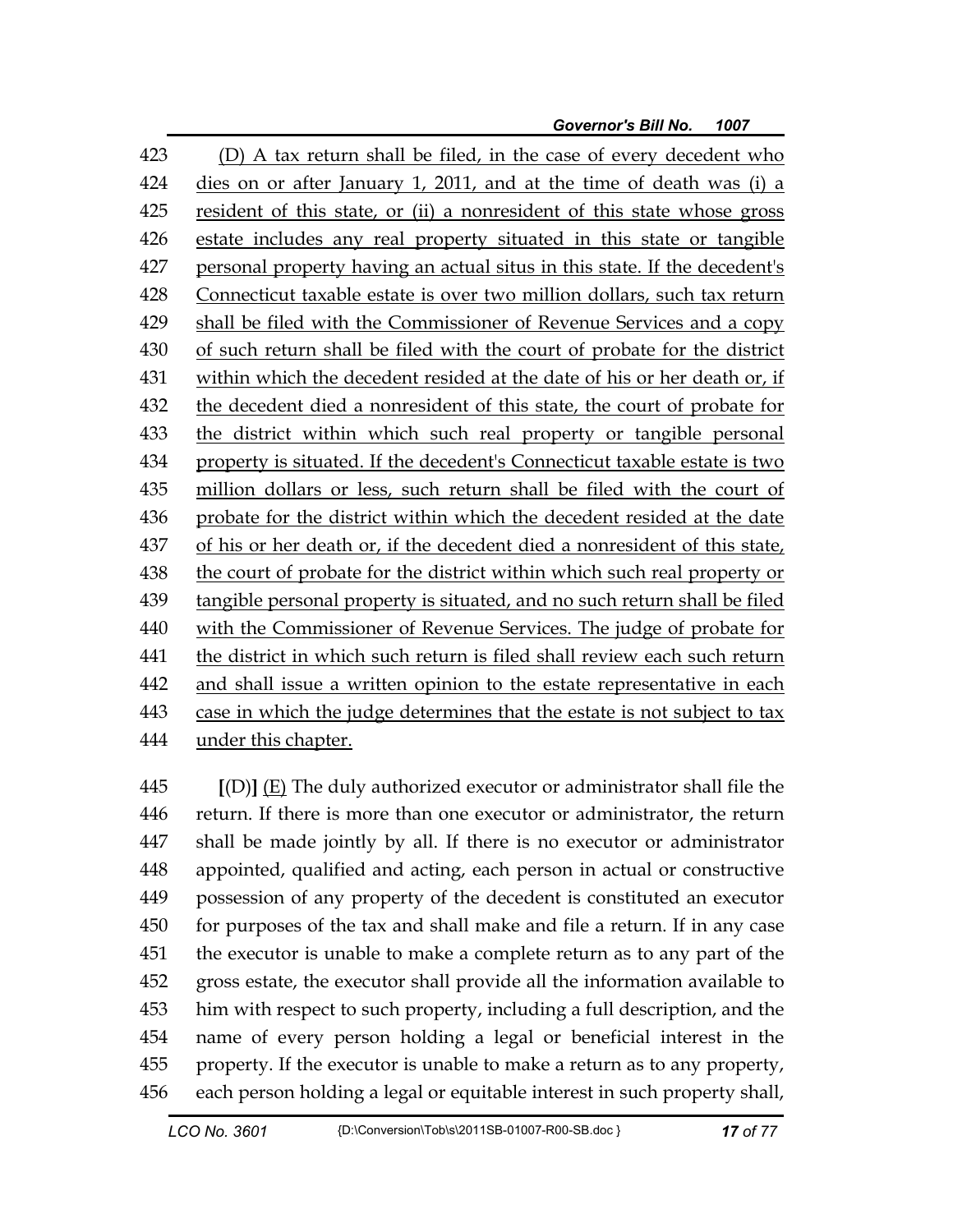457 upon notice from the commissioner, make a return as to that part of 458 the gross estate.

459 **[**(E)**]** (F) On or before the last day of the month next succeeding each 460 calendar quarter, and commencing with the calendar quarter ending 461 September 30, 2005, each court of probate shall file with the 462 commissioner a report for the calendar quarter in such form as the 463 commissioner may prescribe. The report shall pertain to returns filed 464 with the court of probate during the calendar quarter.

465 Sec. 16. Subsection (e) of section 12-398 of the general statutes is 466 repealed and the following is substituted in lieu thereof (*Effective from*  467 *passage and applicable to estates of decedents dying on or after January 1,*  468 *2011*):

469 (e) Any person shall be entitled to a certificate of release of lien with 470 respect to the interest of the decedent in such real property, if either 471 the court of probate for the district within which the decedent resided 472 at the date of his death or, if the decedent died a nonresident of this 473 state, for the district within which real estate or tangible personal 474 property of the decedent is situated, or the Commissioner of Revenue 475 Services finds, upon evidence satisfactory to said court or said 476 commissioner, as the case may be, that payment of the tax imposed 477 under this chapter with respect to the interest of the decedent in such 478 real property is adequately assured, or that no tax imposed under this 479 chapter is due. If the decedent died prior to January 1, 2010, and such 480 decedent's Connecticut taxable estate is two million dollars or less, or if 481 the decedent died on or after January 1, 2010, but prior to January  $1<sub>l</sub>$ 482 2011, and such decedent's Connecticut taxable estate is three million 483 five hundred thousand dollars or less, or if the decedent died on or 484 after January 1, 2011, and such decedent's Connecticut taxable estate is 485 two million dollars or less, the certificate of release of lien shall be 486 issued by the court of probate. Such certificate may be recorded in the 487 office of the town clerk of the town within which such real property is 488 situated, and it shall be conclusive proof that such real property has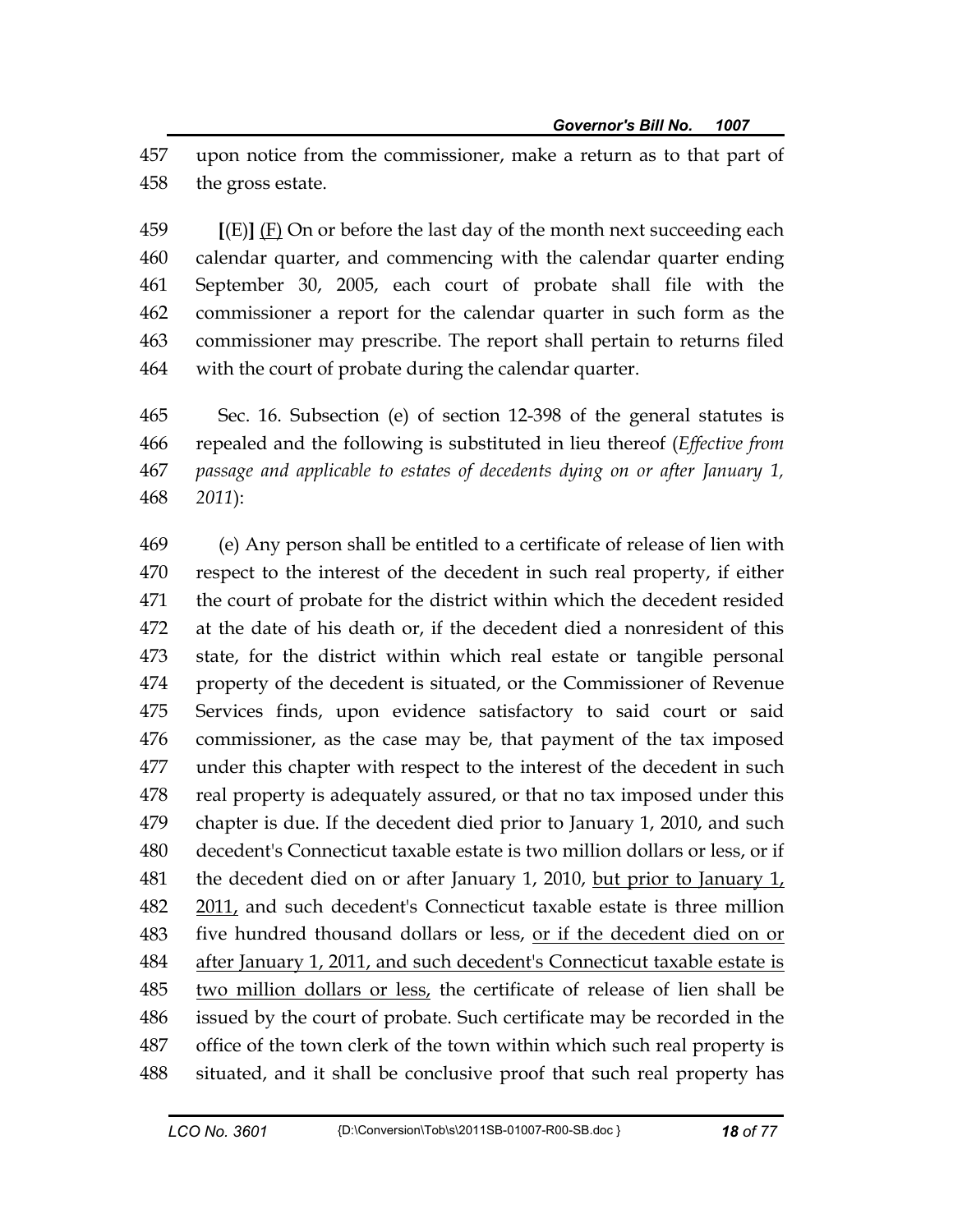489 been released from the operation of such lien. The commissioner may 490 adopt regulations in accordance with the provisions of chapter 54 that 491 establish procedures to be followed by a court of probate or by said 492 commissioner, as the case may be, for issuing certificates of release of 493 lien, and that establish the requirements and conditions that must be 494 satisfied in order for a court of probate or for the commissioner, as the 495 case may be, to find that the payment of such tax is adequately assured 496 or that no tax imposed under this chapter is due.

497 Sec. 17. Subsection (a) of section 12-642 of the general statutes is 498 repealed and the following is substituted in lieu thereof (*Effective from*  499 *passage and applicable to gifts made during calendar years commencing on or*  500 *after January 1, 2011*):

501 (a) (1) With respect to calendar years commencing prior to January 502 1, 2001, the tax imposed by section 12-640 for the calendar year shall be 503 at a rate of the taxable gifts made by the donor during the calendar 504 year set forth in the following schedule:

| T70        | <b>Amount of Taxable Gifts</b> | Rate of Tax                       |
|------------|--------------------------------|-----------------------------------|
| T71        | Not over \$25,000              | $1\%$                             |
| T72        | Over \$25,000                  | \$250, plus 2% of the excess      |
| T73        | but not over \$50,000          | over \$25,000                     |
| T74        | Over \$50,000                  | \$750, plus 3% of the excess      |
| T75        | but not over \$75,000          | over \$50,000                     |
| T76        | Over \$75,000                  | \$1,500, plus 4% of the excess    |
| T77        | but not over \$100,000         | over \$75,000                     |
| <b>T78</b> | Over \$100,000                 | \$2,500, plus $5\%$ of the excess |
| T79        | but not over \$200,000         | over \$100,000                    |
| <b>T80</b> | Over \$200,000                 | $$7,500$ , plus 6% of the excess  |
| <b>T81</b> |                                | over \$200,000                    |

505 (2) With respect to the calendar years commencing January 1, 2001, 506 January 1, 2002, January 1, 2003, and January 1, 2004, the tax imposed 507 by section 12-640 for each such calendar year shall be at a rate of the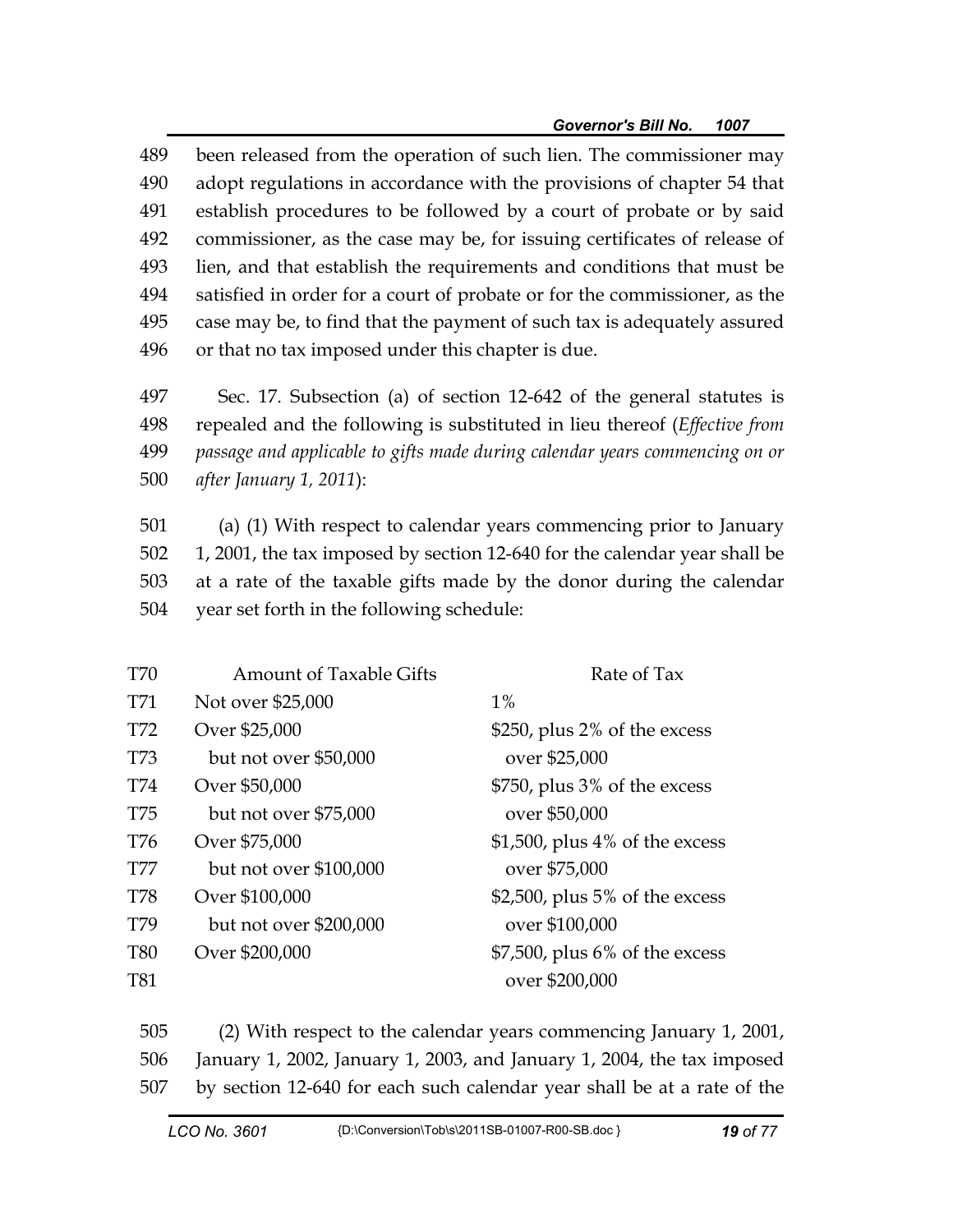508 taxable gifts made by the donor during the calendar year set forth in 509 the following schedule:

| T82             | <b>Amount of Taxable Gifts</b> | Rate of Tax                       |
|-----------------|--------------------------------|-----------------------------------|
| T83             | Over \$25,000                  | \$250, plus 2% of the excess      |
| <b>T84</b>      | but not over \$50,000          | over \$25,000                     |
| T85             | Over \$50,000                  | \$750, plus 3% of the excess      |
| <b>T86</b>      | but not over \$75,000          | over \$50,000                     |
| <b>T87</b>      | Over \$75,000                  | $$1,500$ , plus 4% of the excess  |
| <b>T88</b>      | but not over \$100,000         | over \$75,000                     |
| T89             | Over \$100,000                 | \$2,500, plus $5\%$ of the excess |
| T <sub>90</sub> | but not over \$675,000         | over \$100,000                    |
| T91             | Over \$675,000                 | \$31,250, plus 6% of the excess   |
| T <sub>92</sub> |                                | over \$675,000                    |
|                 |                                |                                   |

510 (3) With respect to Connecticut taxable gifts, as defined in section 511 12-643, made by a donor during a calendar year commencing on or 512 after January 1, 2005, but prior to January 1, 2010, including the 513 aggregate amount of all Connecticut taxable gifts made by the donor 514 during all calendar years commencing on or after January 1, 2005, but 515 prior to January 1, 2010, the tax imposed by section 12-640 for the 516 calendar year shall be at the rate set forth in the following schedule, 517 with a credit allowed against such tax for any tax previously paid to 518 this state pursuant to this subdivision:

| T <sub>93</sub>  | <b>Amount of Taxable Gifts</b> | Rate of Tax                       |
|------------------|--------------------------------|-----------------------------------|
| T94              | Not over \$2,000,000           | None                              |
| T <sub>95</sub>  | Over \$2,000,000               |                                   |
| T <sub>96</sub>  | but not over \$2,100,000       | 5.085% of the excess over \$0     |
| T <sub>97</sub>  | Over \$2,100,000               | \$106,800 plus 8% of the excess   |
| T <sub>98</sub>  | but not over \$2,600,000       | over \$2,100,000                  |
| T <sub>99</sub>  | Over \$2,600,000               | \$146,800 plus 8.8% of the excess |
| T <sub>100</sub> | but not over \$3,100,000       | over \$2,600,000                  |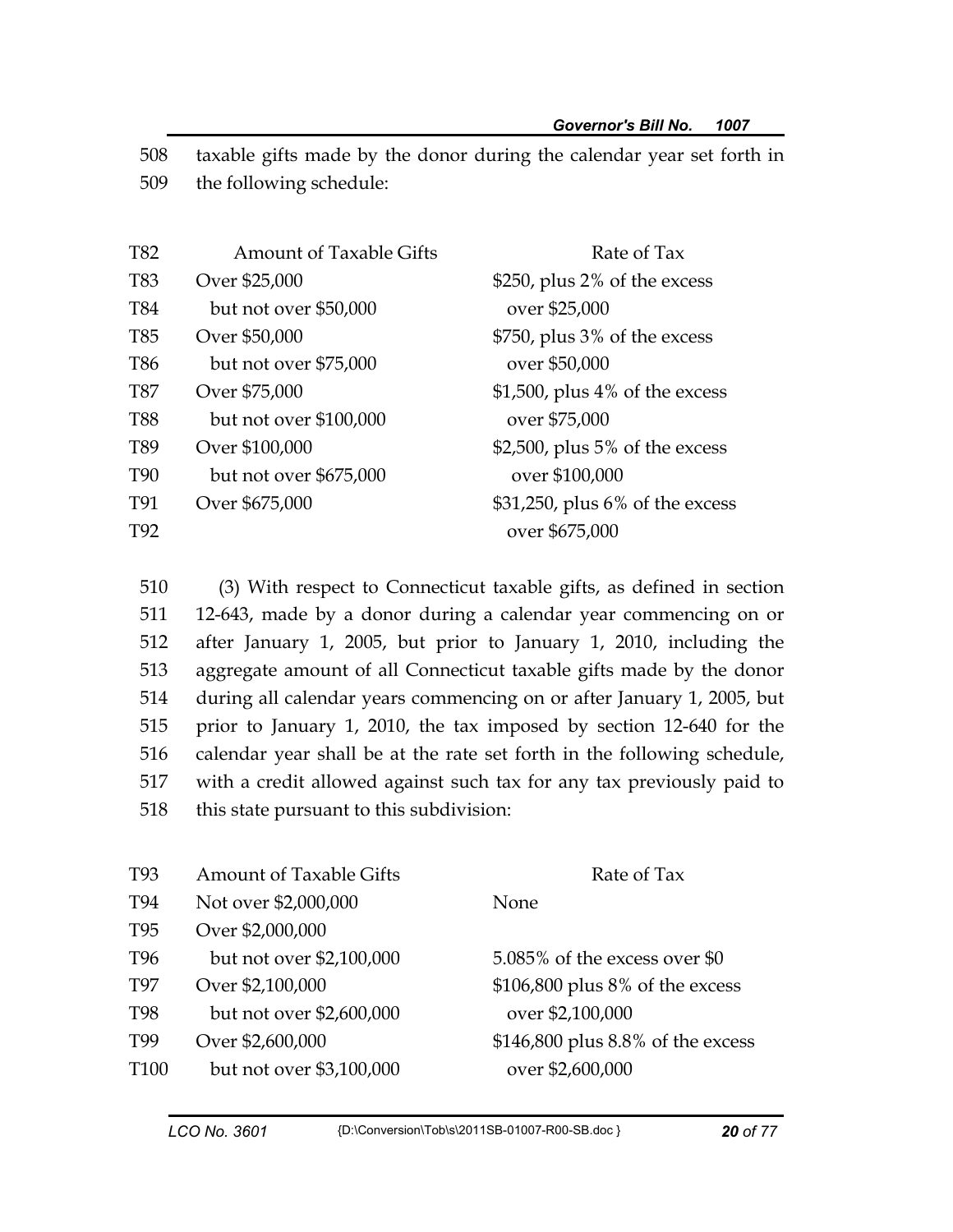| T <sub>101</sub> | Over \$3,100,000          | \$190,800 plus 9.6% of the excess  |
|------------------|---------------------------|------------------------------------|
| T <sub>102</sub> | but not over \$3,600,000  | over \$3,100,000                   |
| T <sub>103</sub> | Over \$3,600,000          | \$238,800 plus 10.4% of the excess |
| T <sub>104</sub> | but not over \$4,100,000  | over \$3,600,000                   |
| T <sub>105</sub> | Over \$4,100,000          | \$290,800 plus 11.2% of the excess |
| T <sub>106</sub> | but not over \$5,100,000  | over \$4,100,000                   |
| T <sub>107</sub> | Over \$5,100,000          | \$402,800 plus 12% of the excess   |
| T <sub>108</sub> | but not over \$6,100,000  | over \$5,100,000                   |
| T <sub>109</sub> | Over \$6,100,000          | \$522,800 plus 12.8% of the excess |
| T <sub>110</sub> | but not over \$7,100,000  | over \$6,100,000                   |
| <b>T111</b>      | Over \$7,100,000          | \$650,800 plus 13.6% of the excess |
| T <sub>112</sub> | but not over \$8,100,000  | over \$7,100,000                   |
| T <sub>113</sub> | Over \$8,100,000          | \$786,800 plus 14.4% of the excess |
| T <sub>114</sub> | but not over \$9,100,000  | over \$8,100,000                   |
| T <sub>115</sub> | Over \$9,100,000          | \$930,800 plus 15.2% of the excess |
| T <sub>116</sub> | but not over \$10,100,000 | over \$9,100,000                   |
| T <sub>117</sub> | Over \$10,100,000         | \$1,082,800 plus 16% of the excess |
| T <sub>118</sub> |                           | over \$10,100,000                  |

519 (4) With respect to Connecticut taxable gifts, as defined in section 520 12-643, made by a donor during a calendar year commencing on or 521 after January 1, 2010, but prior to January 1, 2011, including the 522 aggregate amount of all Connecticut taxable gifts made by the donor 523 during all calendar years commencing on or after January 1, 2005, the 524 tax imposed by section 12-640 for the calendar year shall be at the rate 525 set forth in the following schedule, with a credit allowed against such 526 tax for any tax previously paid to this state pursuant to this 527 subdivision or pursuant to subdivision (3) of this subsection, provided 528 such credit shall not exceed the amount of tax imposed by this section:

| T119             | <b>Amount of Taxable Gifts</b> | Rate of Tax        |
|------------------|--------------------------------|--------------------|
|                  | T120 Not over \$3,500,000      | <b>None</b>        |
|                  | T121 Over \$3,500,000          | 7.2% of the excess |
| T <sub>122</sub> | but not over \$3,600,000       | over \$3,500,000   |
|                  |                                |                    |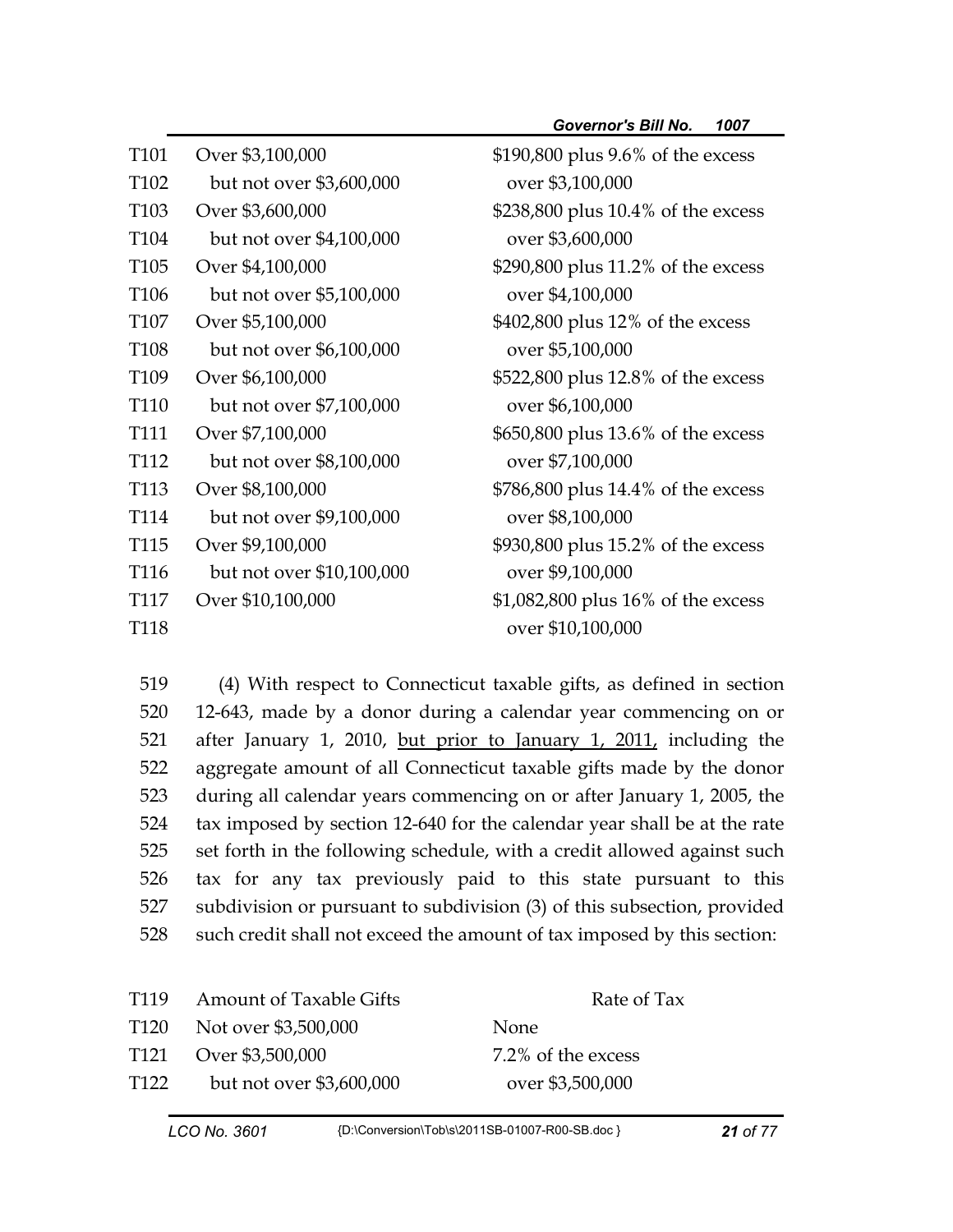| T <sub>123</sub> | Over \$3,600,000          | \$7,200 plus 7.8% of the excess                                  |
|------------------|---------------------------|------------------------------------------------------------------|
| T <sub>124</sub> | but not over \$4,100,000  | over \$3,600,000                                                 |
| T <sub>125</sub> | Over \$4,100,000          | \$46,200 plus 8.4% of the excess                                 |
| T <sub>126</sub> | but not over \$5,100,000  | over \$4,100,000                                                 |
| T <sub>127</sub> | Over \$5,100,000          | \$130,200 plus 9.0% of the excess                                |
| T <sub>128</sub> | but not over \$6,100,000  | over \$5,100,000                                                 |
| T <sub>129</sub> | Over \$6,100,000          | \$220,200 plus 9.6% of the excess                                |
| T <sub>130</sub> | but not over \$7,100,000  | over \$6,100,000                                                 |
| T <sub>131</sub> | Over \$7,100,000          | \$316,200 plus 10.2% of the excess                               |
| T <sub>132</sub> | but not over \$8,100,000  | over \$7,100,000                                                 |
| T <sub>133</sub> | Over \$8,100,000          | \$418,200 plus 10.8% of the excess                               |
| T <sub>134</sub> | but not over \$9,100,000  | over \$8,100,000                                                 |
| T <sub>135</sub> | Over \$9,100,000          | \$526,200 plus 11.4% of the excess                               |
| T <sub>136</sub> | but not over \$10,100,000 | over \$9,100,000                                                 |
| <b>T137</b>      | Over \$10,100,000         | \$640,200 plus 12% of the excess                                 |
| T138             |                           | over \$10,100,000                                                |
|                  |                           |                                                                  |
| 529              |                           | With respect to Connecticut taxable gifts, as defined in section |

530 12-643, made by a donor during a calendar year commencing on or 531 after January 1, 2011, including the aggregate amount of all 532 Connecticut taxable gifts made by the donor during all calendar years 533 commencing on or after January 1, 2005, the tax imposed by section 12- 534 640 for the calendar year shall be at the rate set forth in the following 535 schedule, with a credit allowed against such tax for any tax previously 536 paid to this state pursuant to this subdivision or pursuant to 537 subdivision (3) or (4) of this subsection, provided such credit shall not 538 exceed the amount of tax imposed by this section:

| T <sub>139</sub> | <b>Amount of Taxable Gifts</b> | Rate of Tax                       |
|------------------|--------------------------------|-----------------------------------|
| T <sub>140</sub> | Not over \$2,000,000           | None                              |
| T141             | Over \$2,000,000               | 7.2% of the excess                |
| T <sub>142</sub> | but not over \$3,600,000       | over \$2,000,000                  |
| T <sub>143</sub> | Over \$3,600,000               | \$115,200 plus 7.8% of the excess |
| T <sub>144</sub> | but not over \$4,100,000       | over \$3,600,000                  |
|                  |                                |                                   |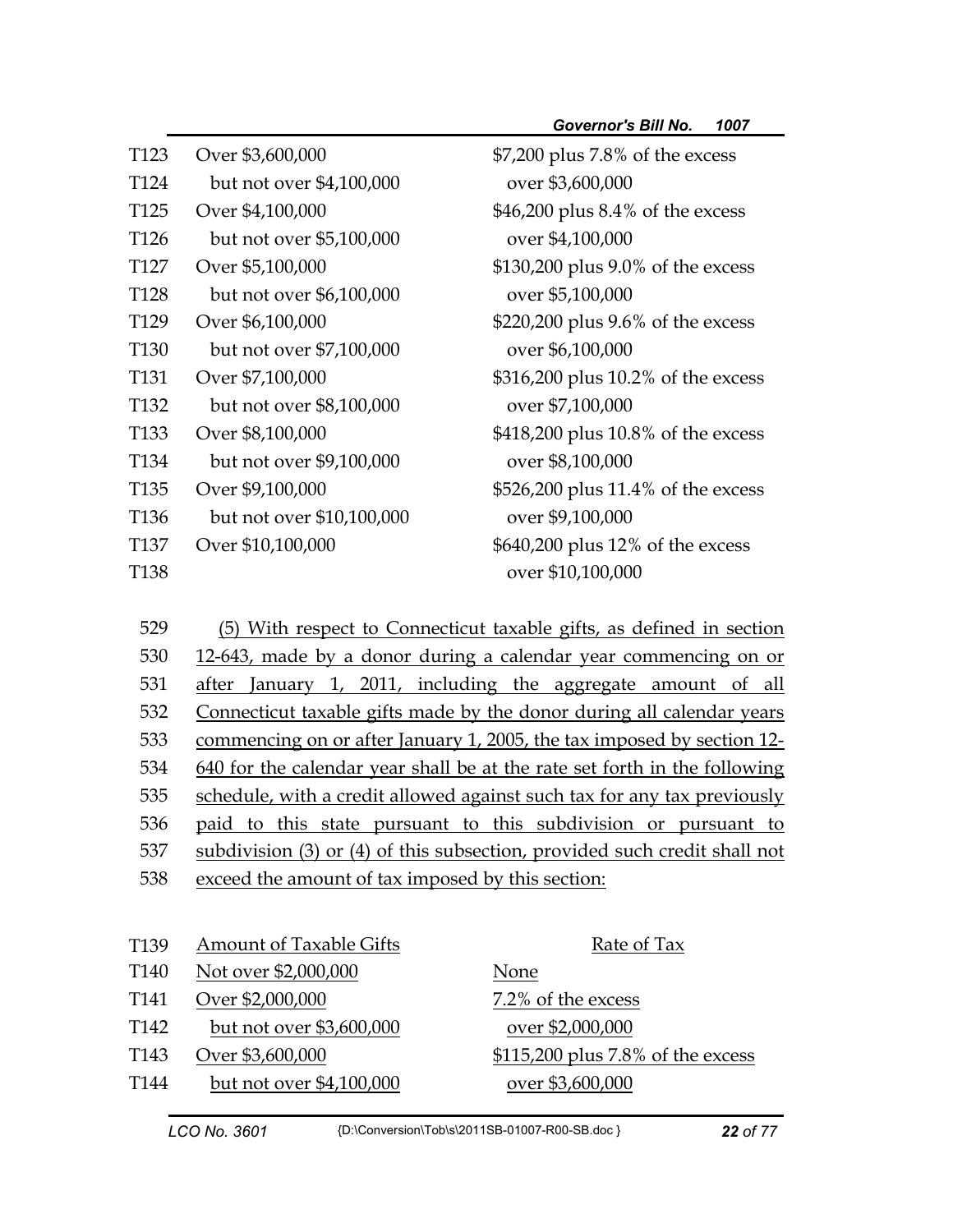|                  |                           | <b>Governor's Bill No.</b><br>1007 |
|------------------|---------------------------|------------------------------------|
| T145             | Over \$4,100,000          | \$154,200 plus 8.4% of the excess  |
| T <sub>146</sub> | but not over \$5,100,000  | over \$4,100,000                   |
| T147             | Over \$5,100,000          | \$238,200 plus 9.0% of the excess  |
| T <sub>148</sub> | but not over \$6,100,000  | over \$5,100,000                   |
| T <sub>149</sub> | Over \$6,100,000          | \$328,200 plus 9.6% of the excess  |
| T <sub>150</sub> | but not over \$7,100,000  | over \$6,100,000                   |
| T151             | Over \$7,100,000          | \$424,200 plus 10.2% of the excess |
| T <sub>152</sub> | but not over \$8,100,000  | over \$7,100,000                   |
| T <sub>153</sub> | Over \$8,100,000          | \$526,200 plus 10.8% of the excess |
| T <sub>154</sub> | but not over \$9,100,000  | over \$8,100,000                   |
| T <sub>155</sub> | Over \$9,100,000          | \$634,200 plus 11.4% of the excess |
| T <sub>156</sub> | but not over \$10,100,000 | over \$9,100,000                   |
| T157             | Over \$10,100,000         | \$748,200 plus 12% of the excess   |
| T <sub>158</sub> |                           | over \$10,100,000                  |
|                  |                           |                                    |

539 Sec. 18. Subparagraph (M) of subdivision (2) of subsection (a) of 540 section 12-407 of the general statutes is repealed and the following is 541 substituted in lieu thereof (*Effective July 1, 2011, and applicable to sales*  542 *occurring on or after said date*):

543 (M) The transfer for consideration of space or the right to use any 544 space for the purpose of storage or mooring of any noncommercial 545 vessel; **[**, exclusive of dry or wet storage or mooring of such vessel 546 during the period commencing on the first day of November in any 547 year to and including the thirtieth day of April of the next succeeding 548 year;**]**

549 Sec. 19. Subdivisions (8) and (9) of subsection (a) of section 12-407 of 550 the general statutes are repealed and the following is substituted in 551 lieu thereof (*Effective July 1, 2011, and applicable to sales occurring on or*  552 *after said date*):

553 (8) (A) "Sales price" means the total amount for which tangible 554 personal property is sold by a retailer, the total amount of rent for 555 which occupancy of a room is transferred by an operator, the total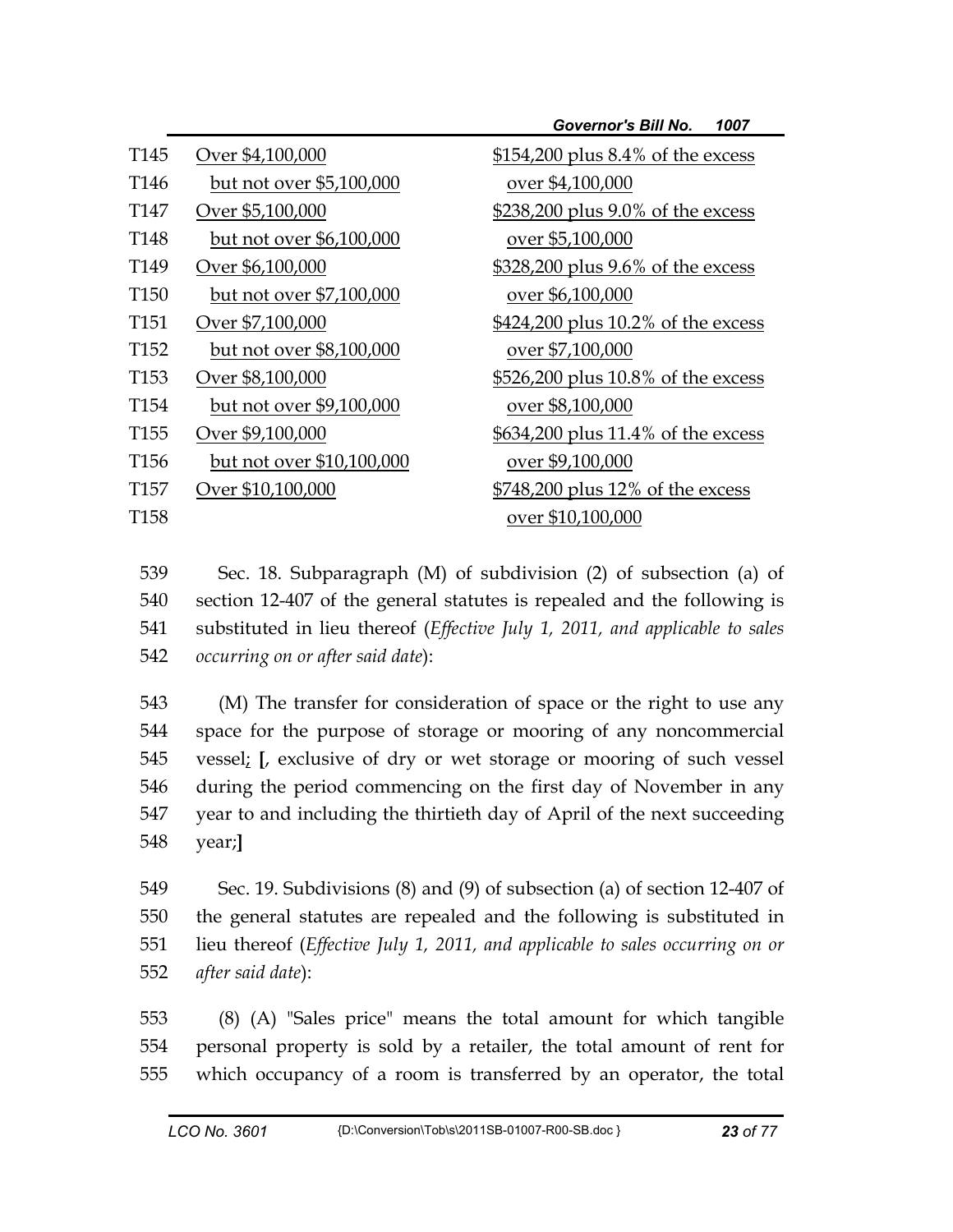556 amount for which any service described in subdivision (2) of this 557 subsection is rendered by a retailer or the total amount of payment or 558 periodic payments for which tangible personal property is leased by a 559 retailer, valued in money, whether paid in money or otherwise, which 560 amount is due and owing to the retailer or operator and, subject to the 561 provisions of subdivision (1) of section 12-408, whether or not actually 562 received by the retailer or operator, without any deduction on account 563 of any of the following: (i) The cost of the property sold; (ii) the cost of 564 materials used, labor or service cost, interest charged, losses or any 565 other expenses; (iii) for any sale occurring on or after July 1, 1993, any 566 charges by the retailer to the purchaser for shipping or delivery, 567 notwithstanding whether such charges are separately stated in a 568 written contract, or on a bill or invoice rendered to such purchaser or 569 whether such shipping or delivery is provided by the retailer or a third 570 party. The provisions of subparagraph (A) (iii) of this subdivision shall 571 not apply to any item exempt from taxation pursuant to section 12-412. 572 Such total amount includes any services that are a part of the sale, **[**; 573 except as otherwise provided in subparagraph  $(B)(v)$  or  $(B)(vi)$  of this 574 subdivision,**]** any amount for which credit is given to the purchaser by 575 the retailer, and all compensation and all employment-related 576 expenses, whether or not separately stated, paid to or on behalf of 577 employees of a retailer of any service described in subdivision (2) of 578 this subsection.

579 (B) "Sales price" does not include any of the following: (i) Cash 580 discounts allowed and taken on sales; (ii) any portion of the amount 581 charged for property returned by purchasers, which upon rescission of 582 the contract of sale is refunded either in cash or credit, provided the 583 property is returned within ninety days from the date of purchase; (iii) 584 the amount of any tax, not including any manufacturers' or importers' 585 excise tax, imposed by the United States upon or with respect to retail 586 sales whether imposed upon the retailer or the purchaser; (iv) the 587 amount charged for labor rendered in installing or applying the 588 property sold, provided such charge is separately stated and exclusive 589 of such charge for any service rendered within the purview of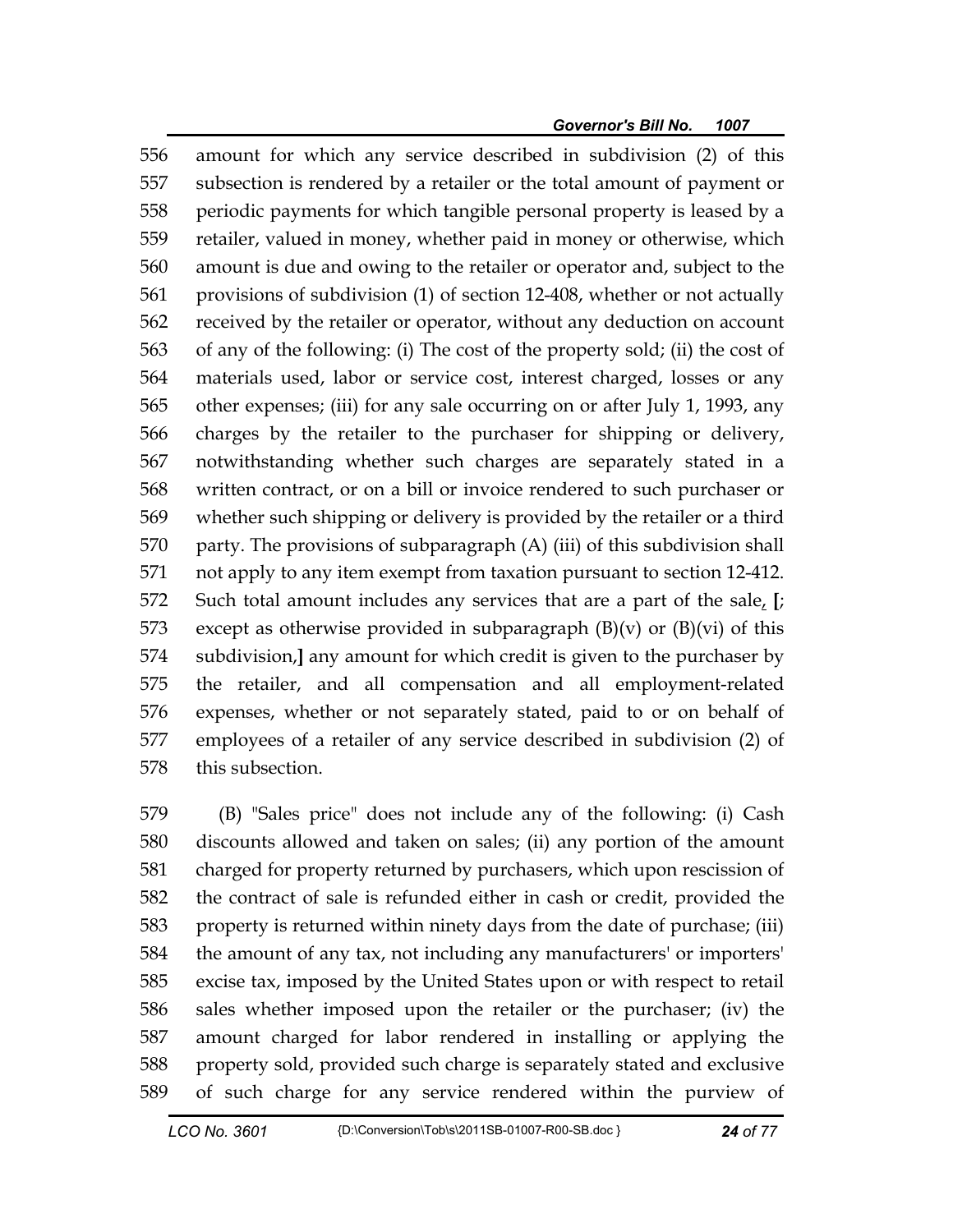590 subparagraph (I) of subdivision (37) of this subsection; **[**(v) unless the 591 provisions of subdivision (4) of section 12-430 or of section 12-430a are 592 applicable, any amount for which credit is given to the purchaser by 593 the retailer, provided such credit is given solely for property of the 594 same kind accepted in part payment by the retailer and intended by 595 the retailer to be resold; (vi) the full face value of any coupon used by a 596 purchaser to reduce the price paid to a retailer for an item of tangible 597 personal property, whether or not the retailer will be reimbursed for 598 such coupon, in whole or in part, by the manufacturer of the item of 599 tangible personal property or by a third party; (vii)**]** (v) the amount 600 charged for separately stated compensation, fringe benefits, workers' 601 compensation and payroll taxes or assessments paid to or on behalf of 602 employees of a retailer who has contracted to manage a service 603 recipient's property or business premises and renders management 604 services described in subparagraph (I) or (J) of subdivision (37) of this 605 subsection, provided, the employees perform such services solely for 606 the service recipient at its property or business premises and "sales 607 price" shall include the separately stated compensation, fringe benefits, 608 workers' compensation and payroll taxes or assessments paid to or on 609 behalf of any employee of the retailer who is an officer, director or 610 owner of more than five per cent of the outstanding capital stock of the 611 retailer. Determination whether an employee performs services solely 612 for a service recipient at its property or business premises for purposes 613 of this subdivision shall be made by reference to such employee's 614 activities during the time period beginning on the later of the 615 commencement of the management contract, the date of the 616 employee's first employment by the retailer or the date which is six 617 months immediately preceding the date of such determination; **[**(viii)**]** 618 (vi) the amount charged for separately stated compensation, fringe 619 benefits, workers' compensation and payroll taxes or assessments paid 620 to or on behalf of (I) a leased employee, or (II) a worksite employee by 621 a professional employer organization pursuant to a professional 622 employer agreement. For purposes of this subparagraph, an employee 623 shall be treated as a leased employee if the employee is provided to the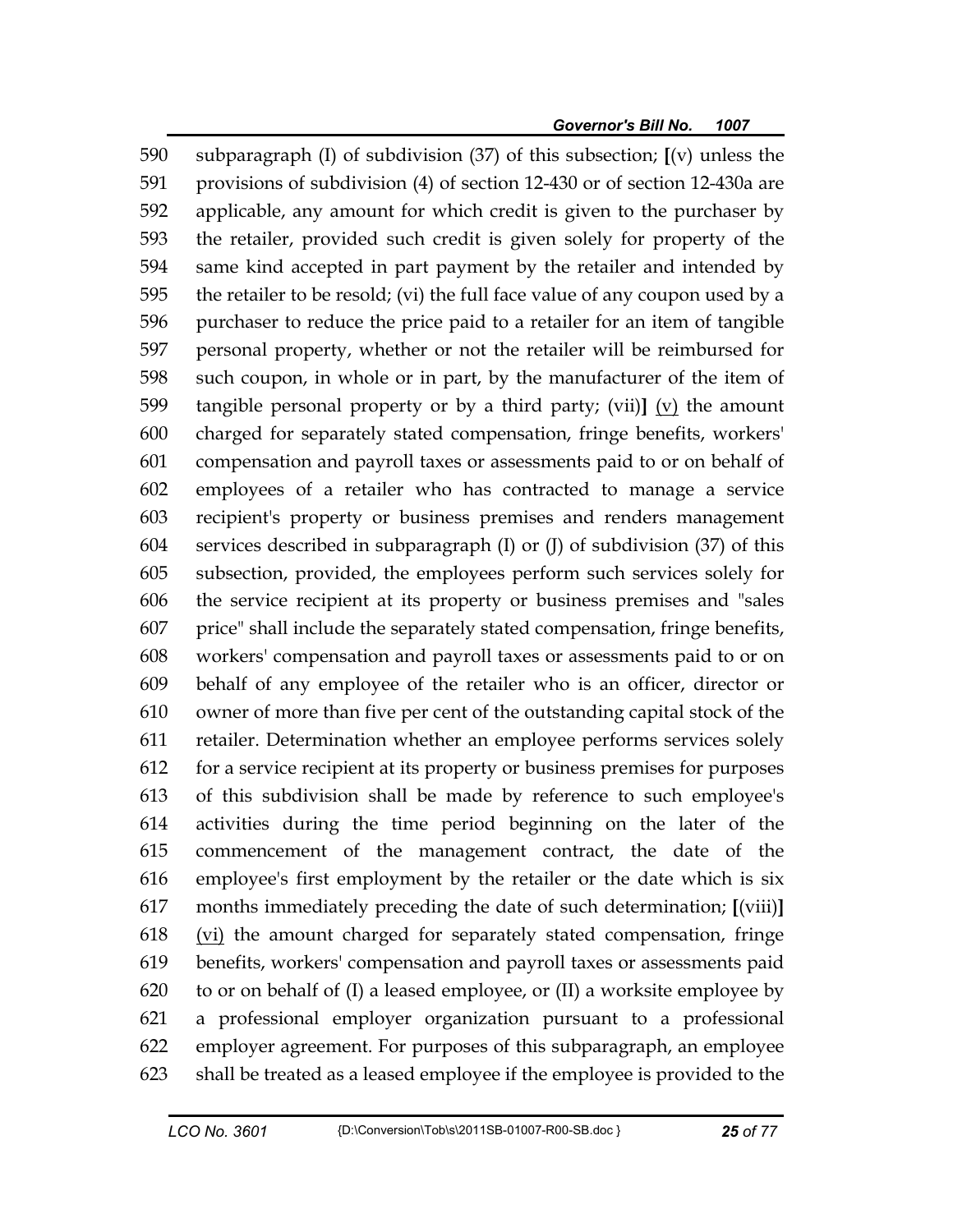624 client at the commencement of an agreement with an employee leasing 625 organization under which at least seventy-five per cent of the 626 employees provided to the client at the commencement of such initial 627 agreement qualify as leased employees pursuant to Section 414(n) of 628 the Internal Revenue Code of 1986, or any subsequent corresponding 629 internal revenue code of the United States, as from time to time 630 amended, or the employee is added to the client's workforce by the 631 employee leasing organization subsequent to the commencement of 632 such initial agreement and qualifies as a leased employee pursuant to 633 Section 414(n) of said Internal Revenue Code of 1986 without regard to 634 subparagraph (B) of paragraph (2) thereof. A leased employee, or a 635 worksite employee subject to a professional employer agreement, shall 636 not include any employee who is hired by a temporary help service 637 and assigned to support or supplement the workforce of a temporary 638 help service's client; **[**(ix)**]** (vii) any amount received by a retailer from 639 a purchaser as the battery deposit that is required to be paid under 640 subsection (a) of section 22a-245h; the refund value of a beverage 641 container that is required to be paid under subsection (a) of section 642 22a-244; or a deposit that is required by law to be paid by the 643 purchaser to the retailer and that is required by law to be refunded to 644 the purchaser by the retailer when the same or similar tangible 645 personal property is delivered as required by law to the retailer by the 646 purchaser, if such amount is separately stated on the bill or invoice 647 rendered by the retailer to the purchaser; and  $[(x)]$  (viii) the amount 648 charged for separately stated compensation, fringe benefits, workers' 649 compensation and payroll taxes or assessments paid to a media payroll 650 services company, as defined in this subsection.

651 (9) (A) "Gross receipts" means the total amount of the sales price 652 from retail sales of tangible personal property by a retailer, the total 653 amount of the rent from transfers of occupancy of rooms by an 654 operator, the total amount of the sales price from retail sales of any 655 service described in subdivision (2) of this subsection by a retailer of 656 services, or the total amount of payment or periodic payments from 657 leases or rentals of tangible personal property by a retailer, valued in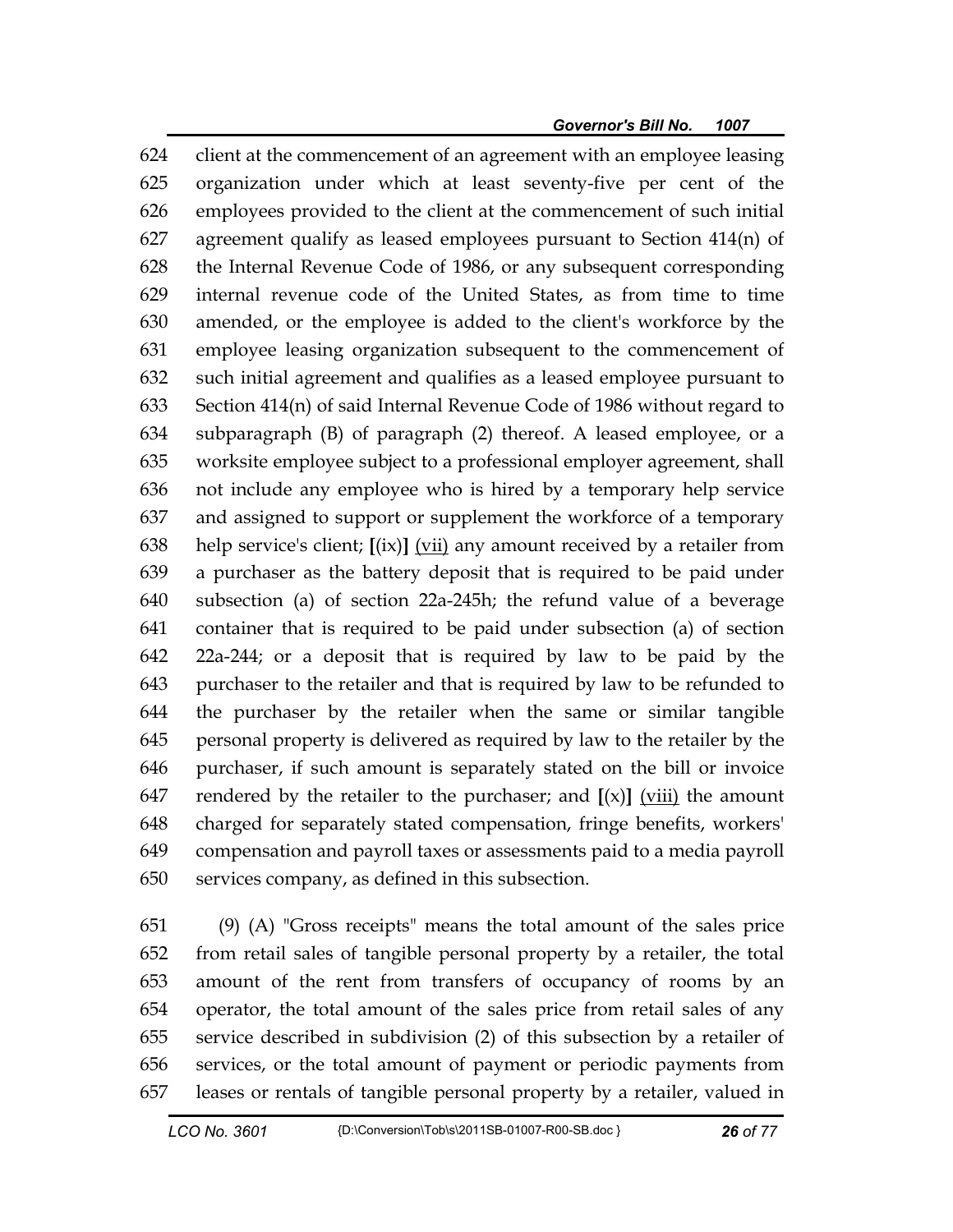658 money, whether received in money or otherwise, which amount is due 659 and owing to the retailer or operator and, subject to the provisions of 660 subdivision (1) of section 12-408, whether or not actually received by 661 the retailer or operator, without any deduction on account of any of 662 the following: (i) The cost of the property sold; however, in accordance 663 with such regulations as the Commissioner of Revenue Services may 664 prescribe, a deduction may be taken if the retailer has purchased 665 property for some other purpose than resale, has reimbursed the 666 retailer's vendor for tax which the vendor is required to pay to the 667 state or has paid the use tax with respect to the property, and has 668 resold the property prior to making any use of the property other than 669 retention, demonstration or display while holding it for sale in the 670 regular course of business. If such a deduction is taken by the retailer, 671 no refund or credit will be allowed to the retailer's vendor with respect 672 to the sale of the property; (ii) the cost of the materials used, labor or 673 service cost, interest paid, losses or any other expense; (iii) for any sale 674 occurring on or after July 1, 1993, except for any item exempt from 675 taxation pursuant to section 12-412, any charges by the retailer to the 676 purchaser for shipping or delivery, notwithstanding whether such 677 charges are separately stated in the written contract, or on a bill or 678 invoice rendered to such purchaser or whether such shipping or 679 delivery is provided by the retailer or a third party. The total amount 680 of the sales price includes any services that are a part of the sale; all 681 receipts, cash, credits and property of any kind, **[**; except as otherwise 682 provided in subparagraph (B)(v) or (B)(vi) of this subdivision,**]** any 683 amount for which credit is allowed by the retailer to the purchaser; 684 and all compensation and all employment-related expenses, whether 685 or not separately stated, paid to or on behalf of employees of a retailer 686 of any service described in subdivision (2) of this subsection.

687 (B) "Gross receipts" do not include any of the following: (i) Cash 688 discounts allowed and taken on sales; (ii) any portion of the sales price 689 of property returned by purchasers, which upon rescission of the 690 contract of sale is refunded either in cash or credit, provided the 691 property is returned within ninety days from the date of sale; (iii) the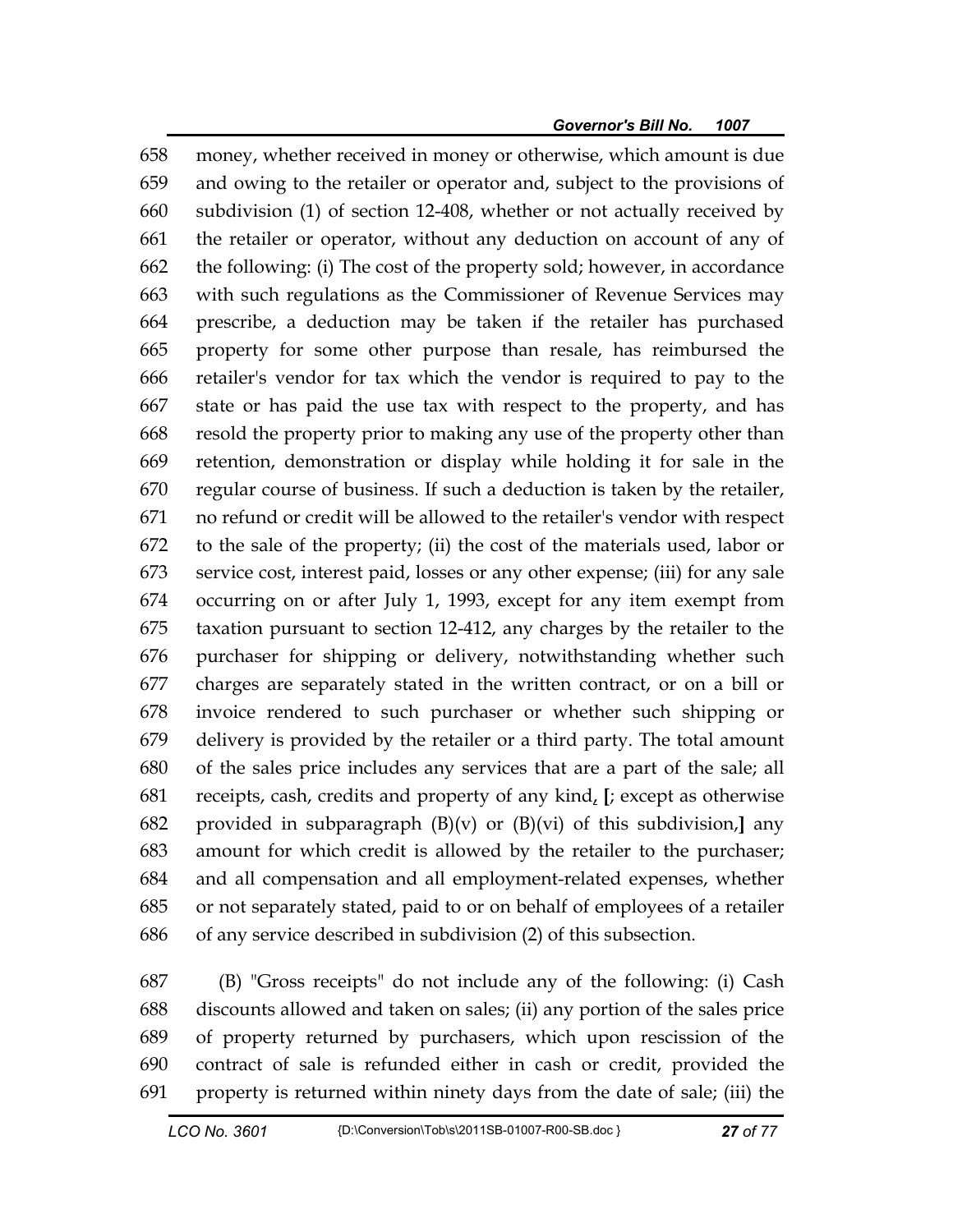692 amount of any tax, not including any manufacturers' or importers' 693 excise tax, imposed by the United States upon or with respect to retail 694 sales whether imposed upon the retailer or the purchaser; (iv) the 695 amount charged for labor rendered in installing or applying the 696 property sold, provided such charge is separately stated and exclusive 697 of such charge for any service rendered within the purview of 698 subparagraph (I) of subdivision (37) of this subsection; **[**(v) unless the 699 provisions of subdivision (4) of section 12-430 or of section 12-430a are 700 applicable, any amount for which credit is given to the purchaser by 701 the retailer, provided such credit is given solely for property of the 702 same kind accepted in part payment by the retailer and intended by 703 the retailer to be resold; (vi) the full face value of any coupon used by a 704 purchaser to reduce the price paid to the retailer for an item of tangible 705 personal property, whether or not the retailer will be reimbursed for 706 such coupon, in whole or in part, by the manufacturer of the item of 707 tangible personal property or by a third party; (vii)**]** (v) the amount 708 charged for separately stated compensation, fringe benefits, workers' 709 compensation and payroll taxes or assessments paid to or on behalf of 710 employees of a retailer who has contracted to manage a service 711 recipient's property or business premises and renders management 712 services described in subparagraph (I) or (J) of subdivision (37) of this 713 subsection, provided the employees perform such services solely for 714 the service recipient at its property or business premises and "gross 715 receipts" shall include the separately stated compensation, fringe 716 benefits, workers' compensation and payroll taxes or assessments paid 717 to or on behalf of any employee of the retailer who is an officer, 718 director or owner of more than five per cent of the outstanding capital 719 stock of the retailer. Determination whether an employee performs 720 services solely for a service recipient at its property or business 721 premises for purposes of this subdivision shall be made by reference to 722 such employee's activities during the time period beginning on the 723 later of the commencement of the management contract, the date of the 724 employee's first employment by the retailer or the date which is six 725 months immediately preceding the date of such determination; **[**(viii)**]**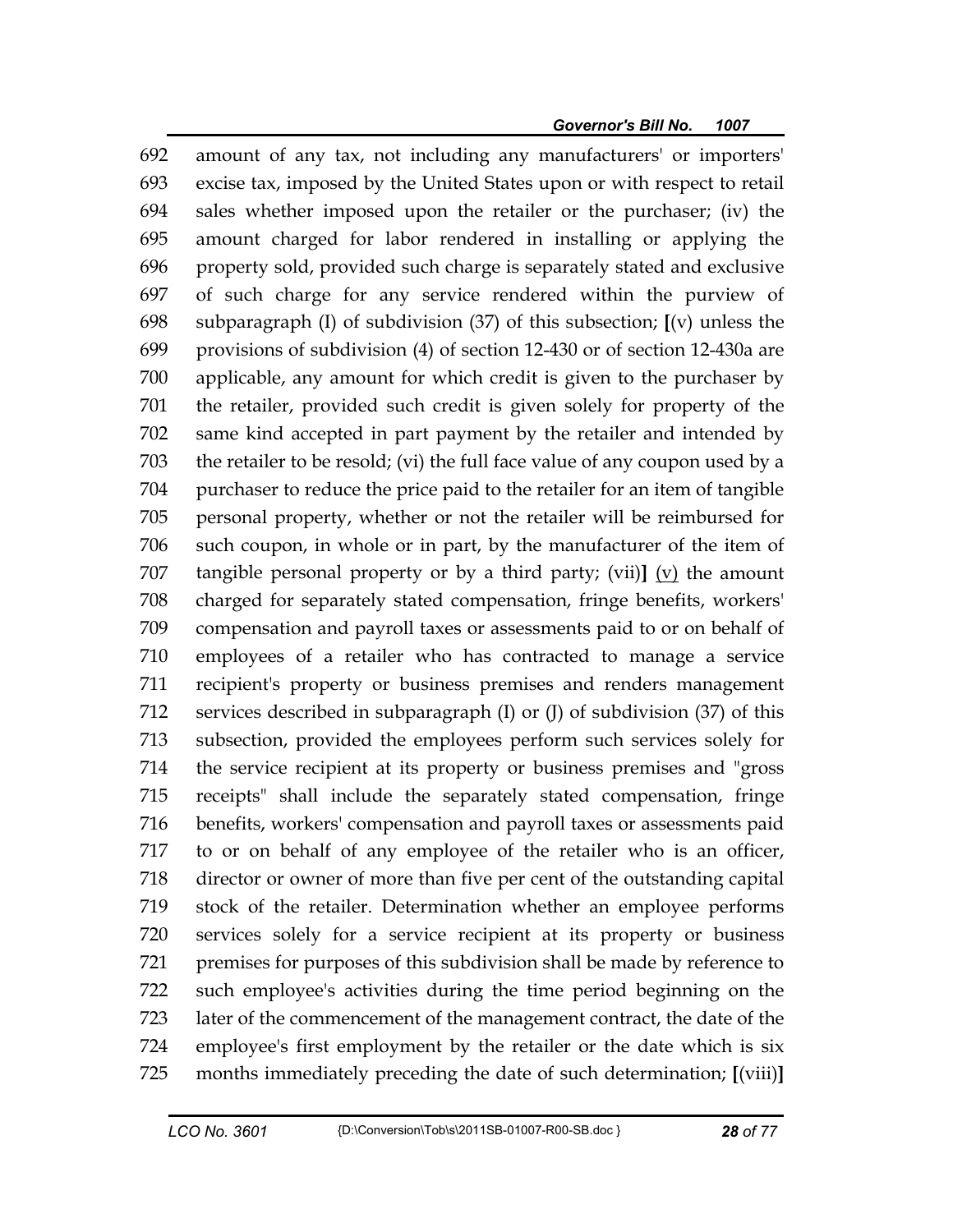726 (vi) the amount charged for separately stated compensation, fringe 727 benefits, workers' compensation and payroll taxes or assessments paid 728 to or on behalf of (I) a leased employee, or (II) a worksite employee by 729 a professional employer organization pursuant to a professional 730 employer agreement. For purposes of this subparagraph, an employee 731 shall be treated as a leased employee if the employee is provided to the 732 client at the commencement of an agreement with an employee leasing 733 organization under which at least seventy-five per cent of the 734 employees provided to the client at the commencement of such initial 735 agreement qualify as leased employees pursuant to Section 414(n) of 736 the Internal Revenue Code of 1986, or any subsequent corresponding 737 internal revenue code of the United States, as from time to time 738 amended, or the employee is added to the client's workforce by the 739 employee leasing organization subsequent to the commencement of 740 such initial agreement and qualifies as a leased employee pursuant to 741 Section 414(n) of said Internal Revenue Code of 1986 without regard to 742 subparagraph (B) of paragraph (2) thereof. A leased employee, or a 743 worksite employee subject to a professional employer agreement, shall 744 not include any employee who is hired by a temporary help service 745 and assigned to support or supplement the workforce of a temporary 746 help service's client; **[**(ix)**]** (vii) the amount received by a retailer from a 747 purchaser as the battery deposit that is required to be paid under 748 subsection (a) of section 22a-256h; the refund value of a beverage 749 container that is required to be paid under subsection (a) of section 750 22a-244 or a deposit that is required by law to be paid by the purchaser 751 to the retailer and that is required by law to be refunded to the 752 purchaser by the retailer when the same or similar tangible personal 753 property is delivered as required by law to the retailer by the 754 purchaser, if such amount is separately stated on the bill or invoice 755 rendered by the retailer to the purchaser; and  $[(x)]$  (viii) the amount 756 charged for separately stated compensation, fringe benefits, workers' 757 compensation and payroll taxes or assessments paid to a media payroll 758 services company, as defined in this subsection.

759 Sec. 20. Subparagraph (I) of subdivision (37) of subsection (a) of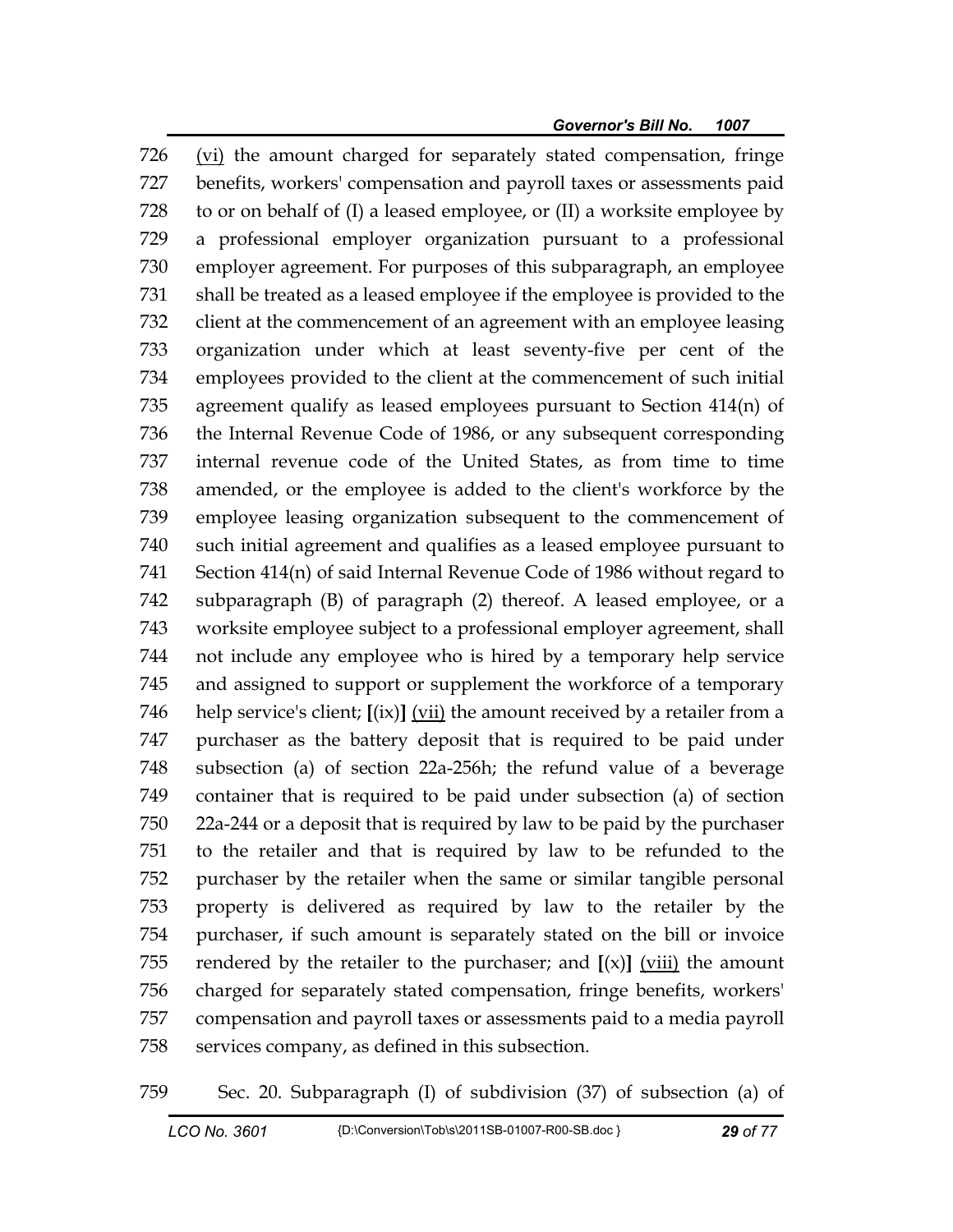760 section 12-407 of the general statutes is repealed and the following is 761 substituted in lieu thereof (*Effective July 1, 2011, and applicable to sales*  762 *occurring on or after said date*):

763 (I) Services to industrial, commercial or income-producing real 764 property, including, but not limited to, such services as management, 765 electrical, plumbing, painting and carpentry **[**and excluding any such 766 services rendered in the voluntary evaluation, prevention, treatment, 767 containment or removal of hazardous waste, as defined in section 768 22a-115, or other contaminants of air, water or soil,**]** provided 769 income-producing property shall not include property used 770 exclusively for residential purposes in which the owner resides and 771 which contains no more than three dwelling units, or a housing facility 772 for low and moderate income families and persons owned or operated 773 by a nonprofit housing organization, as defined in subdivision (29) of 774 section 12-412;

775 Sec. 21. Subparagraph (N) of subdivision (37) of subsection (a) of 776 section 12-407 of the general statutes is repealed and the following is 777 substituted in lieu thereof (*Effective July 1, 2011, and applicable to sales*  778 *occurring on or after said date*):

779 (N) Motor vehicle parking, including the provision of space, other 780 than metered space, in a lot having thirty or more spaces, excluding (i) 781 space in a seasonal parking lot provided by a person who is exempt 782 from taxation under this chapter pursuant to subdivision (1), (5) or (8) 783 of section 12-412, (ii) space in a parking lot owned or leased under the 784 terms of a lease of not less than ten years' duration and operated by an 785 employer for the exclusive use of its employees, **[**(iii) valet parking 786 provided at any airport, and (iv)**]** and (iii) space in 787 municipally-operated railroad parking facilities in municipalities 788 located within an area of the state designated as a severe 789 nonattainment area for ozone under the federal Clean Air Act or space 790 in a railroad parking facility in a municipality located within an area of 791 the state designated as a severe nonattainment area for ozone under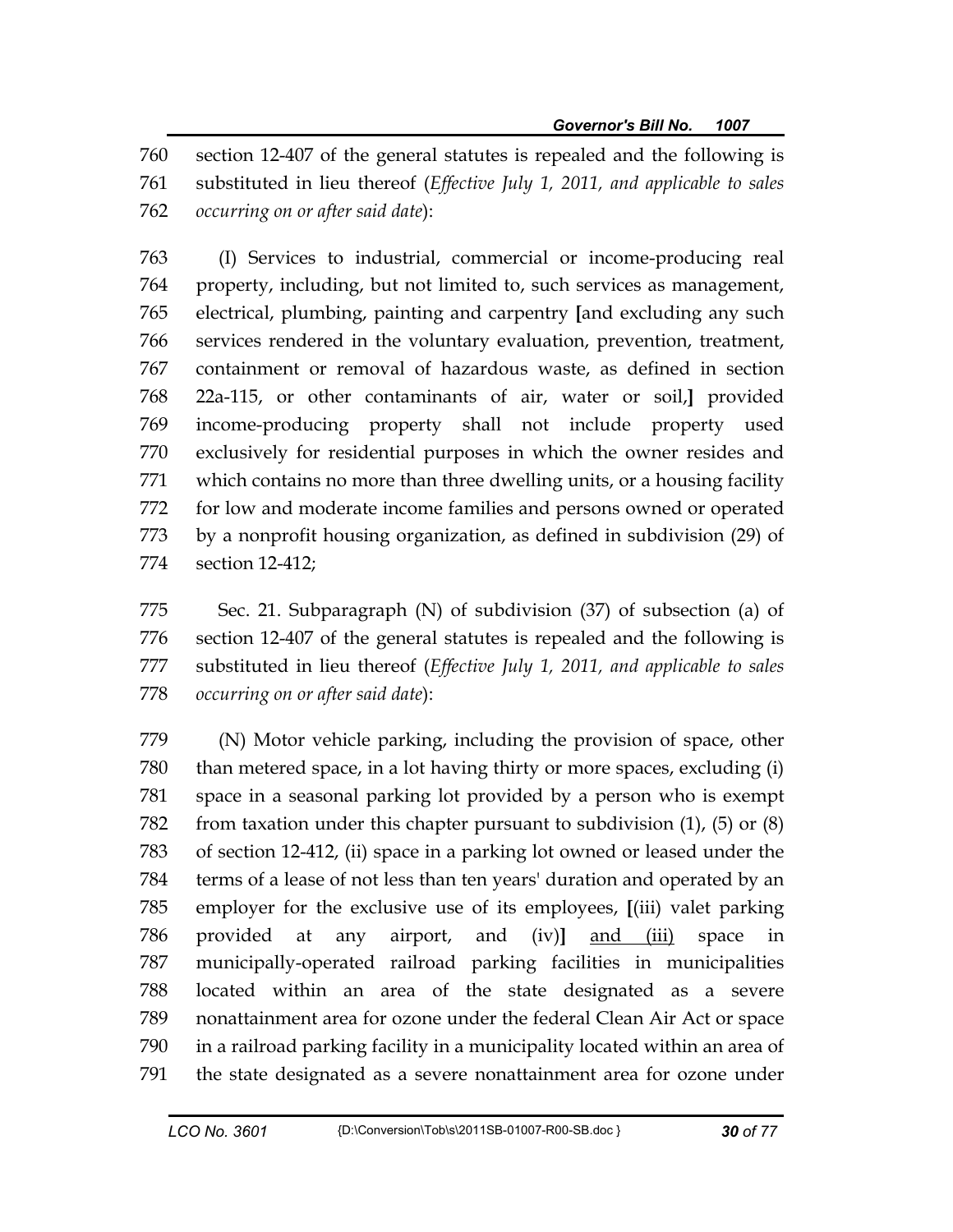792 the federal Clean Air Act owned or operated by the state on or after 793 April 1, 2000;

794 Sec. 22. Subparagraph (S) of subdivision (37) of subsection (a) of 795 section 12-407 of the general statutes is repealed and the following is 796 substituted in lieu thereof (*Effective July 1, 2011, and applicable to sales*  797 *occurring on or after said date*):

798 (S) Services of the agent of any person in relation to the sale of any 799 item of tangible personal property for such person, exclusive of the 800 services of a consignee selling works of art, as defined in subsection (b) 801 of section 12-376c, or articles of clothing or footwear intended to be 802 worn on or about the human body other than (i) any special clothing 803 or footwear primarily designed for athletic activity or protective use 804 and which is not normally worn except when used for the athletic 805 activity or protective use for which it was designed, and (ii) jewelry, 806 handbags, luggage, umbrellas, wallets, watches and similar items 807 carried on or about the human body but not worn on the body **[**in the 808 manner characteristic of clothing intended for exemption under 809 subdivision (47) of section 12-412,**]** under consignment, exclusive of 810 services provided by an auctioneer;

811 Sec. 23. Subparagraph (FF) of subdivision (37) of subsection (a) of 812 section 12-407 of the general statutes is repealed and the following is 813 substituted in lieu thereof (*Effective July 1, 2011, and applicable to sales*  814 *occurring on or after said date*):

815 (FF) Health and athletic club services, exclusive of (i) any such 816 services provided without any additional charge which are included in 817 any dues or initiation fees paid to any such club, which dues or fees 818 are subject to tax under section 12-543, (ii) any such services provided 819 by a municipality or an organization that is described in Section  $501(c)$ 820 of the Internal Revenue Code of 1986, or any subsequent 821 corresponding internal revenue code of the United States, as from time 822 to time amended. **[**, and (iii) yoga instruction provided at a yoga 823 studio.**]**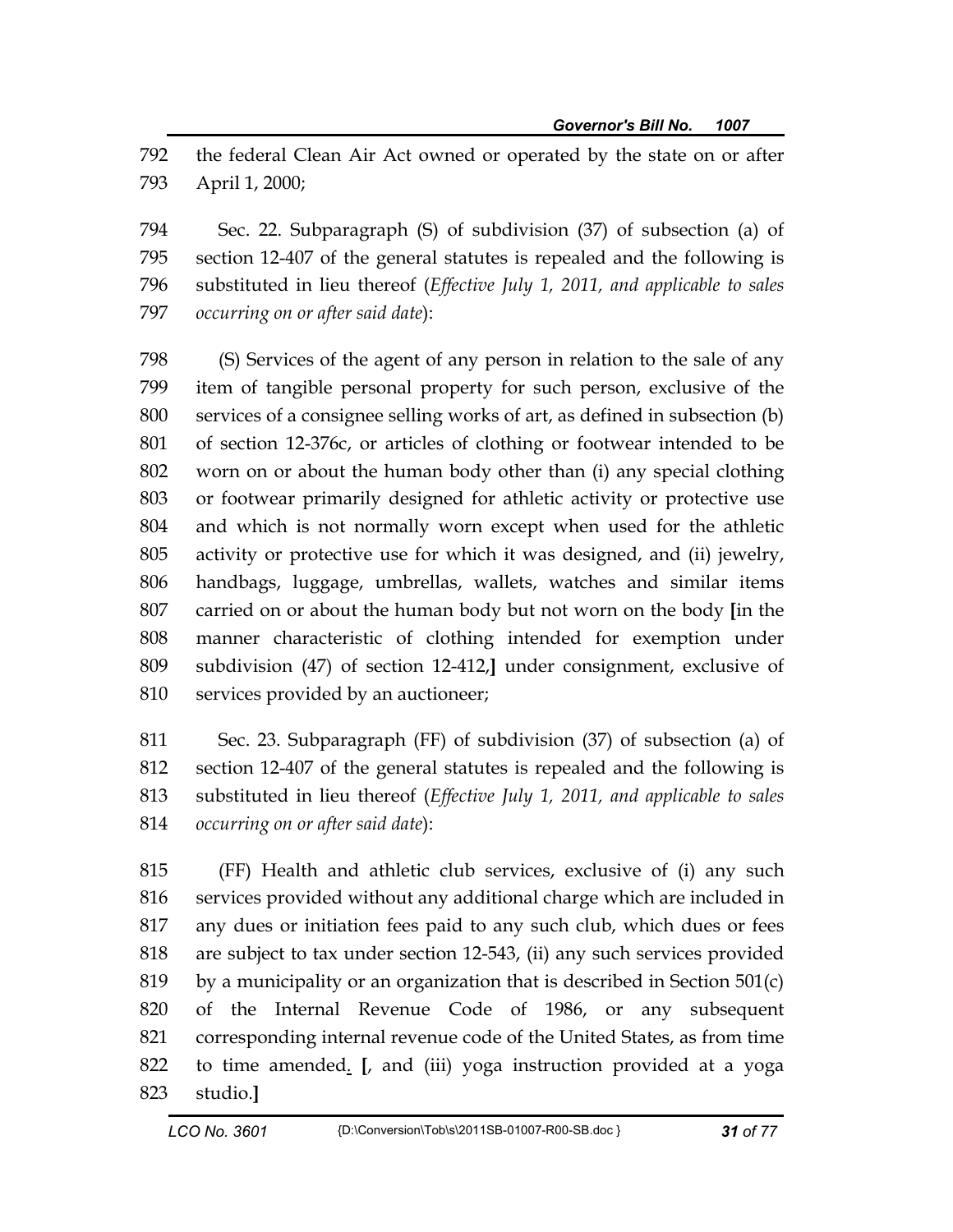824 Sec. 24. Subdivision (37) of subsection (a) of section 12-407 of the 825 general statutes is amended by adding subparagraphs (GG) to (PP), 826 inclusive, as follows (*Effective July 1, 2011, and applicable to sales*  827 *occurring on or after said date*):

828 (NEW) (GG) Motor vehicle storage services, including storage of 829 motor homes, campers and camp trailers, other than the furnishing of 830 space as described in subparagraph (P) of subdivision (2) of subsection 831 (a) of section 12-407;

832 (NEW) (HH) Packing and crating services, other than those 833 provided in connection with the sale of tangible personal property by 834 the retailer of such property;

835 (NEW) (II) Motor vehicle washing, waxing and detailing services, 836 whether or not automated;

837 (NEW) (JJ) Motor vehicle towing and road services, other than 838 motor vehicle repair services;

839 (NEW) (KK) Intrastate transportation services provided by livery 840 services, including limousines, community cars or vans, with a driver. 841 Intrastate transportation services shall not include transportation by 842 taxicab, motor bus, ambulance or ambulette, scheduled public 843 transportation or services provided in connection with funerals;

844 (NEW) (LL) Barber and beauty shop services, including hair cutting, 845 styling, and coloring;

846 (NEW) (MM) Noncommercial vessel repair, maintenance and 847 cleaning services, including any contract of warranty and service 848 related to such vessel, and noncommercial vessel towing services;

849 (NEW) (NN) Pet grooming and pet boarding services, except if such 850 services are provided as an integral part of professional veterinary 851 services, and pet obedience services;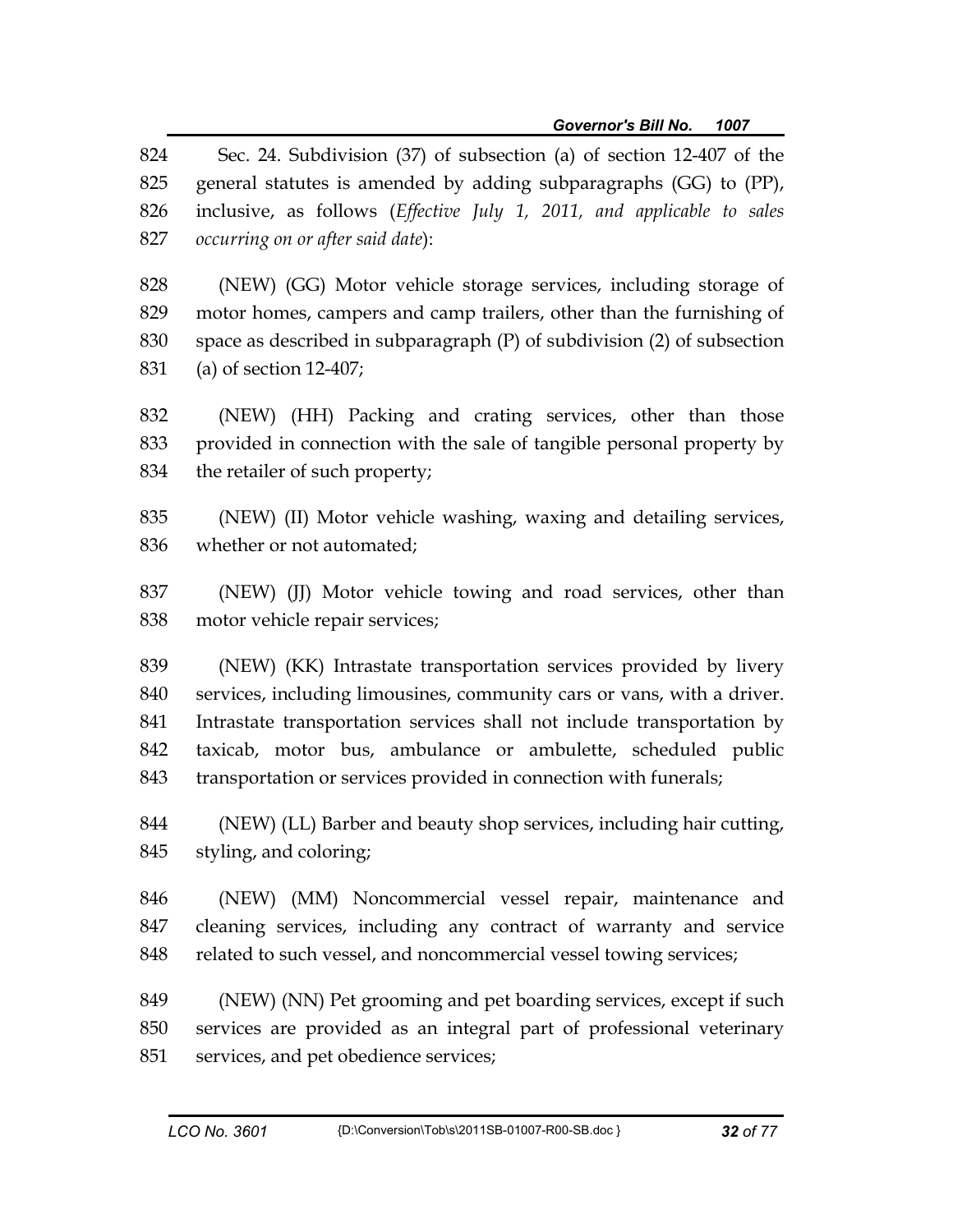852 (NEW) (OO) Services in connection with a cosmetic medical 853 procedure. For purposes of this subparagraph, "cosmetic medical 854 procedure" means any medical procedure performed on an individual 855 that is directed at improving the individual's appearance and that does 856 not meaningfully promote the proper function of the body or prevent 857 or treat illness or disease. "Cosmetic medical procedure" includes, but 858 is not limited, to cosmetic surgery, hair transplants, cosmetic injections, 859 cosmetic soft tissue fillers, dermabrasion and chemical peel, laser hair 860 removal, laser skin resurfacing, laser treatment of leg veins, and 861 sclerotherapy. "Cosmetic medical procedure" does not include 862 reconstructive surgery. "Reconstructive surgery" includes any surgery 863 performed on abnormal structures caused by or related to congenital 864 defects, developmental abnormalities, trauma, infection, tumors or 865 disease, including procedures to improve function or give a more 866 normal appearance;

867 (NEW) (PP) Manicure and pedicure services.

868 Sec. 25. Subdivision (1) of section 12-408 of the general statutes is 869 repealed and the following is substituted in lieu thereof (*Effective July*  870 *1, 2011, and applicable to sales occurring on or after said date*):

871 For the privilege of making any sales, as defined in subdivision (2) 872 of subsection (a) of section 12-407, at retail, in this state for a 873 consideration, a tax is hereby imposed on all retailers at the rate of six 874 and one-fourth per cent of the gross receipts of any retailer from the 875 sale of all tangible personal property sold at retail or from the 876 rendering of any services constituting a sale in accordance with 877 subdivision (2) of subsection (a) of section 12-407, except, in lieu of said 878 rate of six and one-fourth per cent: **[**,**]**

879 (A) **[**at**]** At a rate of **[**twelve**]** fourteen per cent with respect to each 880 transfer of occupancy, from the total amount of rent received for such 881 occupancy of any room or rooms in a hotel or lodging house for the 882 first period not exceeding thirty consecutive calendar days; **[**,**]**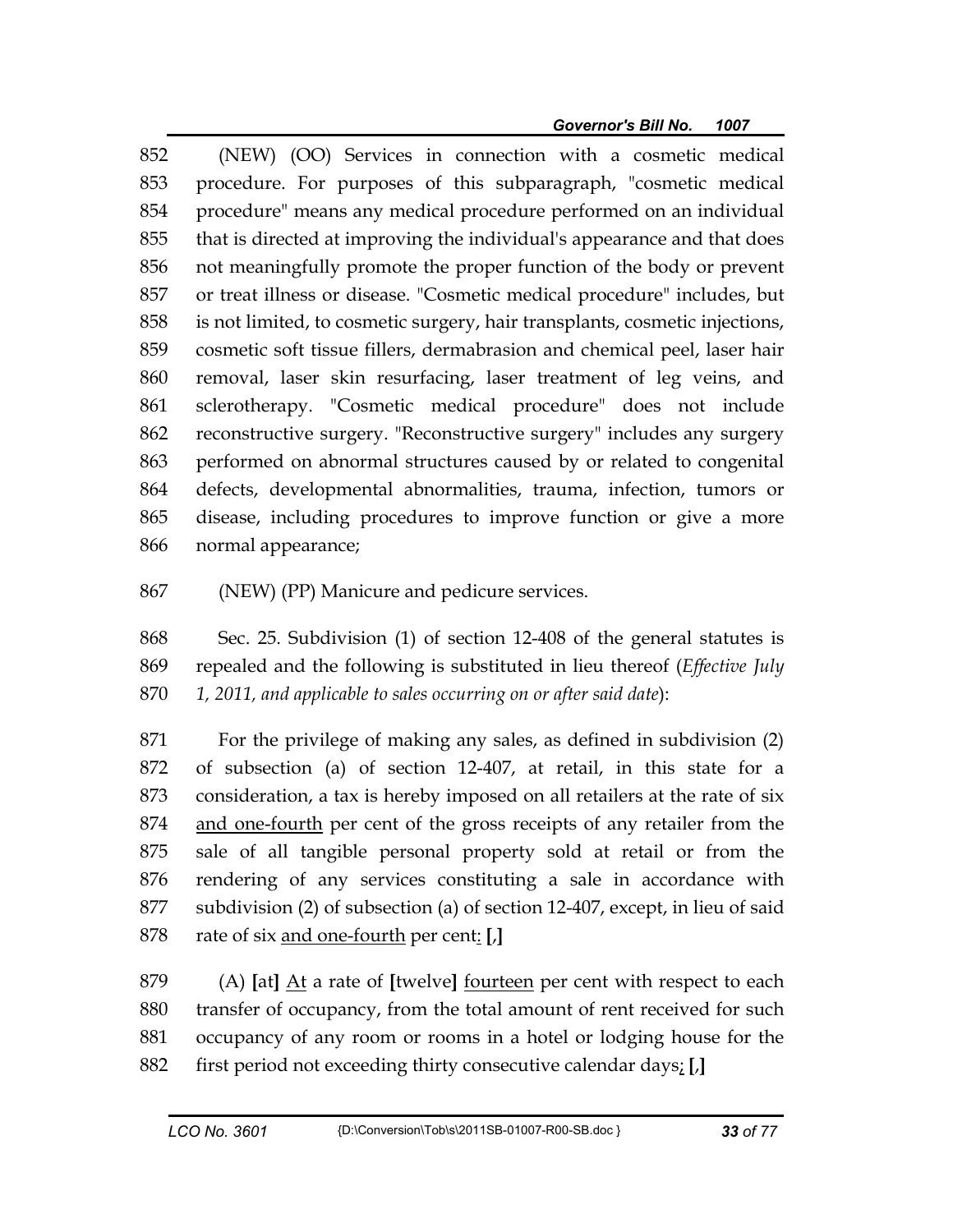883 (B) **[**with**]** With respect to the sale of a motor vehicle to any 884 individual who is a member of the armed forces of the United States 885 and is on full-time active duty in Connecticut and who is considered, 886 under 50 App USC 574, a resident of another state, or to any such 887 individual and the spouse thereof, at a rate of four and one-half per 888 cent of the gross receipts of any retailer from such sales, provided such 889 retailer requires and maintains a declaration by such individual, 890 prescribed as to form by the commissioner and bearing notice to the 891 effect that false statements made in such declaration are punishable, or 892 other evidence, satisfactory to the commissioner, concerning the 893 purchaser's state of residence under 50 App USC 574; **[**,**]**

894 (C) (i) **[**with**]** With respect to the sales of computer and data 895 processing services occurring on or after July 1, 1997, and prior to July 896 1, 1998, at the rate of five per cent, on or after July 1, 1998, and prior to 897 July 1, 1999, at the rate of four per cent, on or after July 1, 1999, and 898 prior to July 1, 2000, at the rate of three per cent, on or after July 1, 899 2000, and prior to July 1, 2001, at the rate of two per cent, on or after 900 July 1, 2001, at the rate of one per cent, (ii) with respect to sales of 901 Internet access services, on and after July 1, 2001, such services shall be 902 exempt from such tax; **[**,**]**

903 (D) **[**with respect to the sales of labor that is otherwise taxable under 904 subparagraph (C) or (G) of subdivision (2) of subsection (a) of section 905 12-407 on existing vessels and repair or maintenance services on 906 vessels occurring on and after July 1, 1999, such services shall be 907 exempt from such tax, (E) with respect to patient care services for 908 which payment is received by the hospital on or after July 1, 1999, and 909 prior to July 1, 2001, at the rate of five and three-fourths per cent and 910 on and after July 1, 2001, such services shall be exempt from such tax.**]** 911 With respect to the rental or leasing of a passenger motor vehicle for a 912 period of thirty consecutive calendar days or less, at a rate of eight and 913 one-fourth per cent;

914 (E) With respect to the sale of (i) a motor vehicle, other than a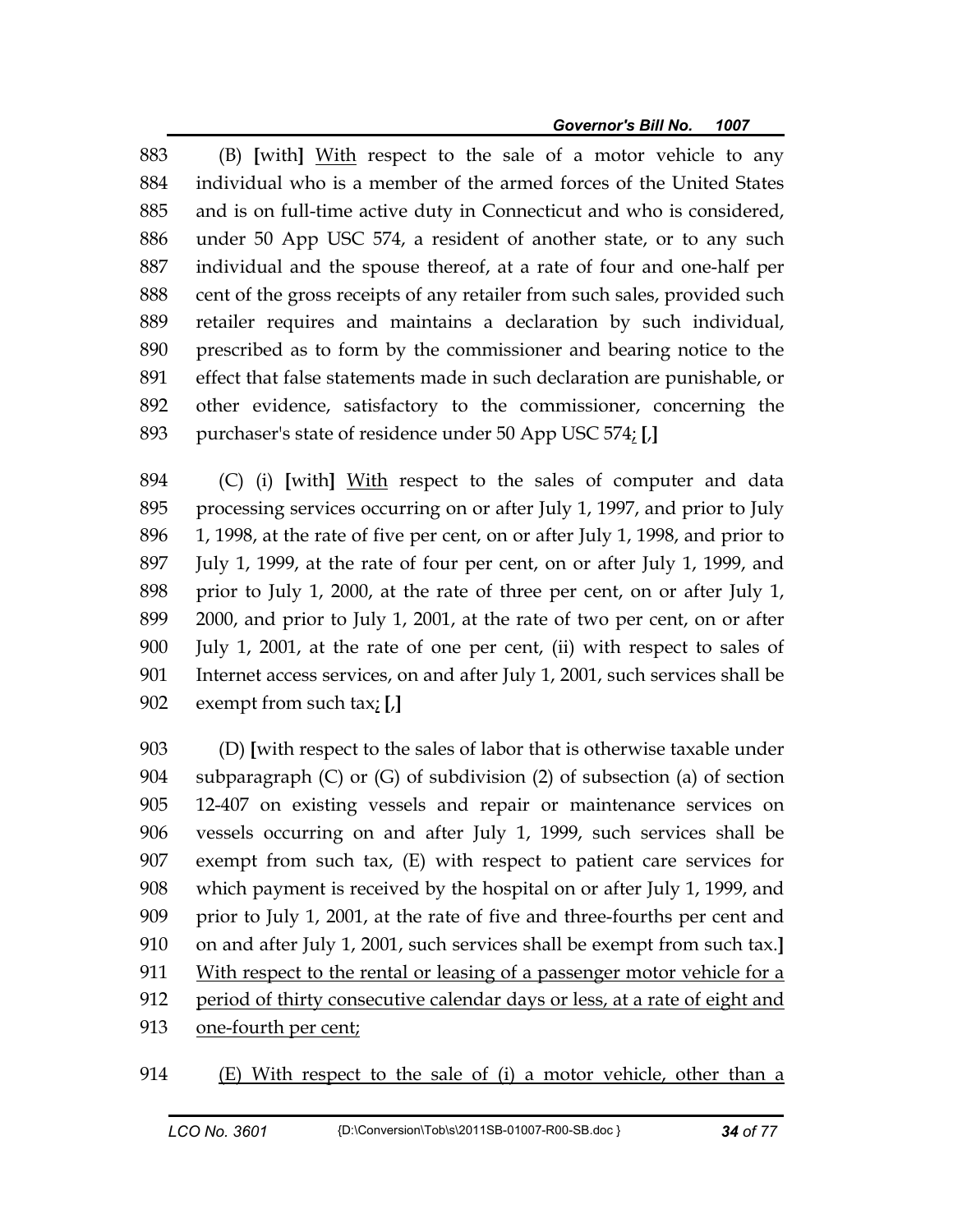915 passenger motor vehicle subject to the provisions of subparagraph (D) 916 of this subsection, or a truck for a sales price exceeding fifty thousand 917 dollars, at a rate of six and one-fourth per cent on the first fifty 918 thousand dollars of the sales price, and at a rate of nine and one-fourth 919 per cent on the portion of the sales price exceeding fifty thousand 920 dollars, (ii) a vessel for a sales price exceeding one hundred thousand 921 dollars, at a rate of six and one-fourth per cent on the first one hundred 922 thousand dollars of the sales price, and at a rate of nine and one-fourth 923 per cent on the portion of the sales price exceeding one hundred 924 thousand dollars, (iii) jewelry for a sales price exceeding five thousand 925 dollars, at a rate of six and one-fourth per cent on the first five 926 thousand dollars of the sales price and at a rate of nine and one-fourth 927 per cent on the portion of the sales price exceeding five thousand 928 dollars, and (iv) an article of clothing or footwear intended to be worn 929 on or about the human body, a handbag, luggage, umbrella, wallet or 930 watch for a sales price exceeding one thousand dollars, at a rate of six 931 and one-fourth per cent on the first one thousand dollars of the sales 932 price and at a rate of nine and one-fourth per cent on the portion of the 933 sales price exceeding one thousand dollars; and

934 (F) The rate of tax imposed by this chapter shall be applicable to all 935 retail sales upon the effective date of such rate, except that a new rate 936 which represents an increase in the rate applicable to the sale shall not 937 apply to any sales transaction wherein a binding sales contract without 938 an escalator clause has been entered into prior to the effective date of 939 the new rate and delivery is made within ninety days after the effective 940 date of the new rate. For the purposes of payment of the tax imposed 941 under this section, any retailer of services taxable under subparagraph 942 (I) of subdivision (2) of subsection (a) of section 12-407, who computes 943 taxable income, for purposes of taxation under the Internal Revenue 944 Code of 1986, or any subsequent corresponding internal revenue code 945 of the United States, as from time to time amended, on an accounting 946 basis which recognizes only cash or other valuable consideration 947 actually received as income and who is liable for such tax only due to 948 the rendering of such services may make payments related to such tax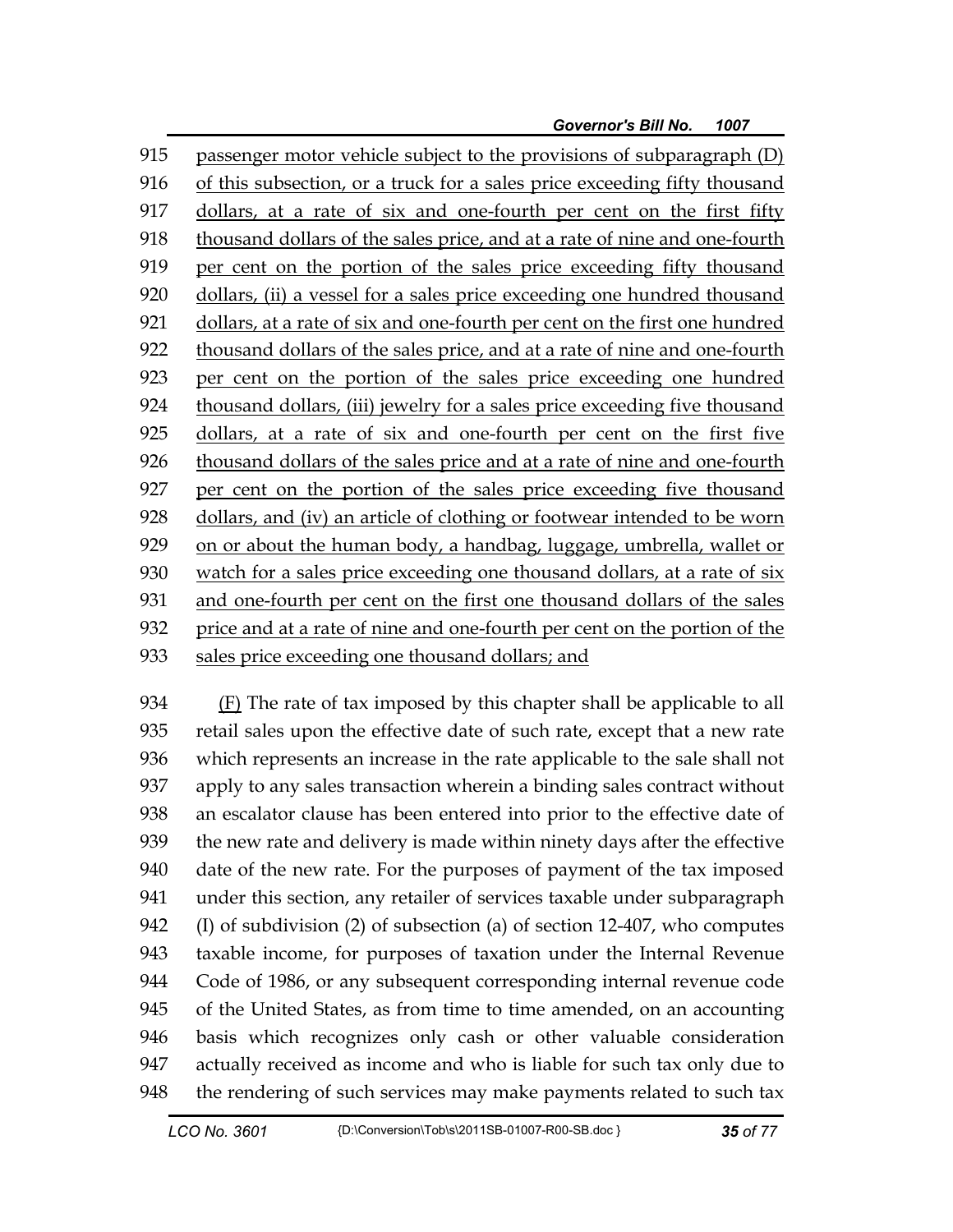949 for the period during which such income is received, without penalty 950 or interest, without regard to when such service is rendered.

951 Sec. 26. Section 12-408 of the general statutes is amended by adding 952 subdivision (8) as follows (*Effective July 1, 2011, and applicable to sales*  953 *occurring on or after said date*):

954 (NEW) (8) (A) For the privilege of making any sales, as defined in 955 subdivision (2) of subsection (a) of section 12-407, at retail, in this state 956 for a consideration, a tax is hereby imposed on all described retailers, 957 as defined in this subdivision, at the rate of one-tenth of one per cent of 958 the gross receipts of any such described retailer from the sale of all 959 tangible personal property sold at retail or from the rendering of any 960 services constituting a sale in accordance with subdivision (2) of 961 subsection (a) of section 12-407. For purposes of this subsection, 962 "described retailer" means a retailer who is primarily engaged in 963 activities that are included in Sector 44 or 45 in the North American 964 Industrial Classification System, United States Manual, United States 965 Office of Management and Budget, 2007 Edition.

966 (B) For the privilege of making any sales, as defined in subdivision 967 (2) of subsection (a) of section 12-407, at retail, in this state for a 968 consideration, a tax is hereby imposed on all operators at the rate of 969 one per cent of the total amount of rent received for such occupancy of 970 any room or rooms in a hotel or lodging house for the first period not 971 exceeding thirty consecutive calendar days.

972 (C) For the privilege of making any sales, as defined in subdivision 973 (2) of subsection (a) of section 12-407, at retail, in this state for a 974 consideration, a tax is hereby imposed on all gross receipts of any 975 retailer from the rental or leasing of a passenger motor vehicle for a 976 period of thirty consecutive calendar days or less, at a rate of one per 977 cent of the gross receipts of any retailer from such rentals or leasing.

978 (D) The provisions of chapter 219 shall apply to the provisions of 979 this subdivision in the same manner and with the same force and effect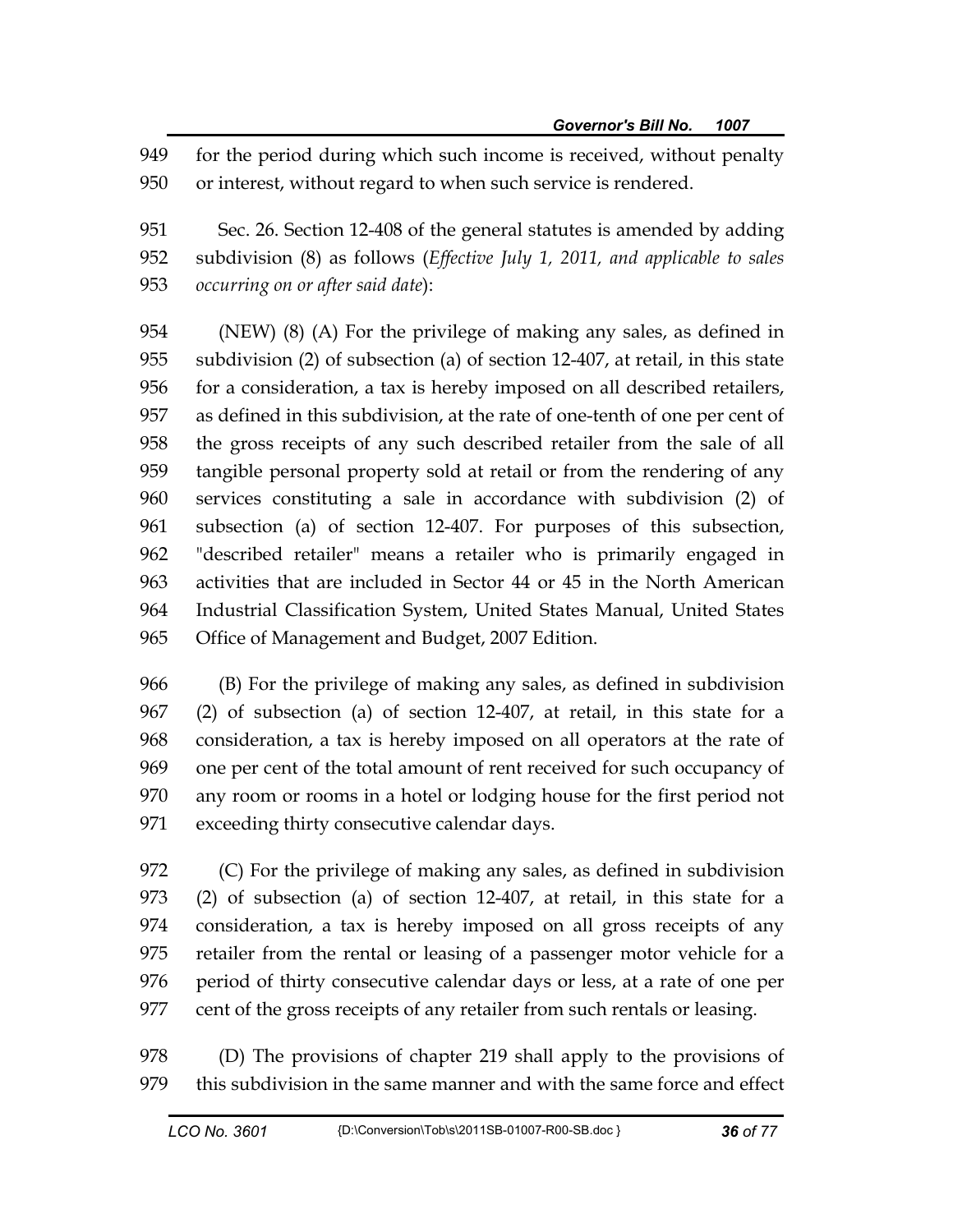980 as if the language of said chapter had been incorporated in full into 981 said subdivision and had expressly referred to the tax imposed under 982 this subdivision, except to the extent that any such provision is 983 inconsistent with a provision of this subdivision. The amount of 984 municipal taxes determined under this subdivision shall become due 985 and be remitted to the state, as if due and payable to the state, and 986 shall be disbursed by the state to the municipality where the sale 987 giving rise to the taxes occurred.

988 Sec. 27. Subdivision (1) of section 12-411 of the general statutes is 989 repealed and the following is substituted in lieu thereof (*Effective July*  990 *1, 2011, and applicable to sales occurring on or after said date*):

991 (1) An excise tax is hereby imposed on the storage, acceptance, 992 consumption or any other use in this state of tangible personal 993 property purchased from any retailer for storage, acceptance, 994 consumption or any other use in this state, the acceptance or receipt of 995 any services constituting a sale in accordance with subdivision (2) of 996 subsection (a) of section 12-407, purchased from any retailer for 997 consumption or use in this state, or the storage, acceptance, 998 consumption or any other use in this state of tangible personal 999 property which has been manufactured, fabricated, assembled or 1000 processed from materials by a person, either within or without this 1001 state, for storage, acceptance, consumption or any other use by such 1002 person in this state, to be measured by the sales price of materials, at 1003 the rate of six and one-fourth per cent of the sales price of such 1004 property or services, except, in lieu of said rate of six and one-fourth 1005 per cent: **[**,**]**

1006 (A) **[**at**]** At a rate of **[**twelve**]** fourteen per cent of the rent paid for 1007 occupancy of any room or rooms in a hotel or lodging house for the 1008 first period of not exceeding thirty consecutive calendar days; **[**,**]**

1009 (B) **[**with**]** With respect to the storage, acceptance, consumption or 1010 use in this state of a motor vehicle purchased from any retailer for 1011 storage, acceptance, consumption or use in this state by any individual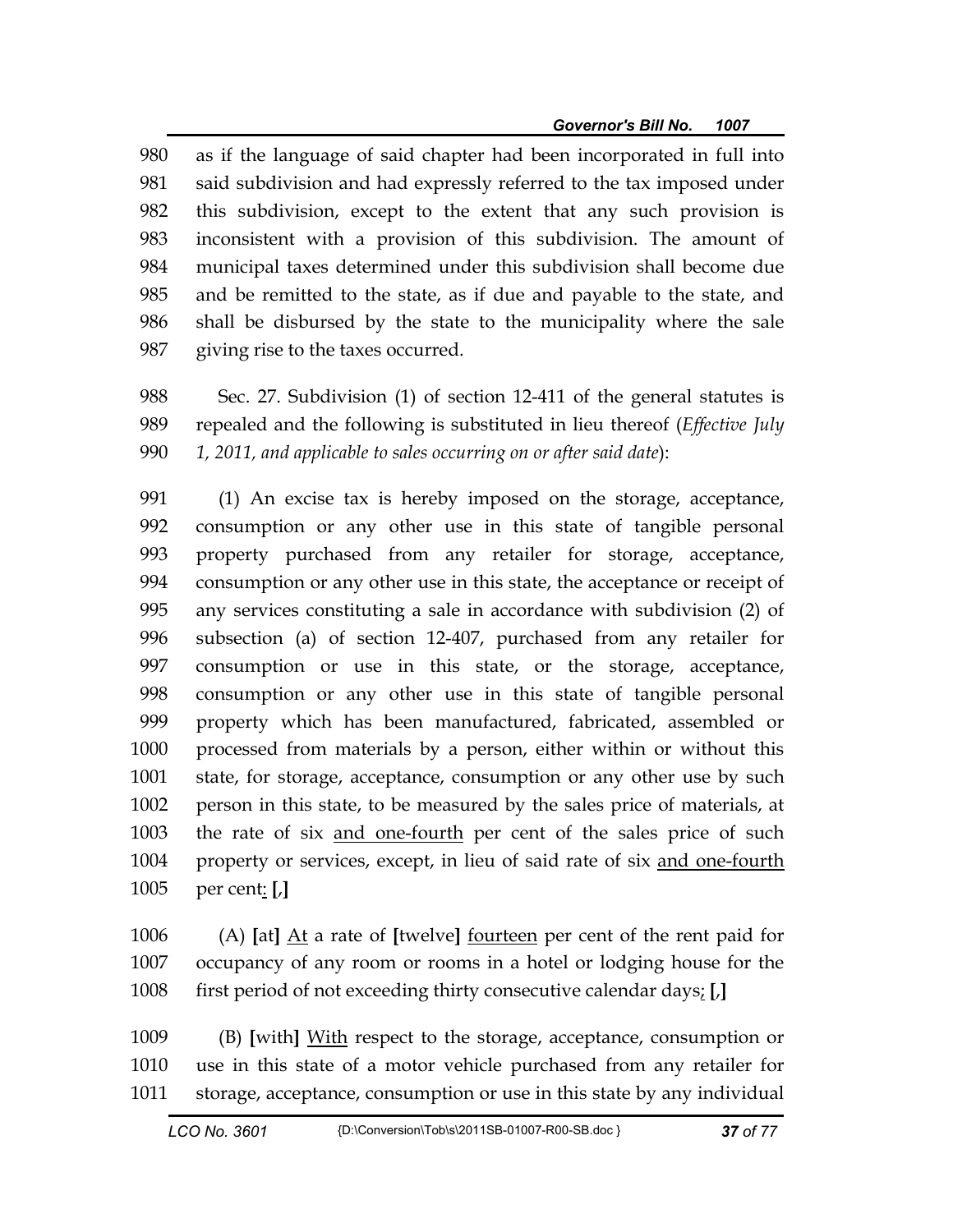1012 who is a member of the armed forces of the United States and is on 1013 full-time active duty in Connecticut and who is considered, under 50 1014 App USC 574, a resident of another state, or to any such individual 1015 and the spouse of such individual at a rate of four and one-half per 1016 cent of the sales price of such vehicle, provided such retailer requires 1017 and maintains a declaration by such individual, prescribed as to form 1018 by the commissioner and bearing notice to the effect that false 1019 statements made in such declaration are punishable, or other evidence, 1020 satisfactory to the commissioner, concerning the purchaser's state of 1021 residence under 50 App USC 574; **[**,**]**

1022 (C) **[**with respect to the acceptance or receipt in this state of labor 1023 that is otherwise taxable under subparagraph (C) or (G) of subdivision 1024 (2) of subsection (a) of section 12-407 on existing vessels and repair or 1025 maintenance services on vessels occurring on and after July 1, 1999, 1026 such services shall be exempt from such tax, (D) (i) with**]** (i) With 1027 respect to the acceptance or receipt in this state of computer and data 1028 processing services purchased from any retailer for consumption or 1029 use in this state occurring on or after July 1, 1997, and prior to July 1, 1030 1998, at the rate of five per cent of such services, on or after July 1, 1031 1998, and prior to July 1, 1999, at the rate of four per cent of such 1032 services, on or after July 1, 1999, and prior to July 1, 2000, at the rate of 1033 three per cent of such services, on or after July 1, 2000, and prior to July 1034 1, 2001, at the rate of two per cent of such services, on and after July 1, 1035 2001, at the rate of one per cent of such services, and (ii) with respect to 1036 the acceptance or receipt in this state of Internet access services, on or 1037 after July 1, 2001, such services shall be exempt from tax; **[**, (E) with 1038 respect to the acceptance or receipt in this state of patient care services 1039 purchased from any retailer for consumption or use in this state for 1040 which payment is received by the hospital on or after July 1, 1999, and 1041 prior to July 1, 2001, at the rate of five and three-fourths per cent and 1042 on and after July 1, 2001, such services shall be exempt from such tax.**]**

1043 (D) With respect to the rental or leasing of a passenger motor 1044 vehicle for a period of thirty consecutive calendar days or less, at a rate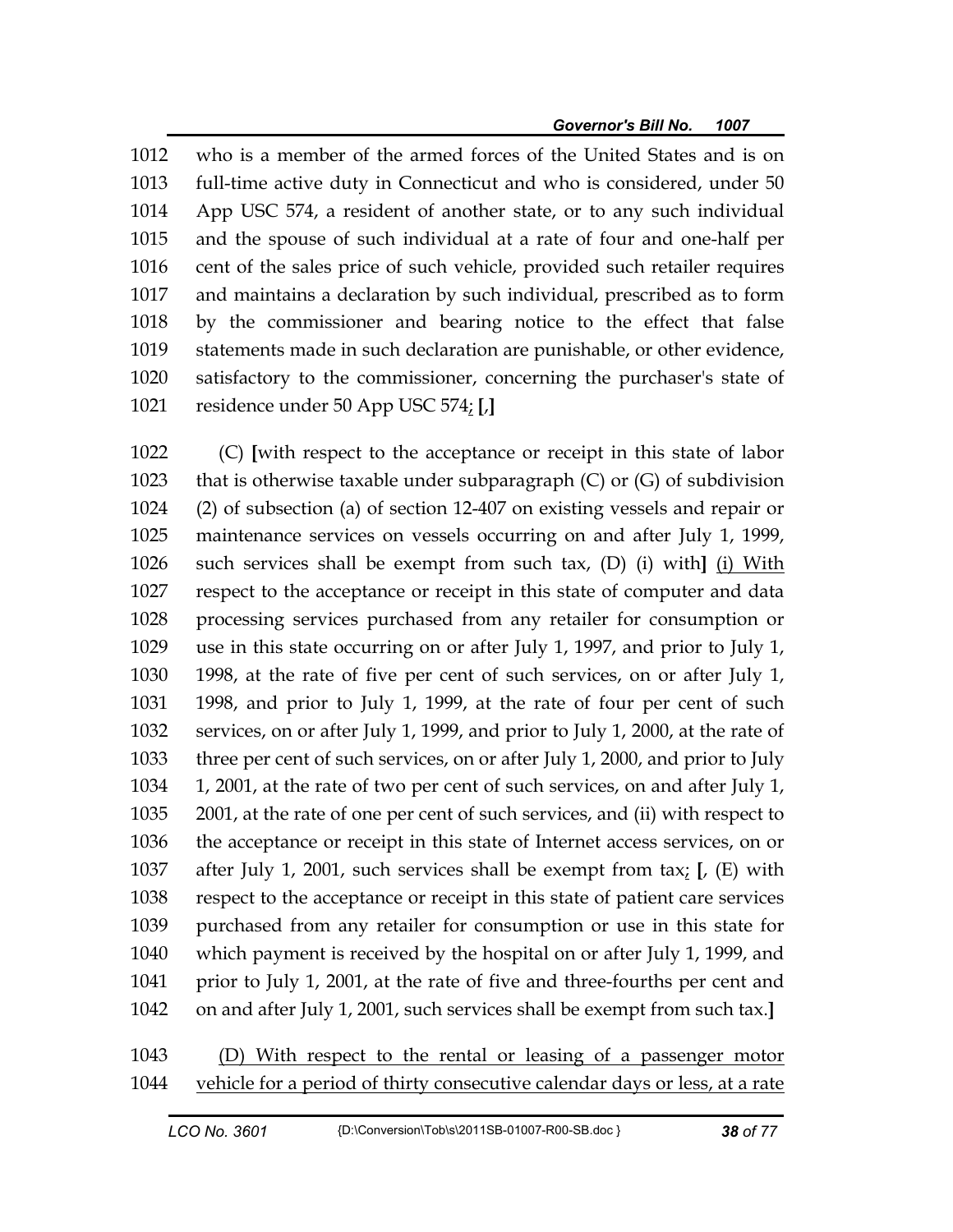## 1045 of eight and one-fourth per cent; and

1046 (E) With respect to the sale of (i) a motor vehicle, other than a 1047 passenger motor vehicle subject to the provisions of subparagraph (D) 1048 of this subdivision, or a truck for a sales price exceeding fifty thousand 1049 dollars, at a rate of six and one-fourth per cent on the first fifty 1050 thousand dollars of the sales price, and at a rate of nine and one-fourth 1051 per cent on the portion of the sales price exceeding fifty thousand 1052 dollars, (ii) a vessel for a sales price exceeding one hundred thousand 1053 dollars, at a rate of six and one-fourth per cent on the first one hundred 1054 thousand dollars of the sales price, and at a rate of nine and one-fourth 1055 per cent on the portion of the sales price exceeding one hundred 1056 thousand dollars, (iii) jewelry for a sales price exceeding five thousand 1057 dollars, at a rate of six and one-fourth per cent on the first five 1058 thousand dollars of the sales price and at a rate of nine and one-fourth 1059 per cent on the portion of the sales price exceeding five thousand 1060 dollars, and (iv) an article of clothing or footwear intended to be worn 1061 on or about the human body, a handbag, luggage, umbrella, wallet or 1062 watch for a sales price exceeding one thousand dollars, at a rate of six 1063 and one-fourth per cent on the first one thousand dollars of the sales 1064 price and at a rate of nine and one-fourth per cent on the portion of the 1065 sales price exceeding one thousand dollars.

1066 Sec. 28. Section 12-411 of the general statutes is amended by adding 1067 subdivision (16) as follows (*Effective July 1, 2011, and applicable to sales*  1068 *occurring on or after said date*):

1069 (NEW) (16) (A) An excise tax is hereby imposed on the storage, 1070 acceptance, consumption or any other use in this state of tangible 1071 personal property purchased from any described retailer for storage, 1072 acceptance, consumption or any other use in this state, the acceptance 1073 or receipt of any services constituting a sale in accordance with 1074 subdivision (2) of subsection (a) of section 12-407, purchased from any 1075 described retailer for consumption or use in this state, or the storage, 1076 acceptance, consumption or any other use in this state of tangible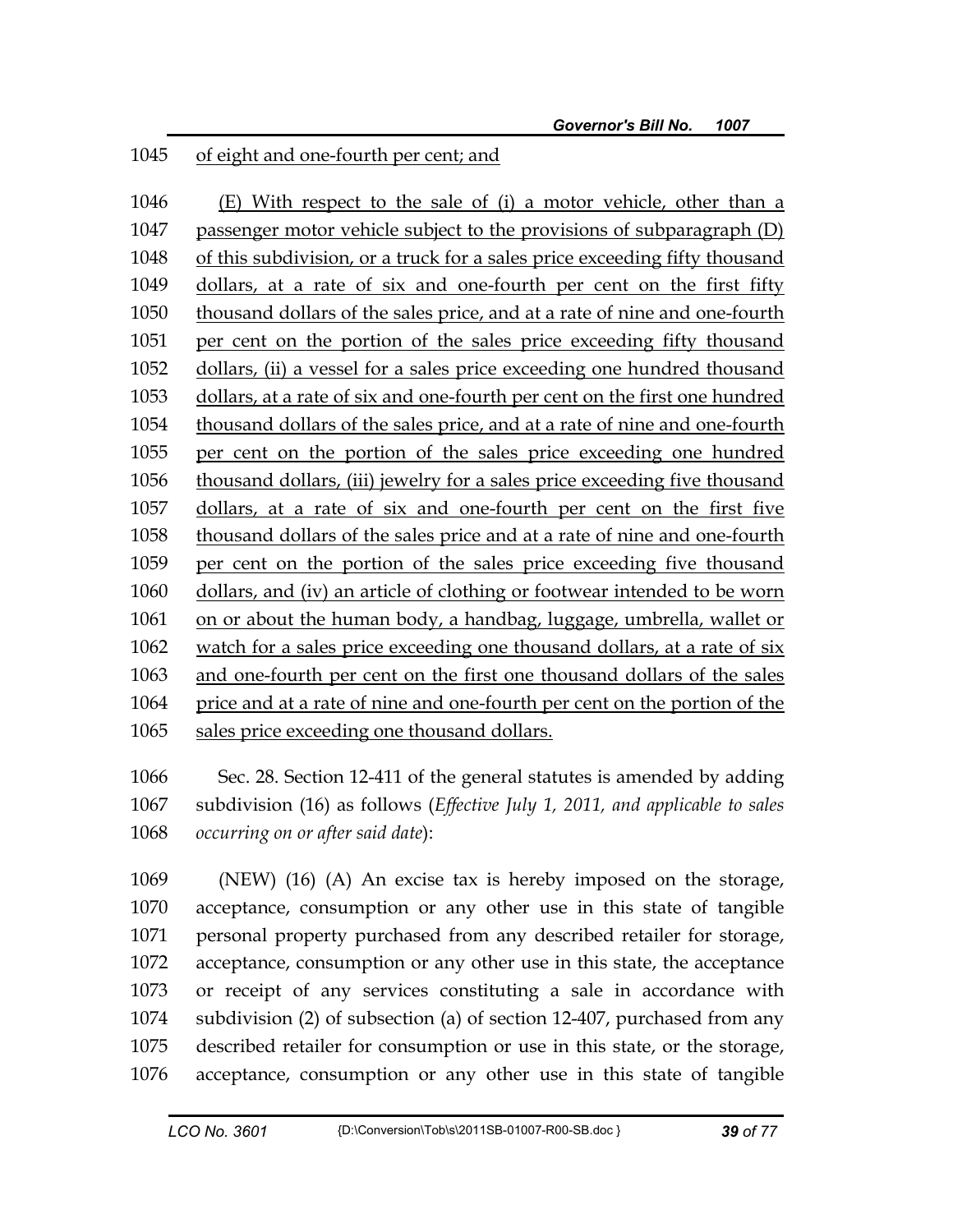1077 personal property which has been manufactured, fabricated, 1078 assembled or processed from materials by a person, either within or 1079 without this state, for storage, acceptance, consumption or any other 1080 use by such person in this state, to be measured by the sales price of 1081 materials, at the rate of one-tenth of one per cent of the sales price of 1082 such property or services.

1083 (B) An excise tax is hereby imposed on the storage, acceptance, 1084 consumption or any other use in this state of a passenger motor vehicle 1085 rented or leased for a period of thirty consecutive calendar days or 1086 less, at a rate of one per cent of the total amount of payment or 1087 periodic payments for which such vehicle is rented or leased.

1088 (C) The provisions of chapter 219 shall apply to the provisions of 1089 this subdivision in the same manner and with the same force and effect 1090 as if the language of said chapter had been incorporated in full into 1091 said subdivision and had expressly referred to the tax imposed under 1092 this subdivision, except to the extent that any such provision is 1093 inconsistent with a provision of this subdivision. The amount of 1094 municipal taxes determined under this subdivision shall become due 1095 and be remitted to the state, as if due and payable to the state, and 1096 shall be disbursed by the state to the municipality where the sale 1097 giving rise to the taxes occurred.

1098 Sec. 29. Subdivision (77) of section 12-412 of the general statutes is 1099 repealed and the following is substituted in lieu thereof (*Effective July*  1100 *1, 2011, and applicable to sales occurring on or after said date*):

1101 (77) Sales of aircraft repair services when such services are rendered 1102 in connection with (A) aircraft having a maximum certificated takeoff 1103 weight of six thousand pounds or more, or (B) the significant 1104 overhauling or rebuilding of aircraft or aircraft parts or components on 1105 a factory basis.

1106 Sec. 30. Section 12-435 of the general statutes is repealed and the 1107 following is substituted in lieu thereof (*Effective from passage and*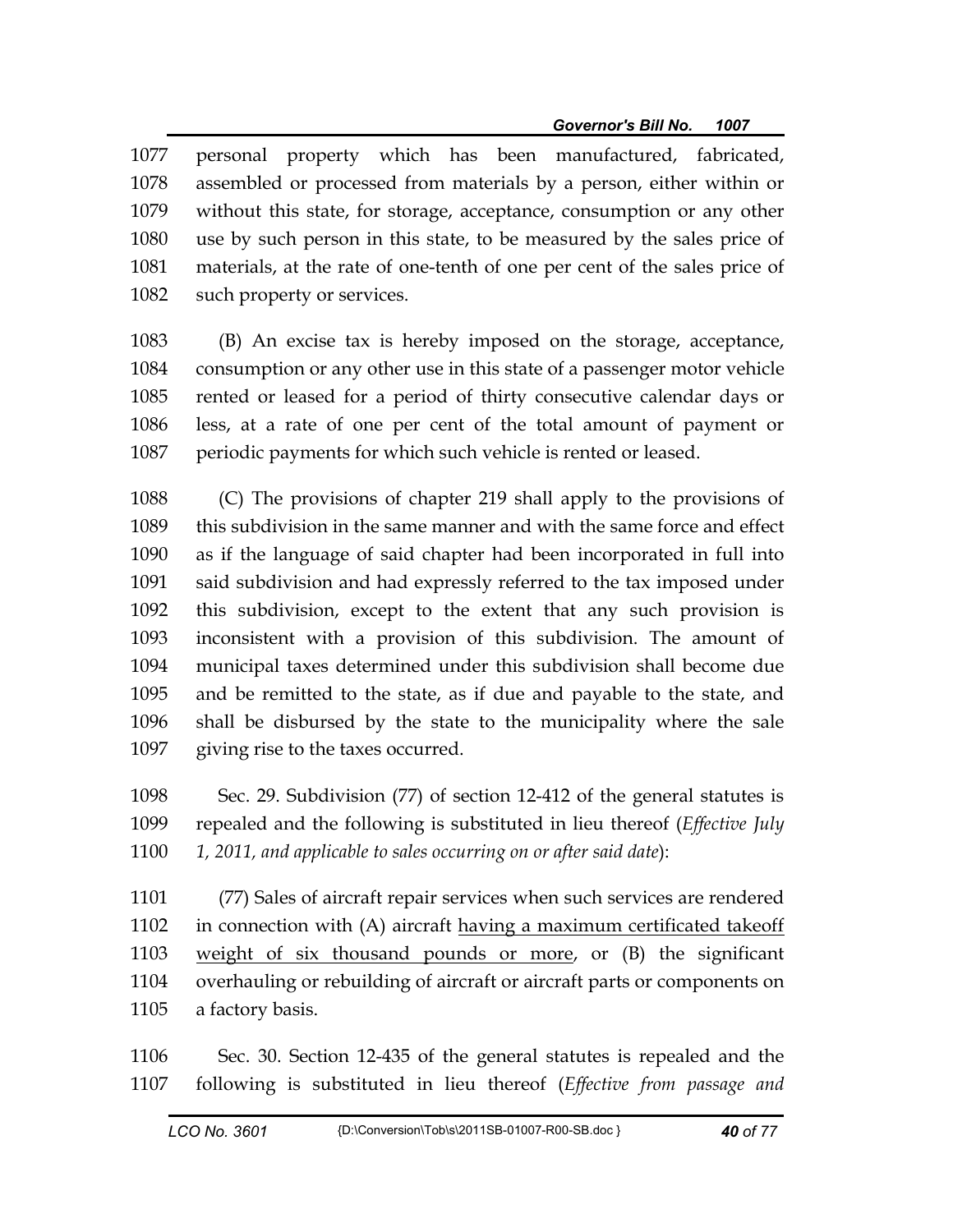1108 *applicable to sales occurring on or after July 1, 2011*):

1109 Each distributor of alcoholic beverages shall pay a tax to the state on 1110 all sales within the state of alcoholic beverages, except sales to licensed 1111 distributors, sales of alcoholic beverages which, in the course of such 1112 sales, are actually transported to some point without the state and 1113 except malt beverages which are consumed on the premises covered 1114 by a manufacturer's permit, at the rates for the respective categories of 1115 alcoholic beverages listed below:

1116 (a) Beer, **[**six dollars**]** seven dollars and twenty cents for each barrel, 1117 three dollars and sixty cents for each half barrel, one dollar and **[**fifty**]** 1118 eighty cents for each quarter barrel and **[**twenty**]** twenty-four cents per 1119 wine gallon or fraction thereof on quantities less than a quarter barrel;

1120 (b) Liquor, **[**four dollars and fifty**]** five dollars and forty cents per 1121 wine gallon;

1122 (c) Still wines containing not more than twenty-one per cent of 1123 absolute alcohol, except as provided in subsections (g) and (h) of this 1124 section, **[**sixty**]** seventy-two cents per wine gallon;

1125 (d) Still wines containing more than twenty-one per cent of absolute 1126 alcohol and sparkling wines, one dollar and **[**fifty**]** eighty cents per 1127 wine gallon;

1128 (e) Alcohol in excess of 100 proof, **[**four dollars and fifty**]** five dollars 1129 and forty cents per proof gallon;

1130 (f) Liquor coolers containing not more than seven per cent of alcohol 1131 by volume, two dollars and **[**five**]** forty-six cents per wine gallon;

1132 (g) Still wine containing not more than twenty-one per cent of 1133 absolute alcohol, produced by a person who produces not more than 1134 fifty-five thousand wine gallons of wine during the calendar year, 1135 **[**fifteen**]** eighteen cents per wine gallon, provided such person presents 1136 to each distributor of alcoholic beverages described in this section a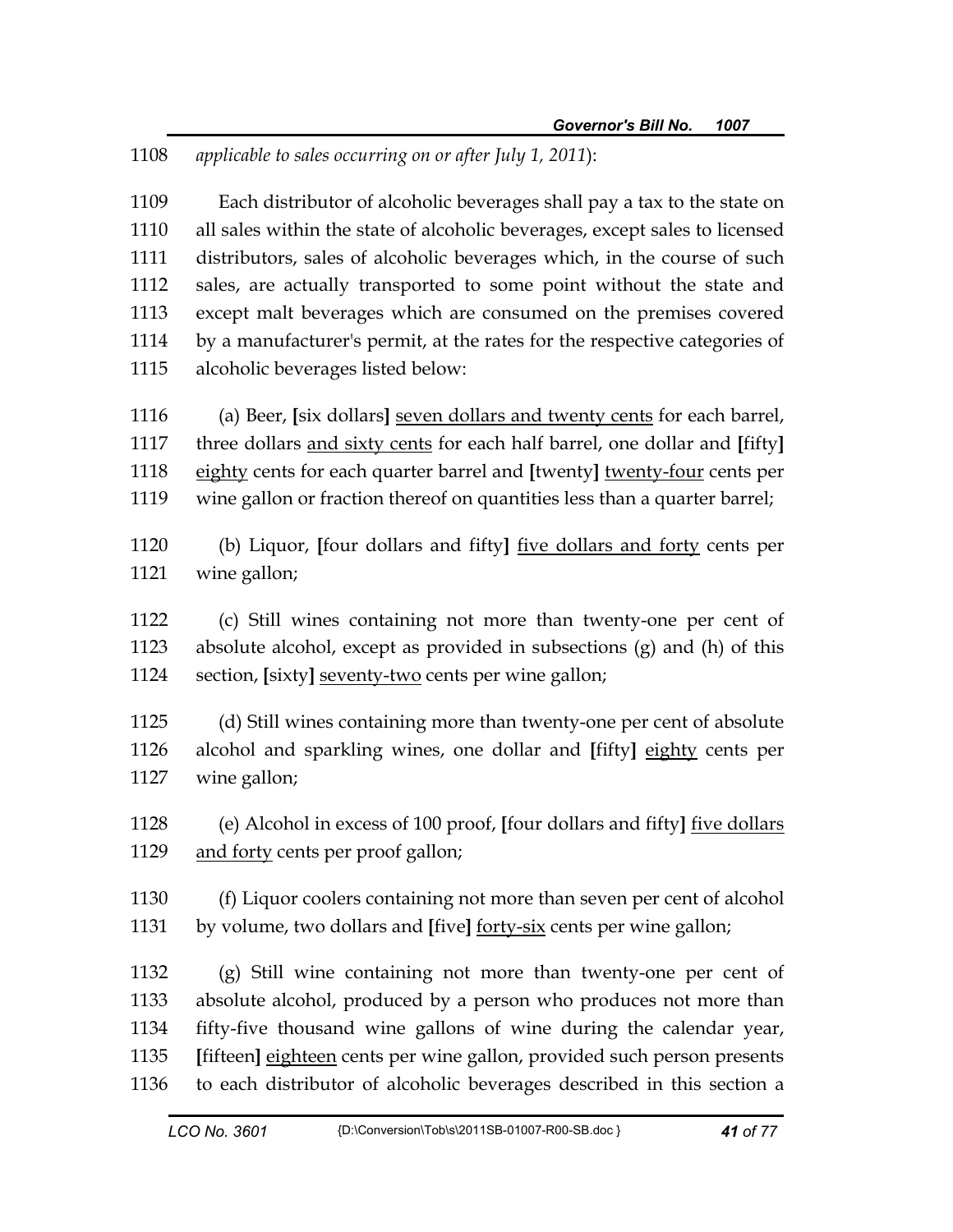1137 certificate, issued by the commissioner, stating that such person 1138 produces not more than fifty-five thousand wine gallons of wine 1139 during the calendar year. The commissioner is authorized to issue such 1140 certificates, prescribe the procedures for obtaining such certificates and 1141 prescribe their form; and

1142 (h) Cider containing not more than seven per cent of absolute 1143 alcohol shall be subject to the same rate as applies to beer, as provided 1144 in subsection (a) of this section.

1145 Sec. 31. (NEW) (*Effective from passage*) (a) No person, except a 1146 licensed distributor, shall, on or after July 1, 2011, sell, or after August 1147 15, 2011, possess with intent to sell, alcoholic beverages owned by such 1148 person and held with this state on July 1, 2011, without complying 1149 with the provisions of this section. Each such person shall take an 1150 inventory of the alcoholic beverages owned by such person and held 1151 within this state at the opening of business on July 1, 2011, including 1152 therein the whole number and any fractional part of (1) barrels, half 1153 barrels, quarter barrels and wine gallons of quantities less than quarter 1154 barrels, of (A) beer, and (B) cider containing not more than seven per 1155 cent of absolute alcohol; (2) wine gallons of liquor; (3) wine gallons of 1156 still wines containing not more than twenty-one per cent of absolute 1157 alcohol; (4) wine gallons of (A) still wines containing more than 1158 twenty-one per cent of absolute alcohol, and (B) sparkling wines; (5) 1159 proof gallons of alcohol in excess of 100 proof; and (6) liquor coolers 1160 containing not more than seven per cent alcohol by volume. Each such 1161 person shall, not later than August 15, 2011, file a report of such 1162 inventory with the Commissioner of Revenue Services on forms to be 1163 prescribed or furnished by said commissioner. The tax, at rates for the 1164 respective categories of alcoholic beverages as set forth in subsection 1165 (b) of this section, shall be due and payable on the due date of such 1166 report.

1167 (b) The rates for the respective categories of alcoholic beverages are 1168 as follows: (1) (A) Beer, and (B) cider containing not more than seven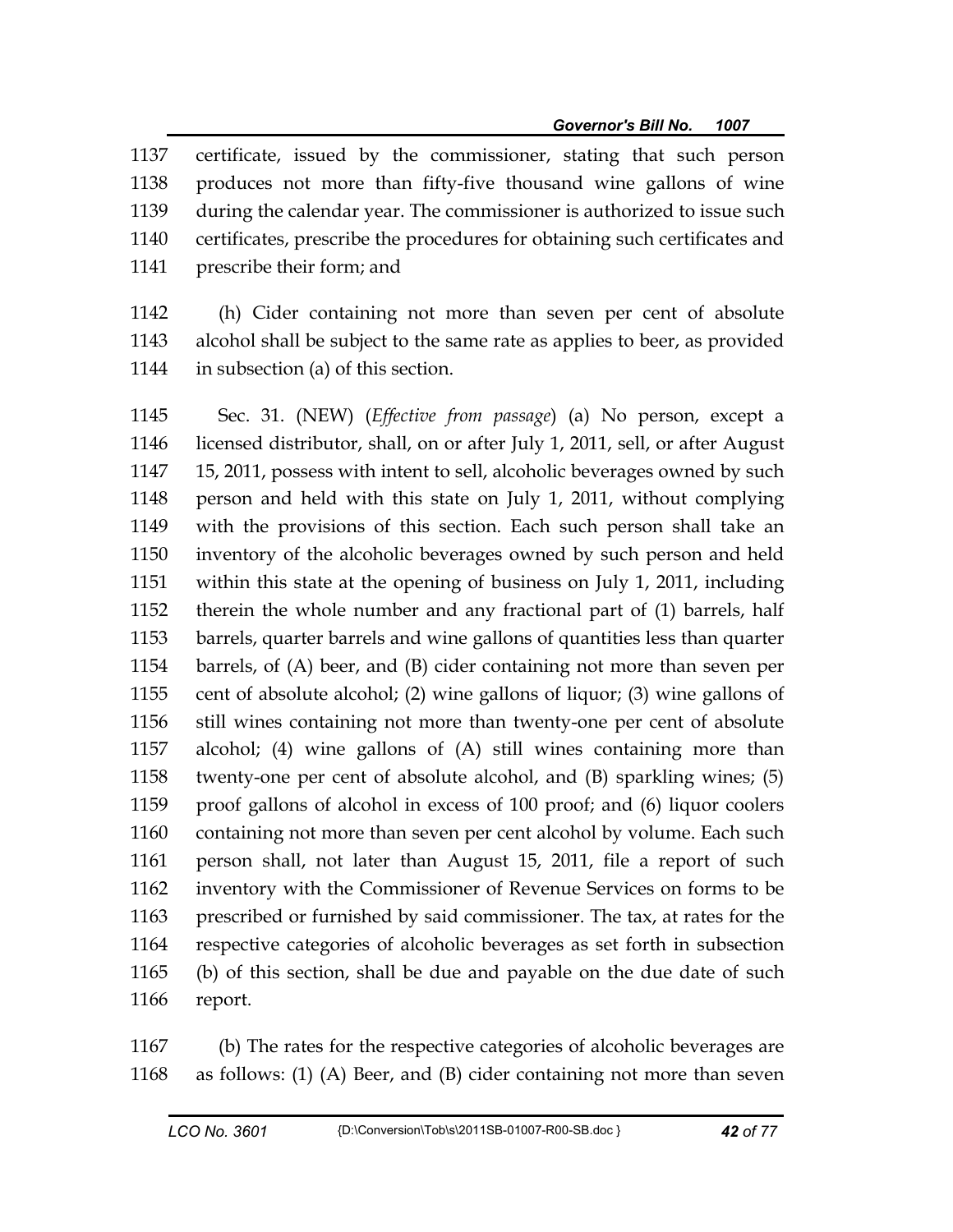1169 per cent of absolute alcohol, one dollar and twenty cents for each 1170 barrel, sixty cents for each half barrel, thirty cents for each quarter 1171 barrel and four cents per wine gallon or fraction thereof on quantities 1172 less than a quarter barrel; (2) liquor, ninety cents per wine gallon; (3) 1173 still wines containing not more than twenty-one per cent of absolute 1174 alcohol, twelve cents per wine gallon; (4) (A) still wines containing 1175 more than twenty-one per cent of absolute alcohol, and (B) sparkling 1176 wines, thirty cents per wine gallon; (5) alcohol in excess of 100 proof, 1177 ninety cents per proof gallon; (6) liquor coolers containing not more 1178 than seven per cent of alcohol by volume, forty-one cents per wine 1179 gallon; and (7) still wines containing not more than twenty-one per 1180 cent of absolute alcohol, produced by a person who produces not more 1181 than fifty-five thousand wine gallons of wine during the calendar year, 1182 three cents per wine gallon.

1183 (c) If any person required to file a report under this section fails to 1184 file such report on or before August 15, 2011, the commissioner shall 1185 make an estimate of the amounts of alcoholic beverages of the several 1186 categories specified in subsection (b) of this section owned by such 1187 person and held within this state on July 1, 2011, based upon any 1188 information which is in the commissioner's possession or which may 1189 come into the commissioner's possession. The provisions of chapter 1190 220 of the general statutes pertaining to failure to file returns, 1191 examination of returns by the commissioner, the issuance of deficiency 1192 assessments or assessments where no return has been filed, the 1193 collection of tax, the imposition of penalties and the accrual of interest 1194 shall apply to the persons required to pay the tax imposed under this 1195 section as if such persons were distributors licensed under chapter 220 1196 of the general statutes. Failure to file such report and pay the tax when 1197 due shall be sufficient reason to revoke any state license or permit held 1198 by such person.

1199 (d) The Commissioner of Consumer Protection shall cooperate with 1200 the Commissioner of Revenue Services in the enforcement of the tax 1201 imposed pursuant to this section.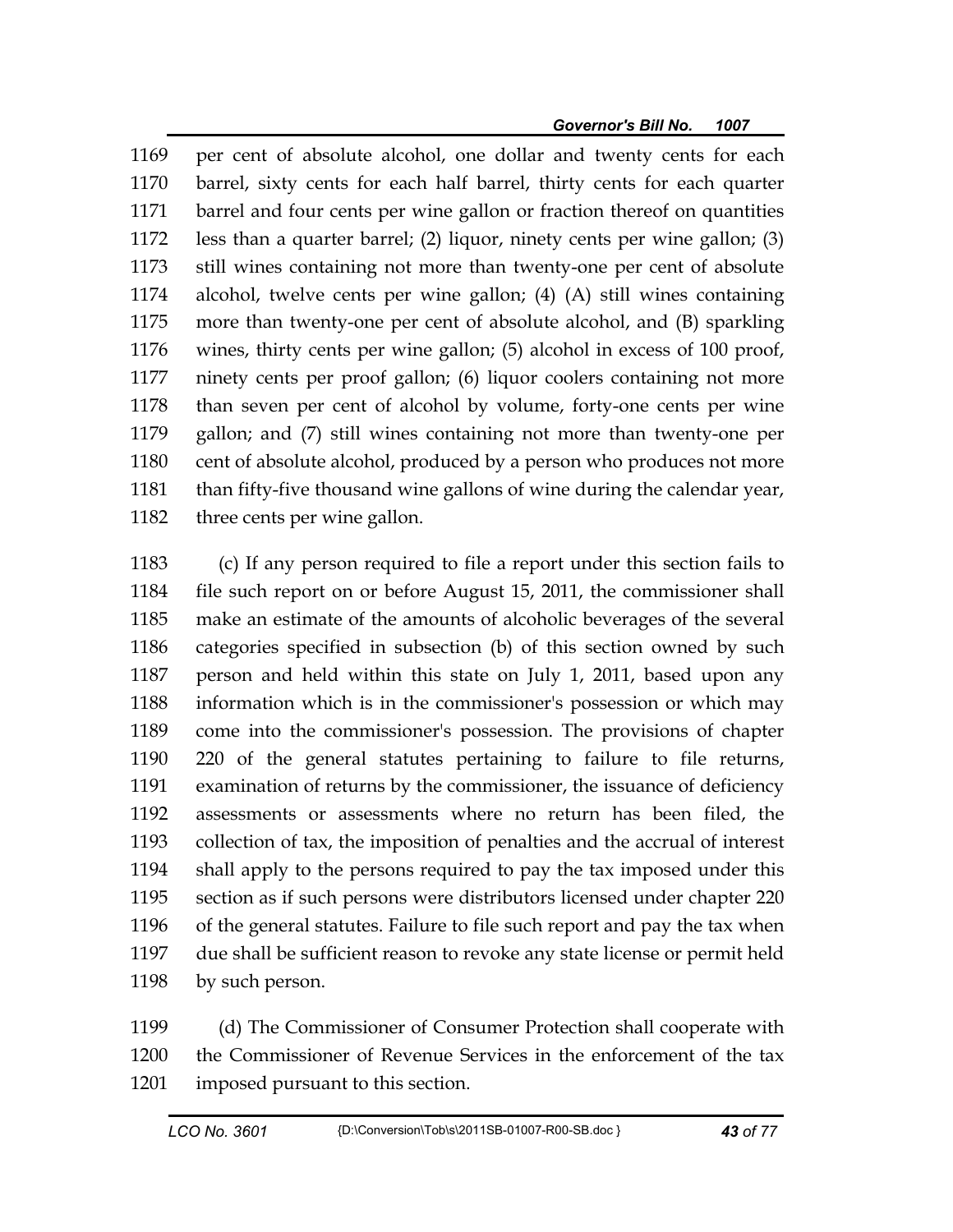1202 Sec. 32. Subdivision (2) of subsection (a) of section 12-458 of the 1203 general statutes is repealed and the following is substituted in lieu 1204 thereof (*Effective July 1, 2011*):

1205 (2) On said date and coincident with the filing of such return each 1206 distributor shall pay to the commissioner for the account of the 1207 purchaser or consumer a tax (A) on each gallon of such fuels sold or 1208 used in this state during the preceding calendar month of twenty-six 1209 cents on and after January 1, 1992, twenty-eight cents on and after 1210 January 1, 1993, twenty-nine cents on and after July 1, 1993, thirty cents 1211 on and after January 1, 1994, thirty-one cents on and after July 1, 1994, 1212 thirty-two cents on and after January 1, 1995, thirty-three cents on and 1213 after July 1, 1995, thirty-four cents on and after October 1, 1995, thirty-1214 five cents on and after January 1, 1996, thirty-six cents on and after 1215 April 1, 1996, thirty-seven cents on and after July 1, 1996, thirty-eight 1216 cents on and after October 1, 1996, thirty-nine cents on and after 1217 January 1, 1997, thirty-six cents on and after July 1, 1997, thirty-two 1218 cents on and after July 1, 1998, **[**and**]** twenty-five cents on and after July 1219 1, 2000, and twenty-eight cents on and after July 1, 2011; and (B) in lieu 1220 of said taxes, each distributor shall pay a tax on each gallon of gasohol, 1221 as defined in section 14-1, sold or used in this state during such 1222 preceding calendar month, of twenty-five cents on and after January 1, 1223 1992, twenty-seven cents on and after January 1, 1993, twenty-eight 1224 cents on and after July 1, 1993, twenty-nine cents on and after January 1225 1, 1994, thirty cents on and after July 1, 1994, thirty-one cents on and 1226 after January 1, 1995, thirty-two cents on and after July 1, 1995, thirty-1227 three cents on and after October 1, 1995, thirty-four cents on and after 1228 January 1, 1996, thirty-five cents on and after April 1, 1996, thirty-six 1229 cents on and after July 1, 1996, thirty-seven cents on and after October 1230 1, 1996, thirty-eight cents on and after January 1, 1997, thirty-five cents 1231 on and after July 1, 1997, thirty-one cents on and after July 1, 1998, 1232 **[**and**]** twenty-four cents on and after July 1, 2000, **[**and**]** twenty-five 1233 cents on and after July 1, 2004, and twenty-eight cents on and after July 1234 1, 2011; (C) in lieu of said taxes, each distributor shall pay a tax on each 1235 gallon of diesel fuel, propane or natural gas sold or used in this state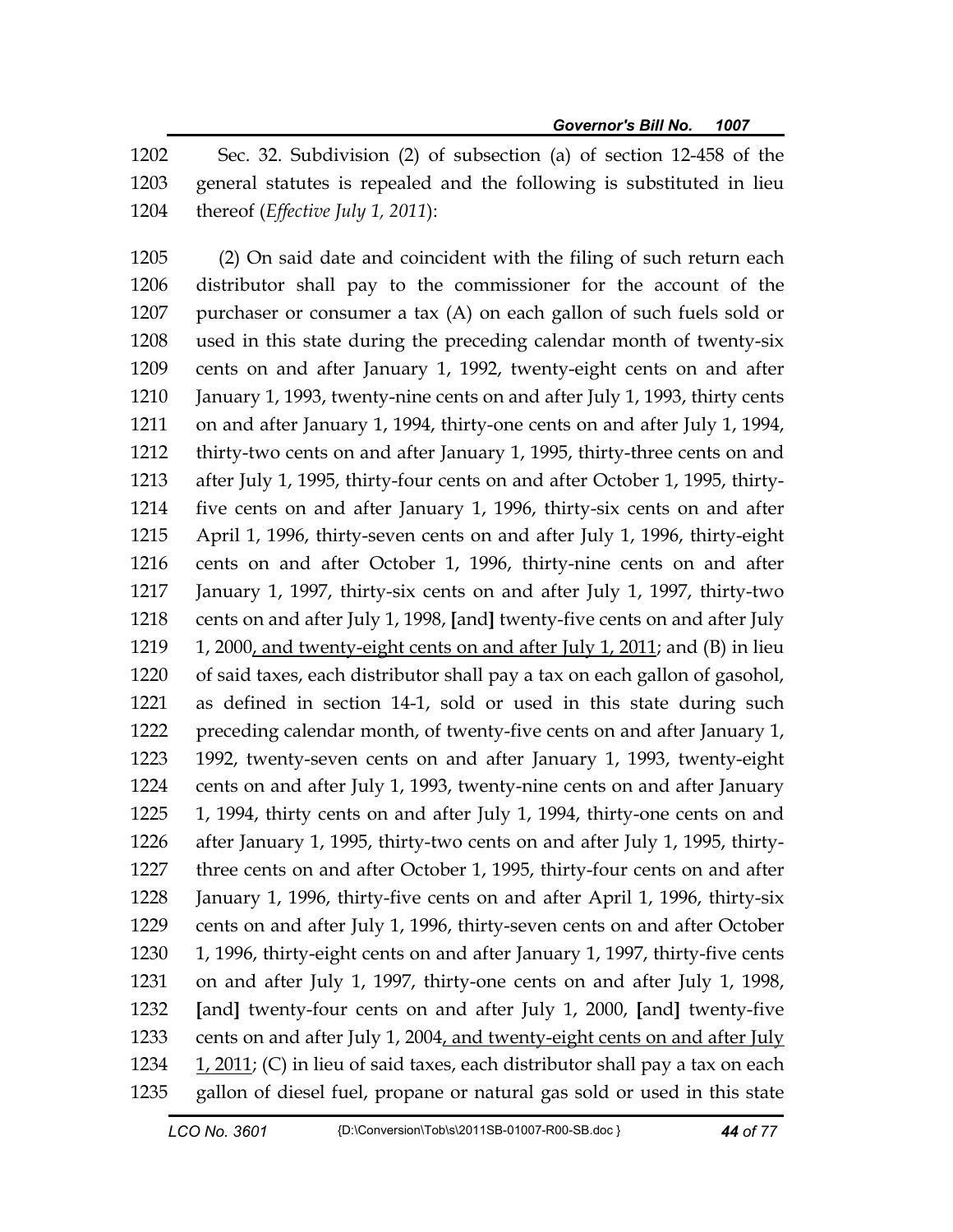1236 during such preceding calendar month, of eighteen cents on and after 1237 September 1, 1991, and twenty-six cents on and after August 1, 2002, 1238 and prior to July 1, 2007; (D) in lieu of said taxes, each distributor shall 1239 pay a tax on each gallon of propane or natural gas sold or used in this 1240 state during such preceding calendar month, of twenty-six cents on 1241 and after July 1, 2007, and prior to July 1, 2011; **[**and**]** (E) in lieu of said 1242 taxes, each distributor shall pay a tax on each gallon of diesel fuel sold 1243 or used in this state during such preceding calendar month, of thirty-1244 seven cents on and after July 1, 2007, and at the applicable tax rate, as 1245 determined by the commissioner pursuant to section 12-458h, as 1246 amended by this act, on and after July 1, 2008; and (F) in lieu of said 1247 taxes, each distributor shall pay a tax on each gallon of liquefied 1248 natural gas or liquefied petroleum gas or compressed natural gas sold 1249 or used in this state during such preceding calendar month, of twenty-1250 eight cents on and after July 1, 2011. For purposes of subparagraph (F) 1251 of this subdivision, each one hundred twenty-six and sixty-seven one-1252 hundredths cubic feet of compressed natural gas shall be treated as a 1253 gallon.

1254 Sec. 33. Section 12-458h of the general statutes is repealed and the 1255 following is substituted in lieu thereof (*Effective July 1, 2011*):

1256 (a) (1) The Commissioner of Revenue Services shall, on or before 1257 June 15, 2008, and on or before the fifteenth day of June thereafter, 1258 calculate, in accordance with subsection (b) of this section, the 1259 applicable tax rate per gallon of diesel fuel on the sale or use of such 1260 fuel during the twelve-month period beginning on the next succeeding 1261 July first, and shall notify each distributor, the chairpersons and 1262 ranking members of the joint standing committee of the General 1263 Assembly having cognizance of matters relating to finance, revenue 1264 and bonding, and the Secretary of the Office of Policy and 1265 Management of such applicable tax rate.

1266 (2) The commissioner shall, on or before June 15, 2008, and on or 1267 before the fifteenth day of June thereafter, determine the average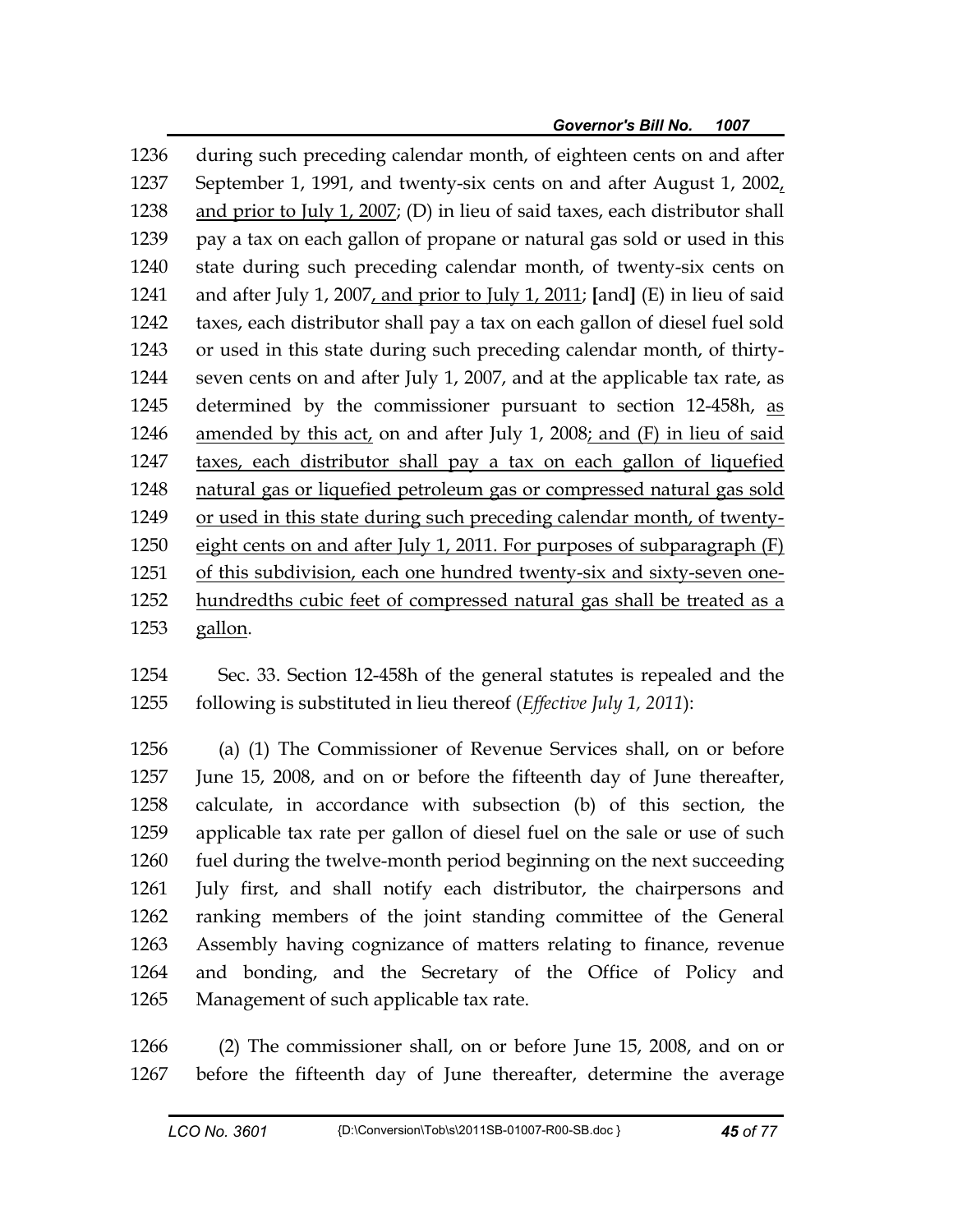1268 wholesale price per gallon of diesel fuel in this state during the twelve-1269 month period ending on the next preceding March thirty-first by using 1270 wholesale price information for diesel fuel published by the Oil Price 1271 Information Service. Such wholesale price information for 1272 "Hartford/Rocky Hill" and "New Haven" shall be averaged by the 1273 commissioner. If either the first or last day of such twelve-month 1274 period falls on a Sunday or a legal holiday, as defined in section 1-4, 1275 the next succeeding day which is not a Sunday or legal holiday shall be 1276 substituted for such first or last day, as the case may be.

1277 (b) (1) The applicable tax rate per gallon of diesel fuel shall be the 1278 sum of (A) **[**twenty-six**]** twenty-eight cents, and (B) the product 1279 calculated in accordance with subdivision (2) of this subsection. The 1280 sum shall be rounded to the nearest one-tenth of a cent.

1281 (2) The commissioner shall multiply (A) the average wholesale price 1282 per gallon of diesel fuel, as determined in accordance with subdivision 1283 (2) of subsection (a) of this section, by (B) the tax rate specified in 1284 subdivision (1) of subsection (b) of section 12-587. The tax rate so 1285 specified shall be the tax rate in effect for the twelve-month period 1286 beginning on the next succeeding July first.

1287 (c) For purposes of subdivision (1) of subsection (a) of section 12- 1288 459, the tax provided for by section 12-458, as amended by this act, 1289 shall, if determined by the commissioner to be eligible for refund, be 1290 refunded at the tax rate per gallon specified in subparagraph (A) of 1291 subdivision (1) of subsection (b) of this section.

1292 Sec. 34. (NEW) (*Effective from passage*) (a) An excise tax is hereby 1293 imposed upon each person licensed to sell fuel under the provisions of 1294 section 14-319 of the general statutes in the amount of three cents per 1295 gallon of gasoline and gasohol in such licensee's inventory on June 30, 1296 2011, and in the amount of two cents per gallon of diesel fuel in such 1297 licensee's inventory on June 30, 2011.

1298 (b) Each such licensee shall, not later than August 1, 2011, file with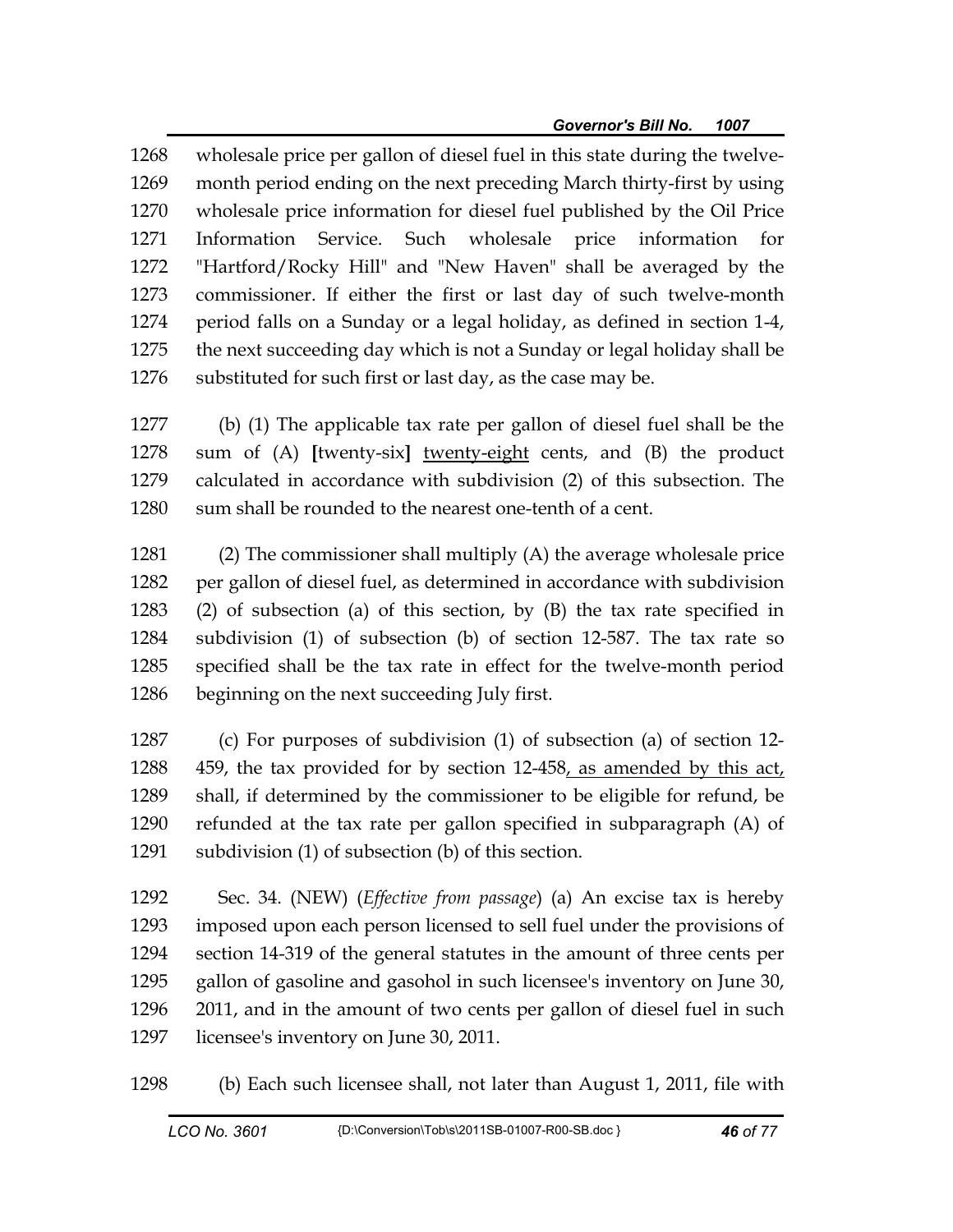1299 the Commissioner of Revenue Services, on forms prescribed by said 1300 commissioner, a report which shall show the number of gallons of 1301 gasoline, gasohol and diesel fuel in inventory as of the close of 1302 business on June 30, 2011, or, if the business closes after 11:59 p.m. on 1303 such date, at 11:59 p.m. on such date, and shall, not later than August 1304 1, 2011, pay such tax based upon the total gallonage shown on such 1305 report. Interest at the rate of one per cent per month or fraction thereof 1306 shall be assessed on the amount of such tax not paid when due, from 1307 the date such tax became due to the date of payment. The 1308 Commissioner of Motor Vehicles shall cooperate with the 1309 Commissioner of Revenue Services in the enforcement of this tax. If 1310 any licensee required to file a report pursuant to this section fails to file 1311 such report on or before August 1, 2011, the commissioner shall make 1312 an estimate of the number of gallons of gasoline, gasohol and diesel 1313 fuel in such licensee's inventory as of the close of business on June 30, 1314 2011, based upon any information that is in the commissioner's 1315 possession or that may come into the commissioner's possession. 1316 Failure to file such report and pay the tax when due shall be sufficient 1317 reason to revoke any state license or permit held by such person. 1318 Failure to file such report shall be treated as a failure to file a report 1319 required to be filed under the provisions of chapter 221 of the general 1320 statutes. The filing of an incorrect report shall be treated as the filing of 1321 an incorrect report under the provisions of chapter 221 of the general 1322 statutes.

1323 Sec. 35. Subsection (a) of section 12-494 of the general statutes is 1324 repealed and the following is substituted in lieu thereof (*Effective July*  1325 *1, 2011, and applicable to conveyances occurring on or after said date*):

1326 (a) There is imposed a tax on each deed, instrument or writing, 1327 whereby any lands, tenements or other realty is granted, assigned, 1328 transferred or otherwise conveyed to, or vested in, the purchaser, or 1329 any other person by such purchaser's direction, when the 1330 consideration for the interest or property conveyed equals or exceeds 1331 two thousand dollars, (1) subject to the provisions of subsection (b) of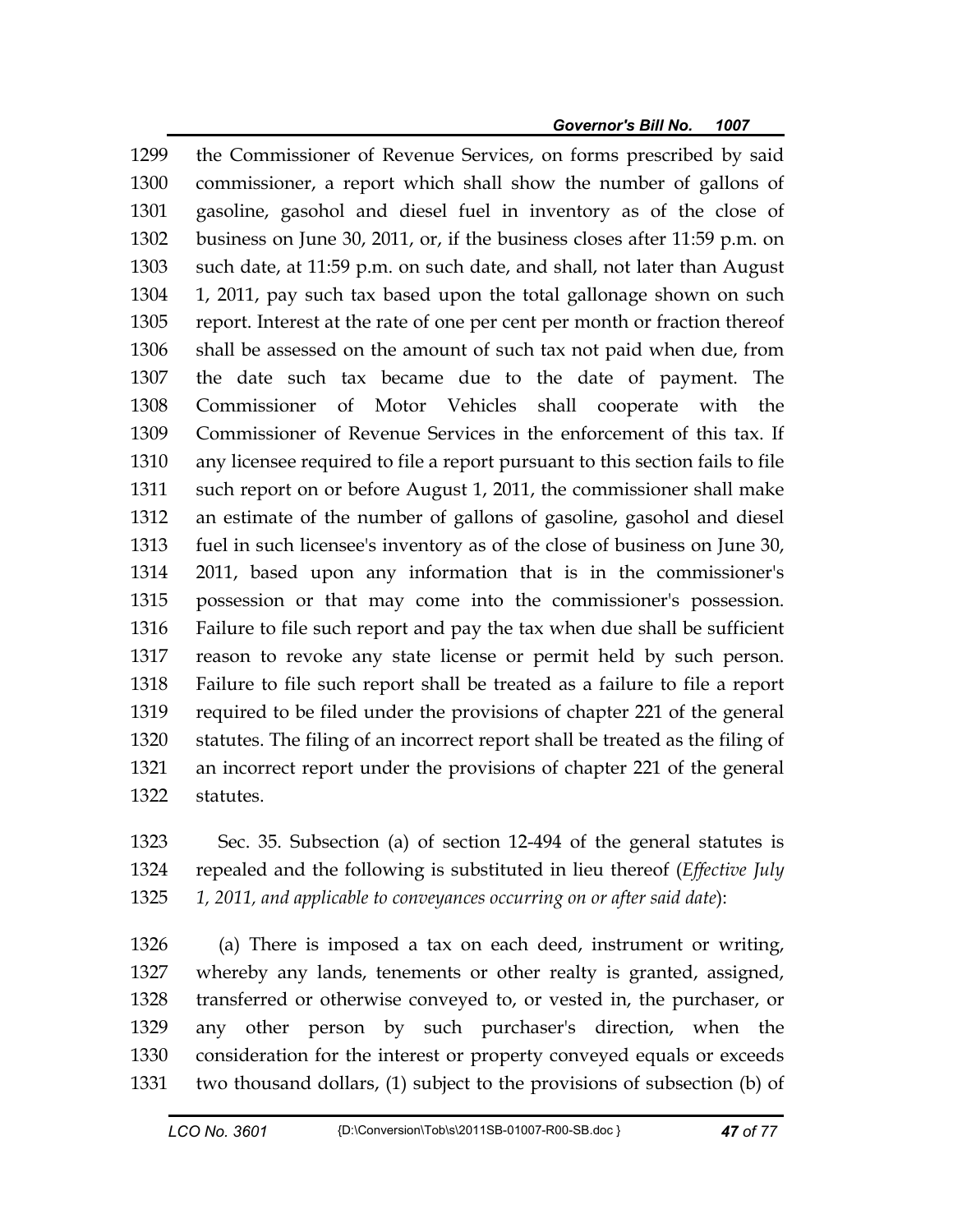1332 this section, at the rate of five-tenths of one per cent of the 1333 consideration for the interest in real property conveyed by such deed, 1334 instrument or writing, the revenue from which shall be remitted by the 1335 town clerk of the municipality in which such tax is paid, not later than 1336 ten days following receipt thereof, to the Commissioner of Revenue 1337 Services for deposit to the credit of the state General Fund, and (2) at 1338 the rate of one-fourth of one per cent of the consideration for the 1339 interest in real property conveyed by such deed, instrument or writing, 1340 **[**and on and after July 1, 2011, at the rate of eleven one-hundredths of 1341 one per cent of the consideration for the interest in real property 1342 conveyed by such deed, instrument or writing,**]** provided the amount 1343 imposed under this subdivision shall become part of the general 1344 revenue of the municipality in accordance with section 12-499.

1345 Sec. 36. Subsection (c) of section 12-494 of the general statutes is 1346 repealed and the following is substituted in lieu thereof (*Effective July*  1347 *1, 2011, and applicable to conveyances occurring on or after said date*):

1348 (c)  $(1)$  In addition to the tax imposed under subsection (a) of this 1349 section, any targeted investment community, as defined in section 32- 1350 222, or any municipality in which properties designated as 1351 manufacturing plants under section 32-75c are located, may, on or after 1352 March 15, 2003, and prior to July 1, 2011, impose an additional tax on 1353 each deed, instrument or writing, whereby any lands, tenements or 1354 other realty is granted, assigned, transferred or otherwise conveyed to, 1355 or vested in, the purchaser, or any other person by his direction, when 1356 the consideration for the interest or property conveyed equals or 1357 exceeds two thousand dollars, which additional tax shall be at a rate of 1358 up to one-fourth of one per cent of the consideration for the interest in 1359 real property conveyed by such deed, instrument or writing. The 1360 revenue from such additional tax shall become part of the general 1361 revenue of the municipality in accordance with section 12-499.

1362 (2) In addition to the tax imposed under subsection (a) of this 1363 section, any municipality may, on or after July 1, 2011, impose an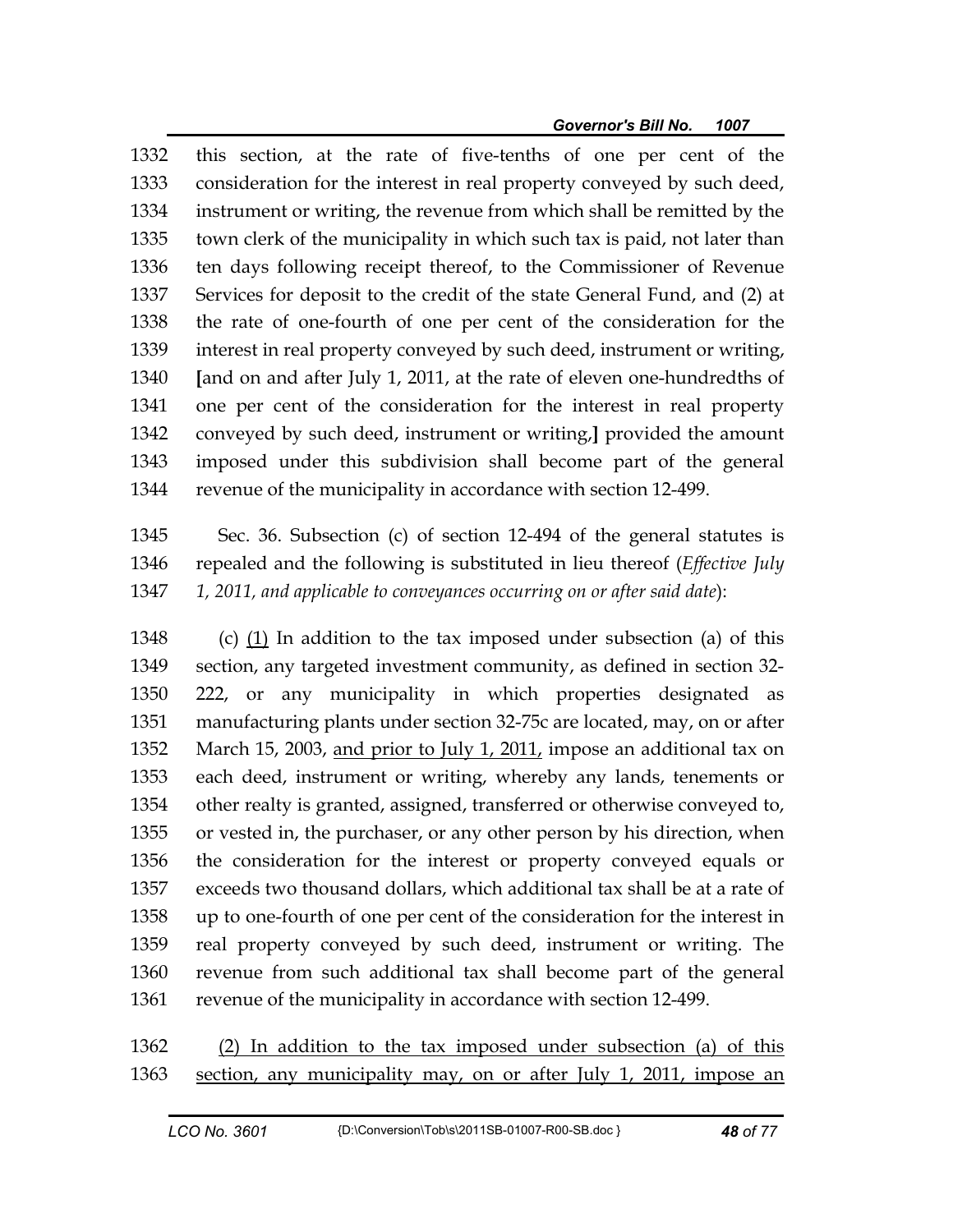| 1364 | additional tax on each deed, instrument or writing, whereby any lands,        |
|------|-------------------------------------------------------------------------------|
| 1365 | tenements or other realty is granted, assigned, transferred or otherwise      |
| 1366 | conveyed to, or vested in, the purchaser or any other person by his           |
| 1367 | direction, when the consideration for the interest or property conveyed       |
| 1368 | equals or exceeds two thousand dollars, which additional tax shall be         |
| 1369 | at a rate of up to one-fourth of one per cent of the consideration for the    |
| 1370 | interest in real property conveyed by such deed, instrument or writing.       |
| 1371 | The revenue from such additional tax shall become part of the general         |
| 1372 | revenue of the municipality in accordance with section 12-499.                |
| 1373 | Sec. 37. (NEW) ( <i>Effective July 1, 2011</i> ) (a) As used in this section: |
| 1374 | (1) "Person" has the same meaning as provided in section 12-1 of the          |
| 1375 | general statutes;                                                             |
|      |                                                                               |
| 1376 | (2) "Electric generation services" has the same meaning as provided           |
| 1377 | in section 16-1 of the general statutes;                                      |
| 1378 | (3) "Electric generation facility" means electric generation facility, as     |
| 1379 | the term is used in section 12-94d of the general statutes;                   |
|      |                                                                               |
| 1380 | (4) "Regional bulk power grid" means regional bulk power grid, as             |
| 1381 | the term is used in section 16a-7b of the general statutes;                   |
|      |                                                                               |
| 1382 | (5) "Alternative energy system" has the same meaning as provided              |
| 1383 | in subdivision (21) of subsection (a) of section 12-213 of the general        |
| 1384 | statutes;                                                                     |
| 1385 | $(6)$ "Fuel cells" has the same meaning as provided in subdivision            |
| 1386 | (113) of section 12-412 of the general statutes;                              |
|      |                                                                               |
| 1387 | (7) "Commissioner" means the Commissioner of Revenue Services;                |
| 1388 | (8) "Department" means the Department of Revenue Services; and                |
| 1389 | (9) "Person subject to tax" means a person providing electric                 |
| 1390 | generation services and uploading electricity generated at such               |
| 1391 | person's electric generation facility in this state to the regional bulk      |
|      |                                                                               |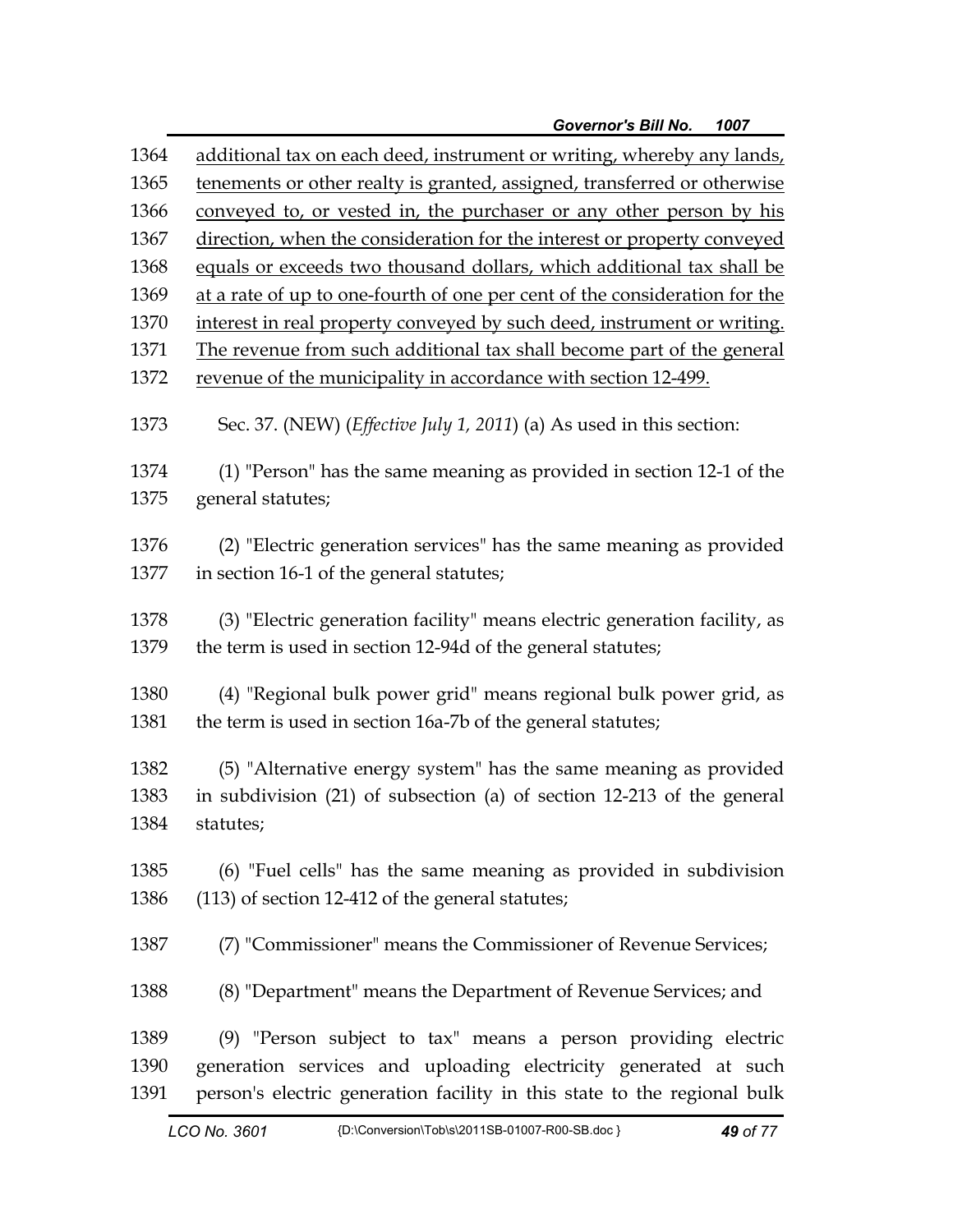1392 power grid.

1393 (b) (1) For each calendar quarter commencing on or after July 1, 1394 2011, there is hereby imposed a tax on each person subject to tax, 1395 which tax shall be the product of two-tenths of one cent, multiplied by 1396 the net kilowatt hours of electricity generated by such person at such 1397 person's electric generation facility in this state and uploaded to the 1398 regional bulk power grid.

1399 (2) Each person subject to tax shall, on or before the last day of 1400 January, April, July and October of each year, render to the 1401 commissioner a return, on forms prescribed or furnished by the 1402 commissioner, reporting the kilowatt hours of electricity generated by 1403 such person at such person's electric generation facility in this state 1404 and uploaded to the regional bulk power grid during the calendar 1405 quarter ending on the last day of the preceding month and reporting 1406 such other information as the commissioner deems necessary for the 1407 proper administration of this section. The tax imposed under this 1408 section shall be due and payable on the due date of such return. Each 1409 person subject to tax shall be required to file such return electronically 1410 with the department and to make payment of such tax by electronic 1411 funds transfer in the manner provided by chapter 228g of the general 1412 statutes, irrespective of whether the person subject to tax would have 1413 otherwise been required to file such return electronically or to make 1414 such tax payment by electronic funds transfer under the provisions of 1415 chapter 228g of the general statutes.

1416 (c) Whenever the tax imposed under this section is not paid when 1417 due, a penalty of ten per cent of the amount due and unpaid or fifty 1418 dollars, whichever is greater, shall be imposed and interest at the rate 1419 of one per cent per month or fraction thereof shall accrue on such tax 1420 from the due date of such tax until the date of payment.

1421 (d) The provisions of section 12-548 of the general statutes, sections 1422 12-550 to 12-554, inclusive, of the general statutes and section 12-555a 1423 of the general statutes shall apply to the provisions of this section in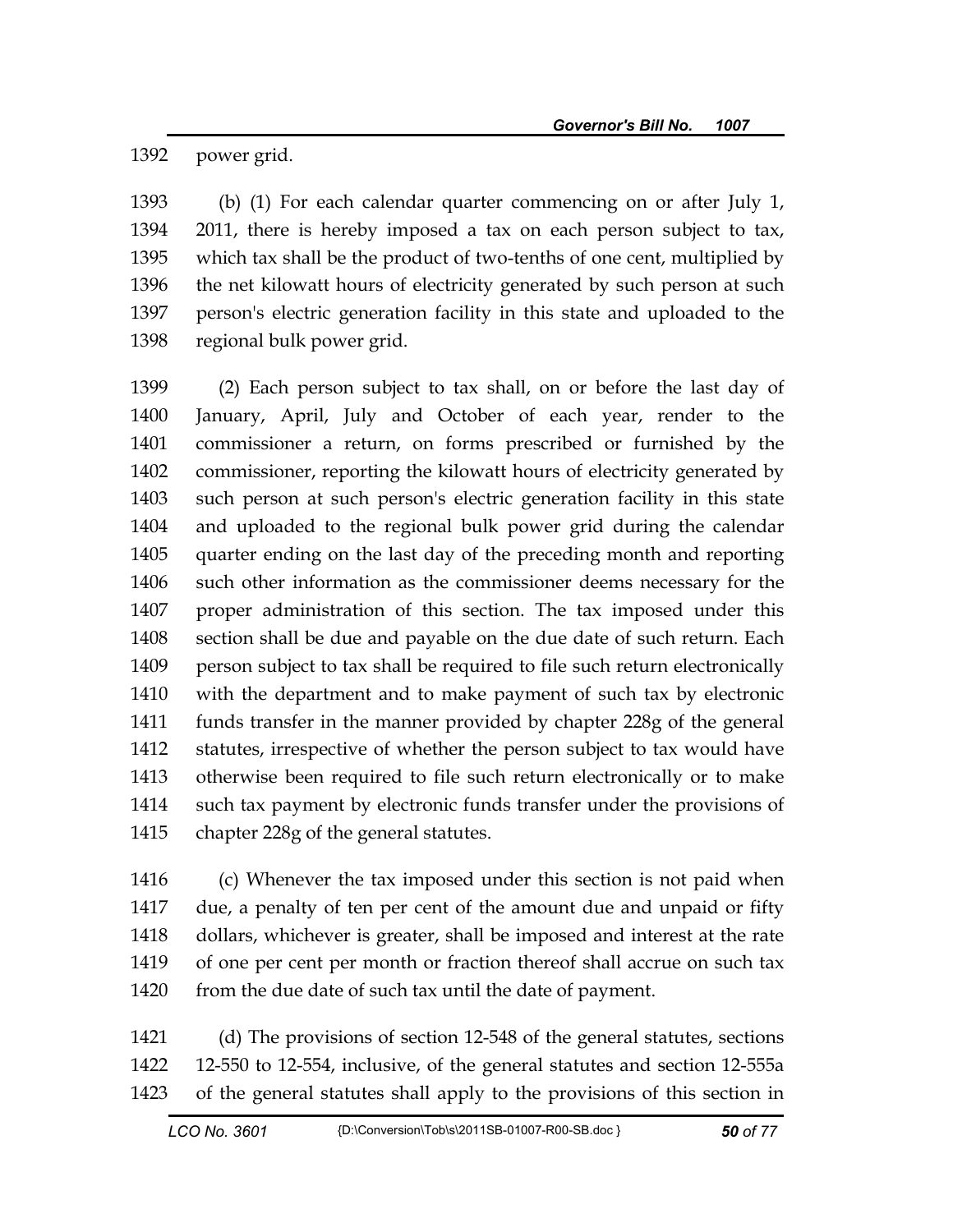1424 the same manner and with the same force and effect as if the language 1425 of said sections had been incorporated in full into this section and had 1426 expressly referred to the tax imposed under this section, except to the 1427 extent that any provision is inconsistent with a provision in this 1428 section.

1429 (e) The tax imposed by this section shall not apply to any net 1430 kilowatt hours of electricity generated at an electric generation facility 1431 in this state exclusively through the use of fuel cells or an alternative 1432 energy system.

1433 (f) At the end of each fiscal year commencing with the fiscal year 1434 ending June 30, 2012, the Comptroller is authorized to record as 1435 revenue for such fiscal year the amount of tax imposed under the 1436 provisions of this section on electricity generated prior to the end of 1437 such fiscal year and which tax is received by the Commissioner of 1438 Revenue Services not later than five business days after the last day of 1439 July immediately following the end of such fiscal year.

1440 Sec. 38. Subsection (a) of section 12-541 of the general statutes is 1441 repealed and the following is substituted in lieu thereof (*Effective July*  1442 *1, 2011, and applicable to admission charges imposed on or after said date*):

1443 (a) There is hereby imposed a tax of ten per cent of the admission 1444 charge to any place of amusement, entertainment or recreation, except 1445 that no tax shall be imposed with respect to any admission charge (1) 1446 when the admission charge is less than one dollar or, in the case of any 1447 motion picture show, when the admission charge is not more than five 1448 dollars, (2) when a daily admission charge is imposed which entitles 1449 the patron to participate in an athletic or sporting activity, (3) to any 1450 event, other than events held at the stadium facility, as defined in 1451 section 32-651, if all of the proceeds from the event inure exclusively to 1452 an entity which is exempt from federal income tax under the Internal 1453 Revenue Code, provided such entity actively engages in and assumes 1454 the financial risk associated with the presentation of such event, (4) to 1455 any event, other than events held at the stadium facility, as defined in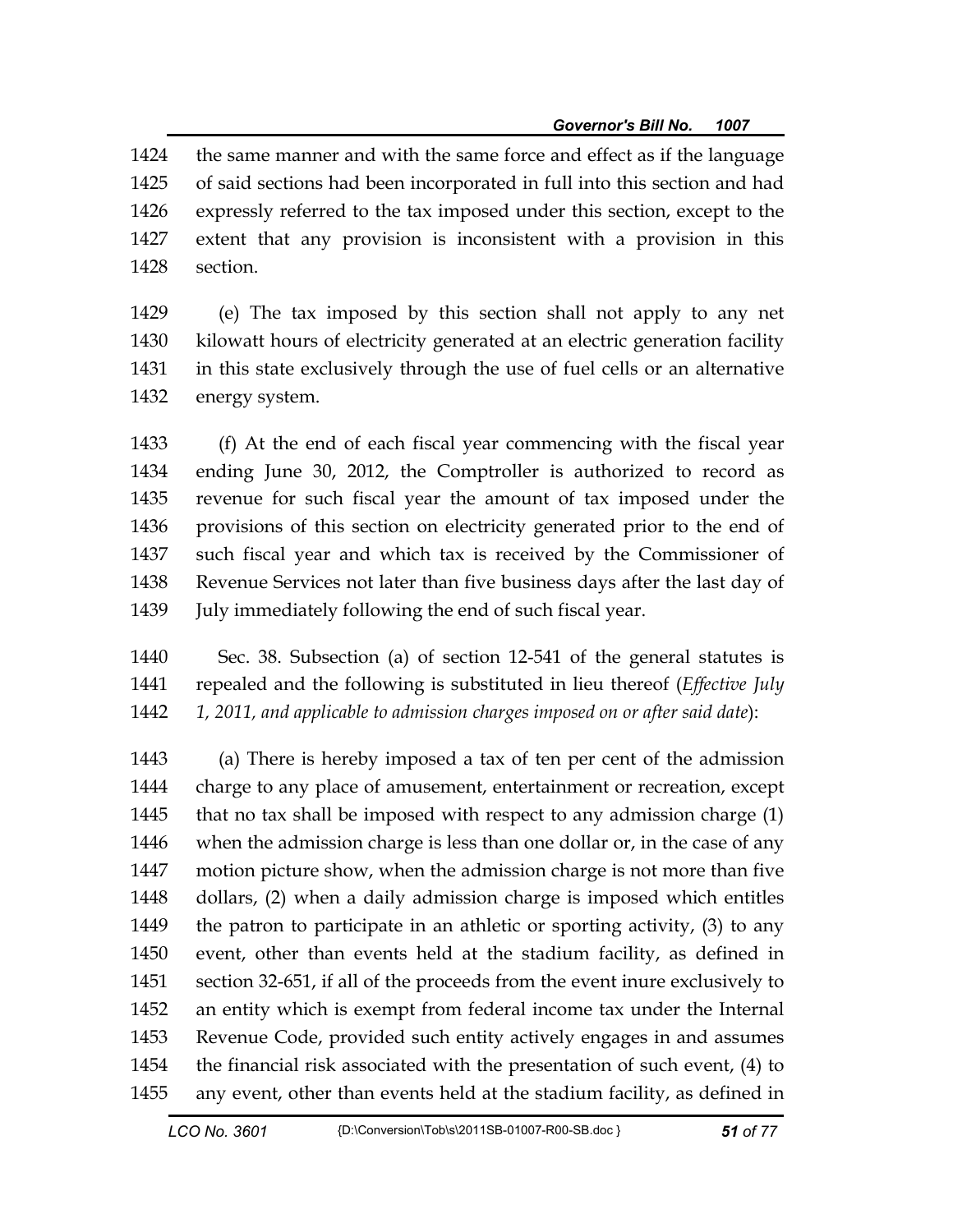1456 section 32-651, which, in the opinion of the commissioner, is conducted 1457 primarily to raise funds for an entity which is exempt from federal 1458 income tax under the Internal Revenue Code, provided the 1459 commissioner is satisfied that the net profit which inures to such entity 1460 from such event will exceed the amount of the admissions tax which, 1461 but for this subdivision, would be imposed upon the person making 1462 such charge to such event, (5) **[**to (A) any event at the Hartford Civic 1463 Center, the New Haven Coliseum, New Britain Beehive Stadium, New 1464 Britain Stadium, effective for events occurring on or after the date such 1465 stadium was placed in service, New Britain Veterans Memorial 1466 Stadium, Bridgeport Harbor Yard Stadium, Stafford Motor Speedway, 1467 Lime Rock Park, Thompson Speedway and Waterford Speedbowl, 1468 facilities owned or managed by the Tennis Foundation of Connecticut 1469 or any successor organization, the William A. O'Neill Convocation 1470 Center, the Connecticut Exposition Center, Nature's Art, the 1471 Connecticut Convention Center, or, commencing on or after November 1472 1, 2006, Dodd Stadium or the Arena at Harbor Yard, and (B) games of 1473 the New Britain Rock Cats, New Haven Ravens or the Waterbury 1474 Spirit, (6)**]** other than for events held at the stadium facility, as defined 1475 in section 32-651, paid by centers of service for elderly persons, as 1476 described in subdivision (d) of section 17b-425, **[**(7)**]** (6) to any 1477 production featuring live performances by actors or musicians 1478 presented at Gateway's Candlewood Playhouse, Ocean Beach Park or 1479 any nonprofit theater or playhouse in the state, provided such theater 1480 or playhouse possesses evidence confirming exemption from federal 1481 tax under Section 501 of the Internal Revenue Code, **[**(8)**]** (7) to any 1482 carnival or amusement ride, **[**(9)**]** (8) to any interscholastic athletic 1483 event held at the stadium facility, as defined in section 32-651, or **[**(10)**]** 1484 (9) if the admission charge would have been subject to tax under the 1485 provisions of section 12-542 of the general statutes, revision of 1958, 1486 revised to January 1, 1999. On and after July 1, 2000, the tax imposed 1487 under this section on any motion picture show shall be eight per cent 1488 of the admission charge and, on and after July 1, 2001, the tax imposed 1489 on any such motion picture show shall be six per cent of such charge.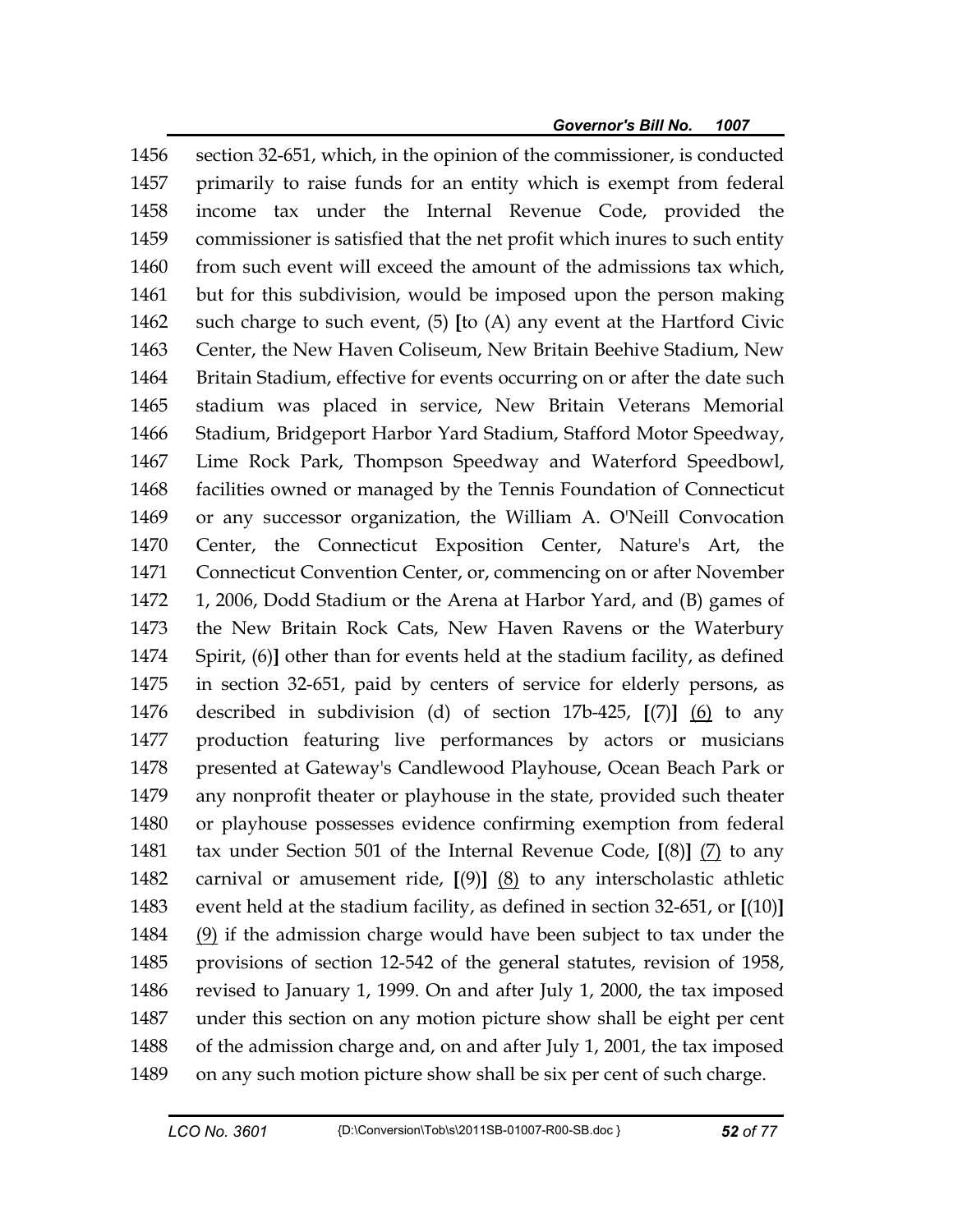1490 Sec. 39. (NEW) (*Effective July 1, 2011, and applicable to sales occurring*  1491 *on or after said date*) (a) For purposes of this section:

1492 (1) "Person" means and includes any individual, firm, 1493 copartnership, joint venture, association of persons however formed, 1494 social club, fraternal organization, corporation, limited liability 1495 company, estate, trust, fiduciary, receiver, trustee, syndicate or any 1496 group or combination acting as a unit;

1497 (2) "Taxpayer" means any person as defined in subdivision (1) of 1498 this subsection who is subject to the tax imposed by this section; and

1499 (3) "Cabaret or similar place" means any room in a hotel, restaurant, 1500 hall or other public place where music, dancing privileges or any other 1501 entertainment, except mechanical music alone or the music of a single 1502 performer alone, are afforded the patrons in connection with the 1503 serving or selling of alcoholic beverages, even though the charge made 1504 for admission, refreshment, service or merchandise is not increased by 1505 reason of the furnishing of such entertainment.

1506 (b) A tax is hereby imposed equivalent to three per cent of all 1507 amounts charged for admissions, food and drink, service or 1508 merchandise at any cabaret or similar place furnishing music, dancing 1509 privileges or any other entertainment for profit during the time or 1510 times that such music, dancing privileges or any other entertainment is 1511 furnished. In such cases cabaret status begins at the earlier of (1) the 1512 time the music and dancing or other entertainment starts; or (2) the 1513 time any admission, cover, minimum, entertainment or similar charge 1514 is imposed. If any portion of an establishment is subject to the cabaret 1515 tax, the tax also applies to any other portion from which the 1516 entertainment can be viewed, or from which there is free access to the 1517 entertainment or dancing area. The tax imposed by this section is 1518 imposed upon the person making the charge for admission, food, 1519 drink, service or merchandise. Reimbursement for this tax shall be 1520 collected by such person from the purchaser. Such reimbursement, 1521 termed "tax", shall be paid by the purchaser to the person charging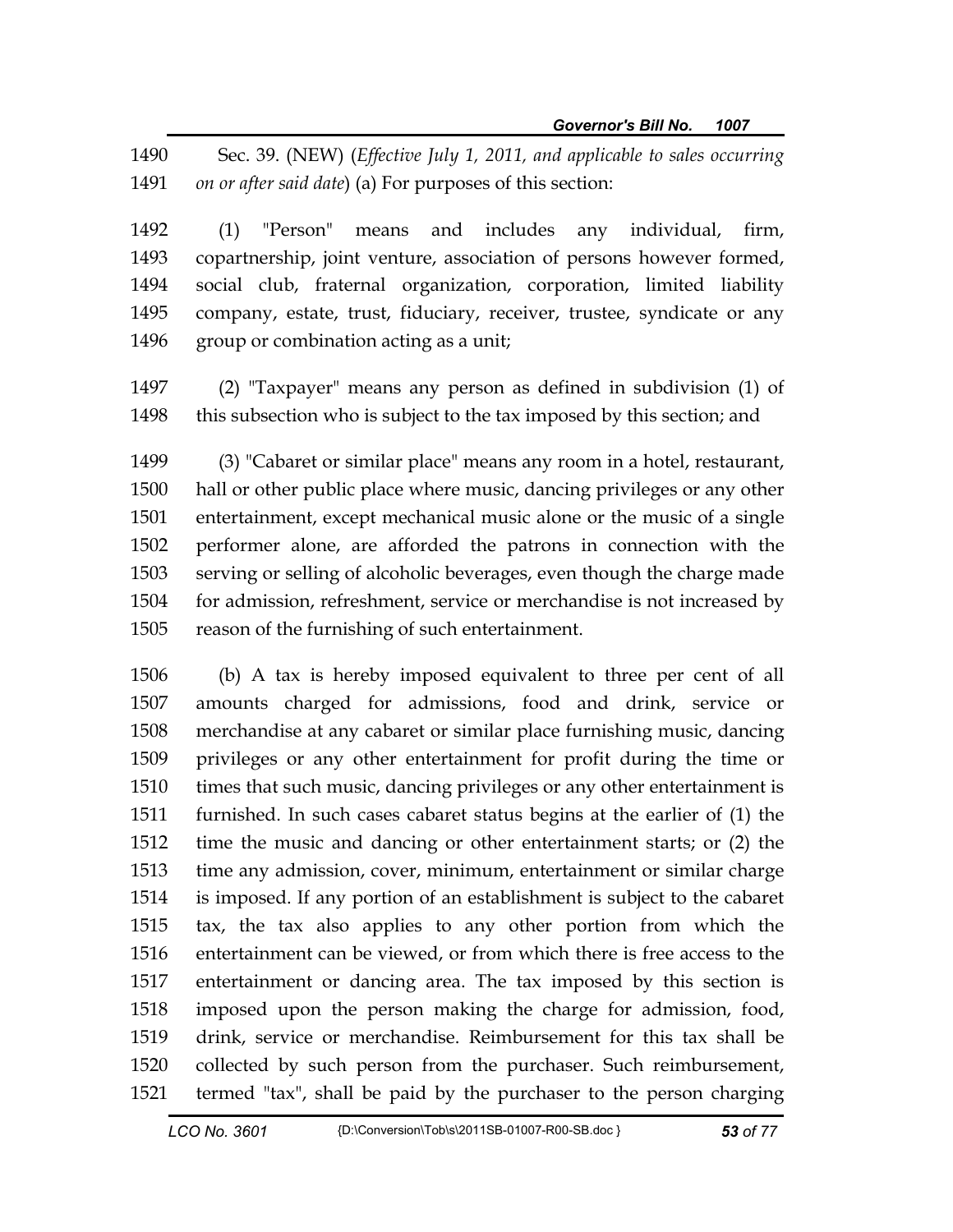1522 such amounts. Such tax, when added to the amounts charged, shall be 1523 a debt from the purchaser to the person making the charges and shall 1524 be recoverable at law. The amount of tax reimbursement, when so 1525 collected, shall be deemed to be a special fund in trust for the state of 1526 Connecticut.

1527 (c) Each person subject to the tax imposed under this section shall 1528 file a return on or before the last day of each month setting forth the 1529 amount of tax due for the preceding month and such additional 1530 information as the commissioner may require. Each return shall be 1531 signed by the person required to file the return or such person's 1532 authorized agent, but need not be verified by oath. Any return 1533 required to be filed by a corporation shall be signed by an officer of 1534 such corporation or such officer's authorized agent. Payment of the tax 1535 shall accompany such return. If any person fails to pay the amount of 1536 tax reported to be due on the return within the time specified under 1537 the provisions of this section, there shall be imposed a penalty equal to 1538 ten per cent of such amount due and unpaid or fifty dollars, whichever 1539 is greater. The tax shall bear interest at the rate of one per cent per 1540 month or fraction thereof, from the due date.

1541 (d) The taxes collected by the state under this subsection shall be 1542 disbursed by the state to the municipality where the transactions 1543 giving rise to the taxes occurred.

1544 (e) The provisions of sections 12-544, 12-546, 12-547a to 12-554, 1545 inclusive, of the general statutes and sections 12-555a and 12-555b of 1546 the general statutes shall apply to the provisions of this section in the 1547 same manner and with the same force and effect as if the language of 1548 sections 12-544, 12-546, 12-547a to 12-554, inclusive, of the general 1549 statutes and sections 12-555a and 12-555b of the general statutes had 1550 been incorporated in full into this section and had expressly referred to 1551 the tax imposed under this section, except to the extent that any such 1552 provision is inconsistent with a provision of this section.

1553 Sec. 40. Subsection (a) of section 12-700 of the general statutes is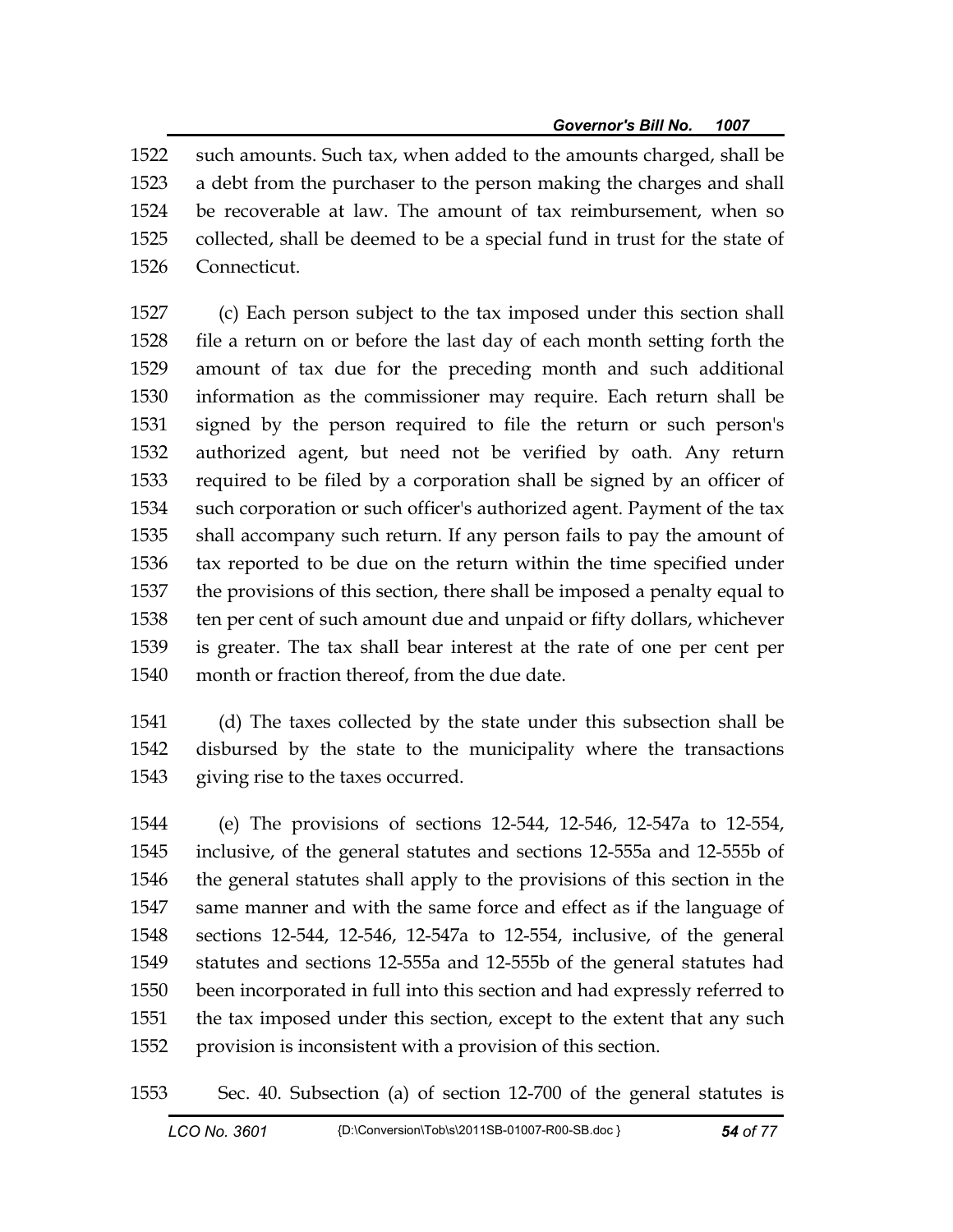|                      |                                                                                                                                                                                | Governor's Bill No.<br>1007 |  |
|----------------------|--------------------------------------------------------------------------------------------------------------------------------------------------------------------------------|-----------------------------|--|
| 1554<br>1555<br>1556 | repealed and the following is substituted in lieu thereof (Effective from<br>passage and applicable to taxable years commencing on or after January 1,<br>$2011$ :             |                             |  |
| 1557<br>1558         | (a) There is hereby imposed on the Connecticut taxable income of<br>each resident of this state a tax:                                                                         |                             |  |
| 1559<br>1560<br>1561 | (1) At the rate of four and one-half per cent of such Connecticut<br>taxable income for taxable years commencing on or after January 1,<br>1992, and prior to January 1, 1996. |                             |  |
| 1562<br>1563         | (2) For taxable years commencing on or after January 1, 1996, but<br>prior to January 1, 1997, in accordance with the following schedule:                                      |                             |  |
| 1564<br>1565<br>1566 | (A) For any person who files a return under the federal income tax<br>for such taxable year as an unmarried individual or as a married<br>individual filing separately:        |                             |  |
| T <sub>159</sub>     | Connecticut Taxable Income                                                                                                                                                     | Rate of Tax                 |  |
| T <sub>160</sub>     | Not over \$2,250                                                                                                                                                               | 3.0%                        |  |
| T <sub>161</sub>     | Over \$2,250                                                                                                                                                                   | \$67.50, plus 4.5% of the   |  |
| T <sub>162</sub>     |                                                                                                                                                                                | excess over \$2,250         |  |
| 1567<br>1568         | (B) For any person who files a return under the federal income tax<br>for such taxable year as a head of household, as defined in Section 2(b)                                 |                             |  |
| 1569                 | of the Internal Revenue Code:                                                                                                                                                  |                             |  |
| T <sub>163</sub>     | Connecticut Taxable Income                                                                                                                                                     | Rate of Tax                 |  |
| T <sub>164</sub>     | Not over \$3,500                                                                                                                                                               | 3.0%                        |  |
| T <sub>165</sub>     | Over \$3,500                                                                                                                                                                   | \$105.00, plus 4.5% of the  |  |
| T <sub>166</sub>     |                                                                                                                                                                                | excess over \$3,500         |  |

1570 (C) For any husband and wife who file a return under the federal 1571 income tax for such taxable year as married individuals filing jointly or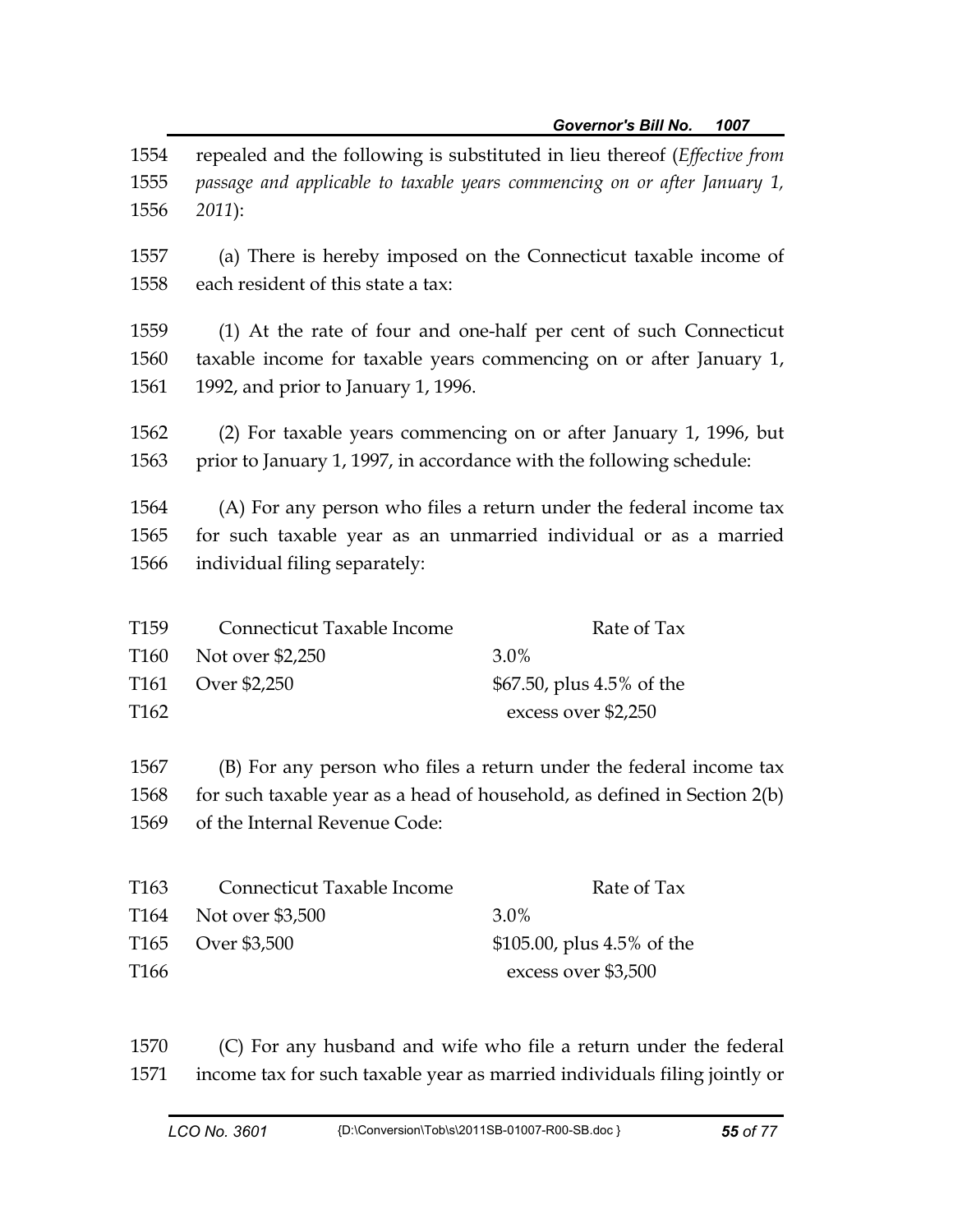1572 a person who files a return under the federal income tax as a surviving 1573 spouse, as defined in Section 2(a) of the Internal Revenue Code:

| Rate of Tax                   |
|-------------------------------|
|                               |
| \$135.00, plus $4.5\%$ of the |
| excess over \$4,500           |
|                               |

1574 (D) For trusts or estates, the rate of tax shall be 4.5% of their 1575 Connecticut taxable income.

1576 (3) For taxable years commencing on or after January 1, 1997, but 1577 prior to January 1, 1998, in accordance with the following schedule:

1578 (A) For any person who files a return under the federal income tax 1579 for such taxable year as an unmarried individual or as a married 1580 individual filing separately:

| T171             | Connecticut Taxable Income | Rate of Tax                   |
|------------------|----------------------------|-------------------------------|
|                  | T172 Not over \$6,250      | $3.0\%$                       |
|                  | T173 Over \$6,250          | \$187.50, plus $4.5\%$ of the |
| T <sub>174</sub> |                            | excess over \$6,250           |

1581 (B) For any person who files a return under the federal income tax 1582 for such taxable year as a head of household, as defined in Section 2(b) 1583 of the Internal Revenue Code:

| T175             | Connecticut Taxable Income | Rate of Tax                |
|------------------|----------------------------|----------------------------|
|                  | T176 Not over \$10,000     | $3.0\%$                    |
|                  | T177 Over \$10,000         | \$300.00, plus 4.5% of the |
| T <sub>178</sub> |                            | excess over \$10,000       |

1584 (C) For any husband and wife who file a return under the federal 1585 income tax for such taxable year as married individuals filing jointly or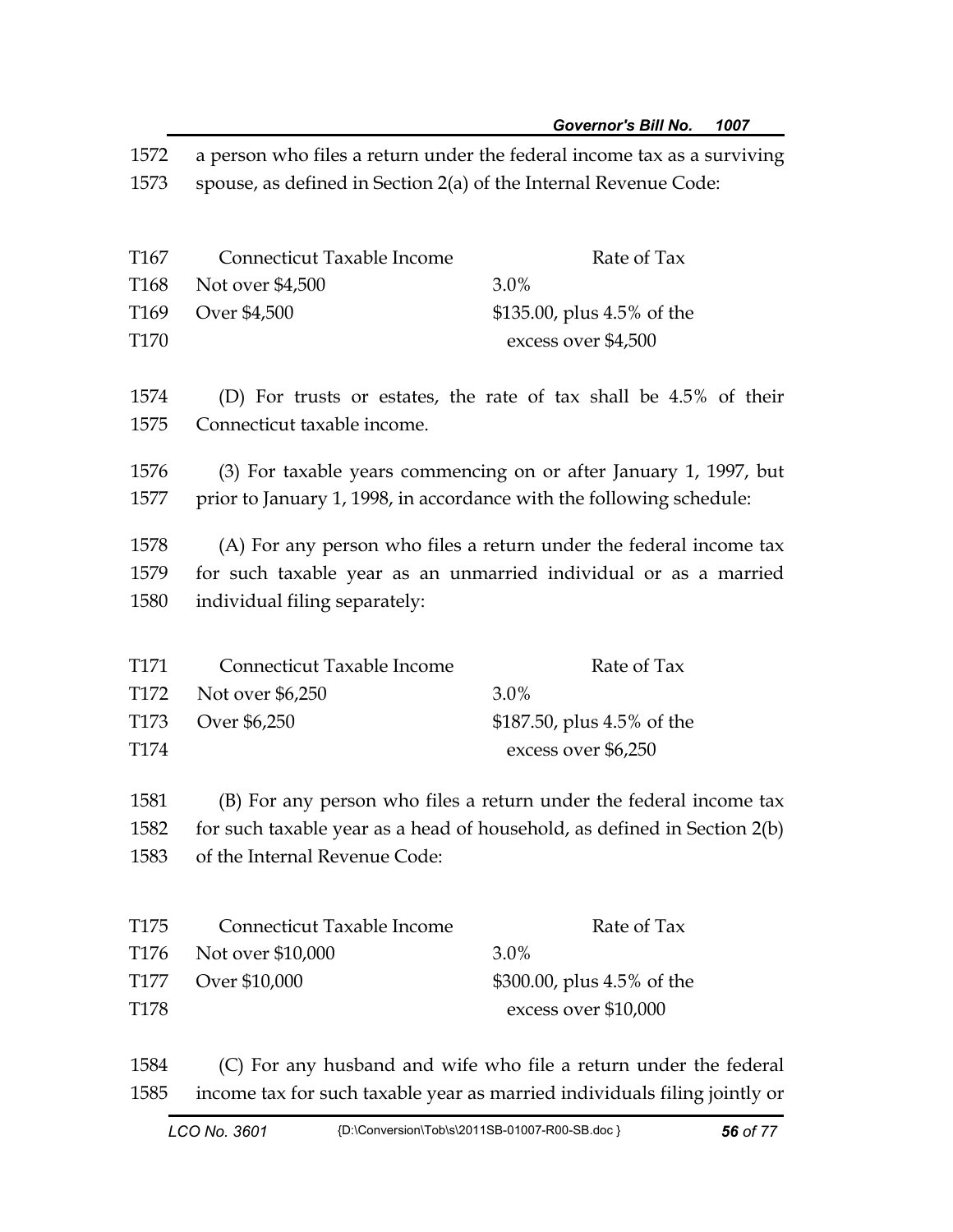| 1586<br>1587<br>1588 | any person who files a return under the federal income tax for such<br>taxable year as a surviving spouse, as defined in Section $2(a)$ of the<br>Internal Revenue Code: |                                                                    |  |
|----------------------|--------------------------------------------------------------------------------------------------------------------------------------------------------------------------|--------------------------------------------------------------------|--|
| T <sub>179</sub>     | Connecticut Taxable Income                                                                                                                                               | Rate of Tax                                                        |  |
| T <sub>180</sub>     | Not over \$12,500                                                                                                                                                        | 3.0%                                                               |  |
| T <sub>181</sub>     | Over \$12,500                                                                                                                                                            | \$375.00, plus 4.5% of the                                         |  |
| T <sub>182</sub>     |                                                                                                                                                                          | excess over \$12,500                                               |  |
| 1589                 |                                                                                                                                                                          | (D) For trusts or estates, the rate of tax shall be 4.5% of their  |  |
| 1590                 | Connecticut taxable income.                                                                                                                                              |                                                                    |  |
| 1591                 |                                                                                                                                                                          | (4) For taxable years commencing on or after January 1, 1998, but  |  |
| 1592                 | prior to January 1, 1999, in accordance with the following schedule:                                                                                                     |                                                                    |  |
| 1593                 |                                                                                                                                                                          | (A) For any person who files a return under the federal income tax |  |
| 1594                 |                                                                                                                                                                          | for such taxable year as an unmarried individual or as a married   |  |
| 1595                 | individual filing separately:                                                                                                                                            |                                                                    |  |
| T <sub>183</sub>     | Connecticut Taxable Income                                                                                                                                               | Rate of Tax                                                        |  |
|                      |                                                                                                                                                                          | 3.0%                                                               |  |
| T184                 | Not over \$7,500                                                                                                                                                         |                                                                    |  |
| T <sub>185</sub>     | Over \$7,500                                                                                                                                                             | \$225.00, plus 4.5% of the                                         |  |
| T <sub>186</sub>     |                                                                                                                                                                          | excess over \$7,500                                                |  |
| 1596                 | (B) For any person who files a return under the federal income tax                                                                                                       |                                                                    |  |
| 1597                 | for such taxable year as a head of household, as defined in Section 2(b)                                                                                                 |                                                                    |  |
| 1598                 | of the Internal Revenue Code:                                                                                                                                            |                                                                    |  |
| T <sub>187</sub>     | Connecticut Taxable Income                                                                                                                                               | Rate of Tax                                                        |  |
|                      |                                                                                                                                                                          |                                                                    |  |
| T <sub>188</sub>     | Not over \$12,000                                                                                                                                                        | 3.0%                                                               |  |
| T <sub>189</sub>     | Over \$12,000                                                                                                                                                            | \$360.00, plus 4.5% of the                                         |  |
| T <sub>190</sub>     |                                                                                                                                                                          | excess over \$12,000                                               |  |
| 1599                 |                                                                                                                                                                          | (C) For any husband and wife who file a return under the federal   |  |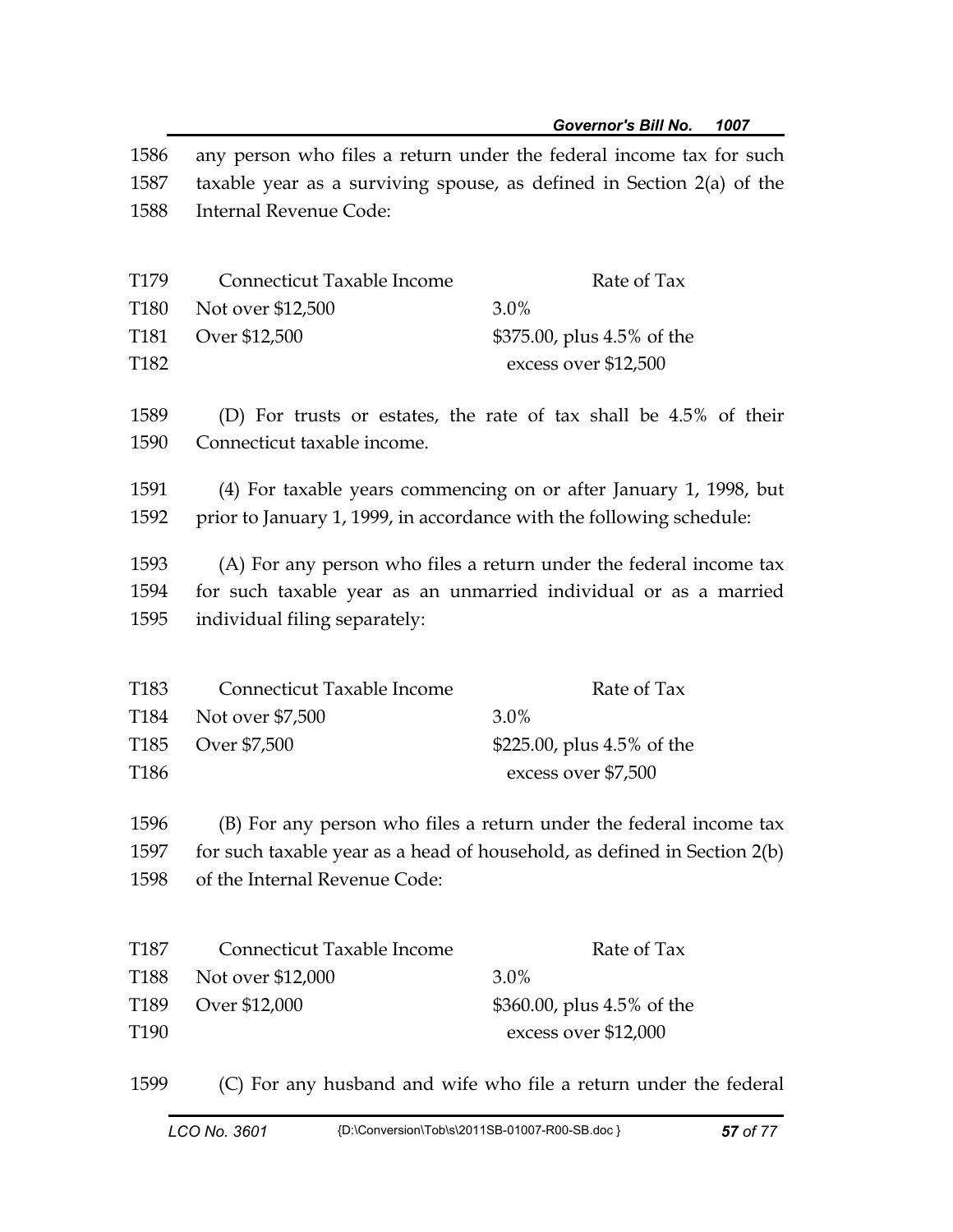| 1600             | income tax for such taxable year as married individuals filing jointly or |                                                                    |  |
|------------------|---------------------------------------------------------------------------|--------------------------------------------------------------------|--|
| 1601             | any person who files a return under the federal income tax for such       |                                                                    |  |
| 1602             | taxable year as a surviving spouse, as defined in Section $2(a)$ of the   |                                                                    |  |
| 1603             | Internal Revenue Code:                                                    |                                                                    |  |
|                  |                                                                           |                                                                    |  |
| T <sub>191</sub> | Connecticut Taxable Income                                                | Rate of Tax                                                        |  |
| T <sub>192</sub> | Not over \$15,000                                                         | 3.0%                                                               |  |
| T <sub>193</sub> | Over \$15,000                                                             | \$450.00, plus 4.5% of the                                         |  |
| T194             |                                                                           | excess over \$15,000                                               |  |
| 1604             |                                                                           | (D) For trusts or estates, the rate of tax shall be 4.5% of their  |  |
| 1605             | Connecticut taxable income.                                               |                                                                    |  |
| 1606             | (5) For taxable years commencing on or after January 1, 1999, but         |                                                                    |  |
| 1607             | prior to January 1, 2003, in accordance with the following schedule:      |                                                                    |  |
| 1608             | (A) For any person who files a return under the federal income tax        |                                                                    |  |
| 1609             | for such taxable year as an unmarried individual or as a married          |                                                                    |  |
| 1610             | individual filing separately:                                             |                                                                    |  |
|                  |                                                                           |                                                                    |  |
| T <sub>195</sub> | Connecticut Taxable Income                                                | Rate of Tax                                                        |  |
| T <sub>196</sub> | Not over \$10,000                                                         | 3.0%                                                               |  |
| T <sub>197</sub> | Over \$10,000                                                             | \$300.00, plus 4.5% of the                                         |  |
| T198             |                                                                           | excess over \$10,000                                               |  |
| 1611             |                                                                           | (B) For any person who files a return under the federal income tax |  |
| 1612             | for such taxable year as a head of household, as defined in Section 2(b)  |                                                                    |  |
| 1613             | of the Internal Revenue Code:                                             |                                                                    |  |
|                  |                                                                           |                                                                    |  |
| T <sub>199</sub> | Connecticut Taxable Income                                                | Rate of Tax                                                        |  |
| T <sub>200</sub> | Not over \$16,000                                                         | 3.0%                                                               |  |
| T <sub>201</sub> | Over \$16,000                                                             | \$480.00, plus 4.5% of the                                         |  |
| T <sub>202</sub> |                                                                           | excess over \$16,000                                               |  |
|                  |                                                                           |                                                                    |  |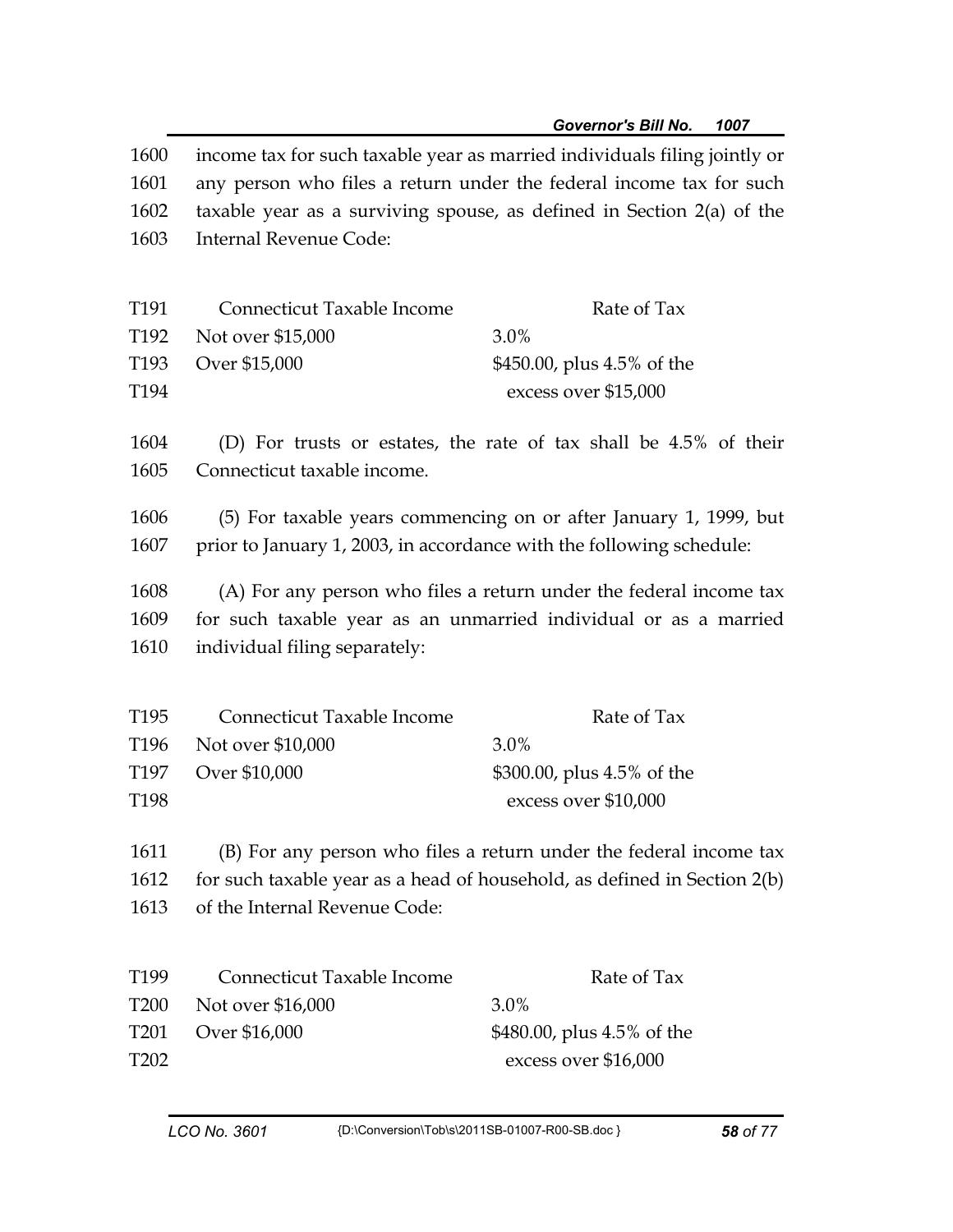| 1614<br>1615<br>1616<br>1617<br>1618                                         | (C) For any husband and wife who file a return under the federal<br>income tax for such taxable year as married individuals filing jointly or<br>any person who files a return under the federal income tax for such<br>taxable year as a surviving spouse, as defined in Section $2(a)$ of the<br>Internal Revenue Code: |                                                                                                                                                |  |
|------------------------------------------------------------------------------|---------------------------------------------------------------------------------------------------------------------------------------------------------------------------------------------------------------------------------------------------------------------------------------------------------------------------|------------------------------------------------------------------------------------------------------------------------------------------------|--|
| T <sub>203</sub><br>T <sub>204</sub><br>T <sub>205</sub><br>T <sub>206</sub> | Connecticut Taxable Income<br>Not over \$20,000<br>Over \$20,000                                                                                                                                                                                                                                                          | Rate of Tax<br>3.0%<br>\$600.00, plus 4.5% of the<br>excess over \$20,000                                                                      |  |
| 1619<br>1620                                                                 | Connecticut taxable income.                                                                                                                                                                                                                                                                                               | (D) For trusts or estates, the rate of tax shall be 4.5% of their                                                                              |  |
| 1621<br>1622                                                                 | (6) For taxable years commencing on or after January 1, 2003, but<br>prior to January 1, 2009, in accordance with the following schedule:                                                                                                                                                                                 |                                                                                                                                                |  |
| 1623<br>1624<br>1625                                                         | individual filing separately:                                                                                                                                                                                                                                                                                             | (A) For any person who files a return under the federal income tax<br>for such taxable year as an unmarried individual or as a married         |  |
| T <sub>207</sub><br><b>T208</b><br>T <sub>209</sub><br>T210                  | <b>Connecticut Taxable Income</b><br>Not over \$10,000<br>Over \$10,000                                                                                                                                                                                                                                                   | Rate of Tax<br>3.0%<br>\$300.00, plus 5.0% of the<br>excess over \$10,000                                                                      |  |
| 1626<br>1627<br>1628                                                         | of the Internal Revenue Code:                                                                                                                                                                                                                                                                                             | (B) For any person who files a return under the federal income tax<br>for such taxable year as a head of household, as defined in Section 2(b) |  |
| T <sub>211</sub><br>T <sub>212</sub><br>T <sub>213</sub><br>T <sub>214</sub> | Connecticut Taxable Income<br>Not over \$16,000<br>Over \$16,000                                                                                                                                                                                                                                                          | Rate of Tax<br>3.0%<br>\$480.00, plus 5.0% of the<br>excess over \$16,000                                                                      |  |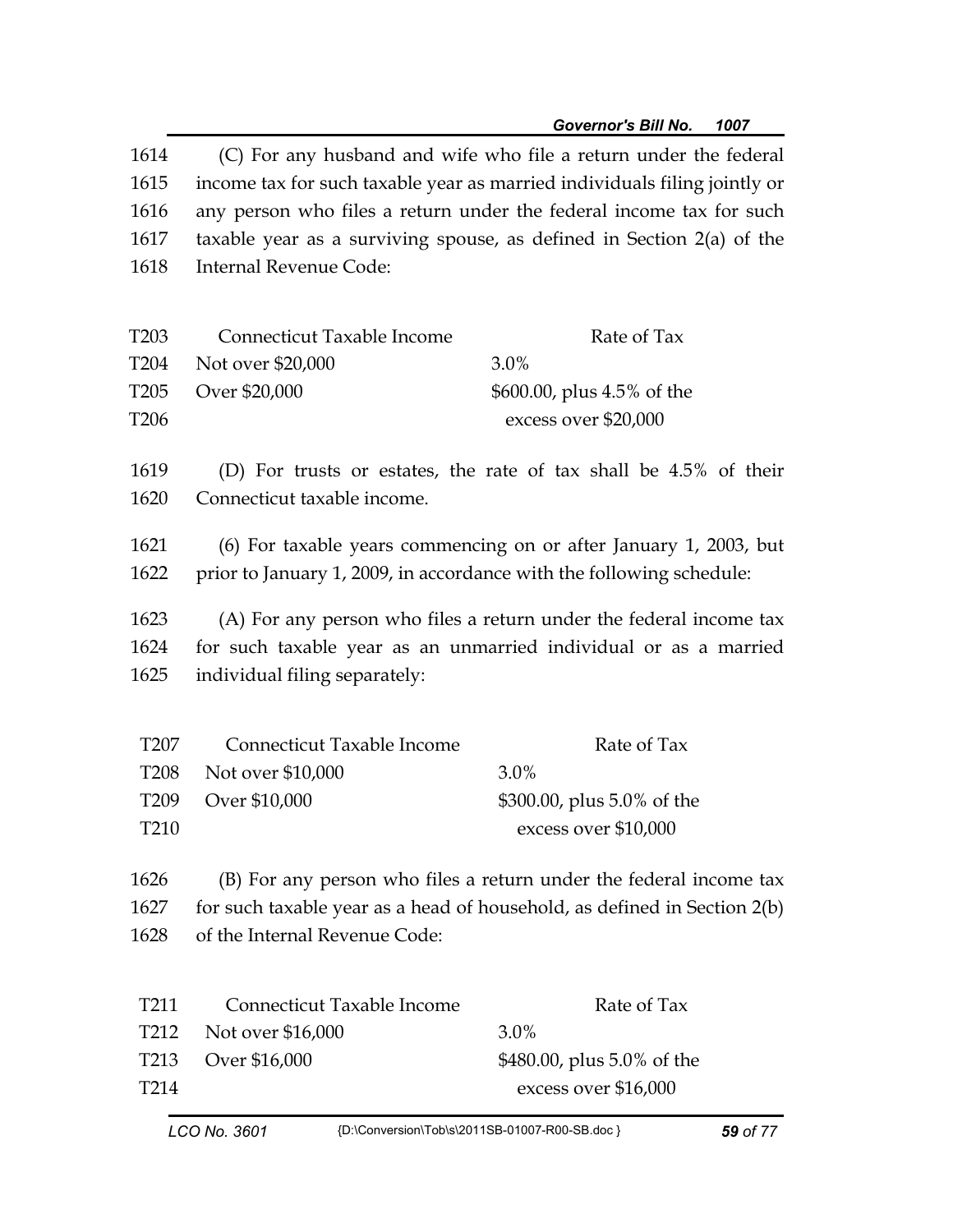| 1629<br>1630<br>1631 | (C) For any husband and wife who file a return under the federal<br>income tax for such taxable year as married individuals filing jointly or<br>any person who files a return under the federal income tax for such |                                                                          |  |
|----------------------|----------------------------------------------------------------------------------------------------------------------------------------------------------------------------------------------------------------------|--------------------------------------------------------------------------|--|
|                      |                                                                                                                                                                                                                      |                                                                          |  |
| 1632                 |                                                                                                                                                                                                                      | taxable year as a surviving spouse, as defined in Section $2(a)$ of the  |  |
| 1633                 | Internal Revenue Code:                                                                                                                                                                                               |                                                                          |  |
|                      |                                                                                                                                                                                                                      |                                                                          |  |
| T <sub>215</sub>     | Connecticut Taxable Income                                                                                                                                                                                           | Rate of Tax                                                              |  |
| T <sub>216</sub>     | Not over \$20,000                                                                                                                                                                                                    | 3.0%                                                                     |  |
| T <sub>217</sub>     | Over \$20,000                                                                                                                                                                                                        | \$600.00, plus 5.0% of the                                               |  |
| T <sub>218</sub>     |                                                                                                                                                                                                                      | excess over \$20,000                                                     |  |
|                      |                                                                                                                                                                                                                      |                                                                          |  |
| 1634                 |                                                                                                                                                                                                                      | (D) For trusts or estates, the rate of tax shall be 5.0% of the          |  |
| 1635                 | Connecticut taxable income.                                                                                                                                                                                          |                                                                          |  |
| 1636                 |                                                                                                                                                                                                                      | (7) For taxable years commencing on or after January 1, 2009, but        |  |
| 1637                 | prior to January 1, 2011, in accordance with the following schedule:                                                                                                                                                 |                                                                          |  |
|                      |                                                                                                                                                                                                                      |                                                                          |  |
| 1638                 | (A) For any person who files a return under the federal income tax                                                                                                                                                   |                                                                          |  |
| 1639                 | for such taxable year as an unmarried individual:                                                                                                                                                                    |                                                                          |  |
|                      |                                                                                                                                                                                                                      |                                                                          |  |
| T <sub>219</sub>     | Connecticut Taxable Income                                                                                                                                                                                           | Rate of Tax                                                              |  |
| T <sub>220</sub>     | Not over \$10,000                                                                                                                                                                                                    | 3.0%                                                                     |  |
| T221                 | Over \$10,000 but not                                                                                                                                                                                                | \$300.00, plus 5.0% of the                                               |  |
| T <sub>222</sub>     | over \$500,000                                                                                                                                                                                                       | excess over \$10,000                                                     |  |
| T <sub>223</sub>     | Over \$500,000                                                                                                                                                                                                       | \$24,800, plus 6.5% of the                                               |  |
| T <sub>224</sub>     |                                                                                                                                                                                                                      | excess over \$500,000                                                    |  |
|                      |                                                                                                                                                                                                                      |                                                                          |  |
| 1640                 |                                                                                                                                                                                                                      | (B) For any person who files a return under the federal income tax       |  |
| 1641                 |                                                                                                                                                                                                                      | for such taxable year as a head of household, as defined in Section 2(b) |  |
| 1642                 | of the Internal Revenue Code:                                                                                                                                                                                        |                                                                          |  |
|                      |                                                                                                                                                                                                                      |                                                                          |  |
| T <sub>225</sub>     | Connecticut Taxable Income                                                                                                                                                                                           | Rate of Tax                                                              |  |
| T <sub>226</sub>     | Not over \$16,000                                                                                                                                                                                                    | 3.0%                                                                     |  |
|                      |                                                                                                                                                                                                                      |                                                                          |  |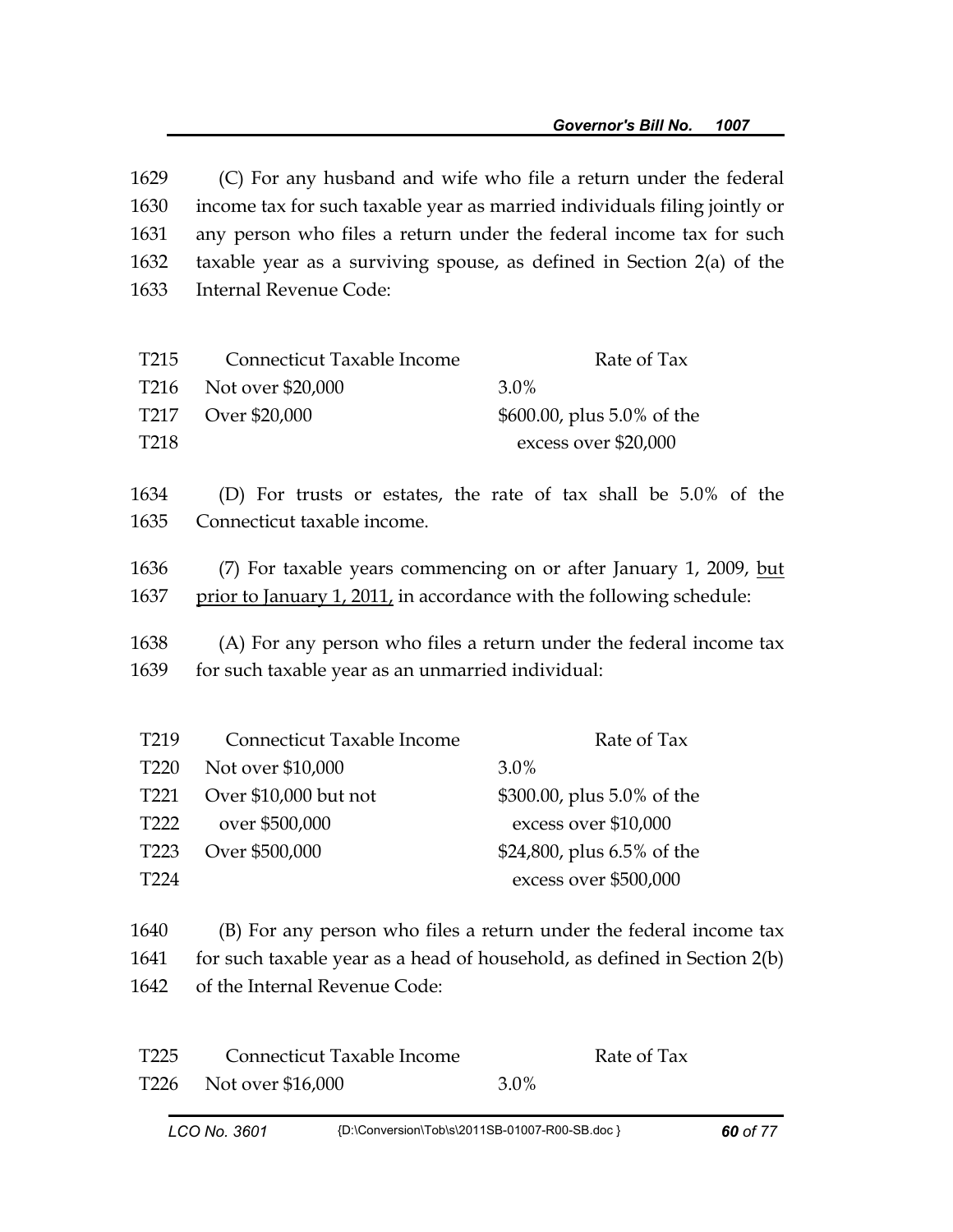|                  |                                                                  | <b>Governor's Bill No.</b><br>1007                                        |  |
|------------------|------------------------------------------------------------------|---------------------------------------------------------------------------|--|
| T <sub>227</sub> | Over \$16,000 but not                                            | \$480.00, plus 5.0% of the                                                |  |
| T <sub>228</sub> | over \$800,000                                                   | excess over \$16,000                                                      |  |
| T <sub>229</sub> | Over \$800,000                                                   | \$39,680, plus 6.5% of the                                                |  |
| T <sub>230</sub> |                                                                  | excess over \$800,000                                                     |  |
|                  |                                                                  |                                                                           |  |
| 1643<br>1644     |                                                                  | (C) For any husband and wife who file a return under the federal          |  |
| 1645             |                                                                  | income tax for such taxable year as married individuals filing jointly or |  |
|                  |                                                                  | any person who files a return under the federal income tax for such       |  |
| 1646             | <b>Internal Revenue Code:</b>                                    | taxable year as a surviving spouse, as defined in Section $2(a)$ of the   |  |
| 1647             |                                                                  |                                                                           |  |
| T <sub>231</sub> | Connecticut Taxable Income                                       | Rate of Tax                                                               |  |
| T <sub>232</sub> | Not over \$20,000                                                | 3.0%                                                                      |  |
| T <sub>233</sub> | Over \$20,000 but not                                            | \$600.00, plus 5.0% of the                                                |  |
| T <sub>234</sub> | over \$1,000,000                                                 | excess over \$20,000                                                      |  |
| T <sub>235</sub> | Over \$1,000,000                                                 | \$49,600, plus 6.5% of the excess                                         |  |
| T <sub>236</sub> |                                                                  | over \$1,000,000                                                          |  |
|                  |                                                                  |                                                                           |  |
| 1648             |                                                                  | (D) For any person who files a return under the federal income tax        |  |
| 1649             | for such taxable year as a married individual filing separately: |                                                                           |  |
|                  |                                                                  |                                                                           |  |
| T <sub>237</sub> | Connecticut Taxable Income                                       | Rate of Tax                                                               |  |
| <b>T238</b>      | Not over \$10,000                                                | 3.0%                                                                      |  |
| T239             | Over \$10,000 but not                                            | \$300.00, plus 5.0% of the                                                |  |
| T <sub>240</sub> | over \$500,000                                                   | excess over \$10,000                                                      |  |
| T <sub>241</sub> | Over \$500,000                                                   | \$24,800, plus 6.5% of the excess                                         |  |
| T242             |                                                                  | over \$500,000                                                            |  |
| 1650             |                                                                  | $(E)$ For trusts or estates, the rate of tax shall be 6.5% of the         |  |
| 1651             | Connecticut taxable income.                                      |                                                                           |  |
| 1652             | (8) For taxable years commencing on or after January 1, 2011, in |                                                                           |  |
| 1653             | accordance with the following schedule:                          |                                                                           |  |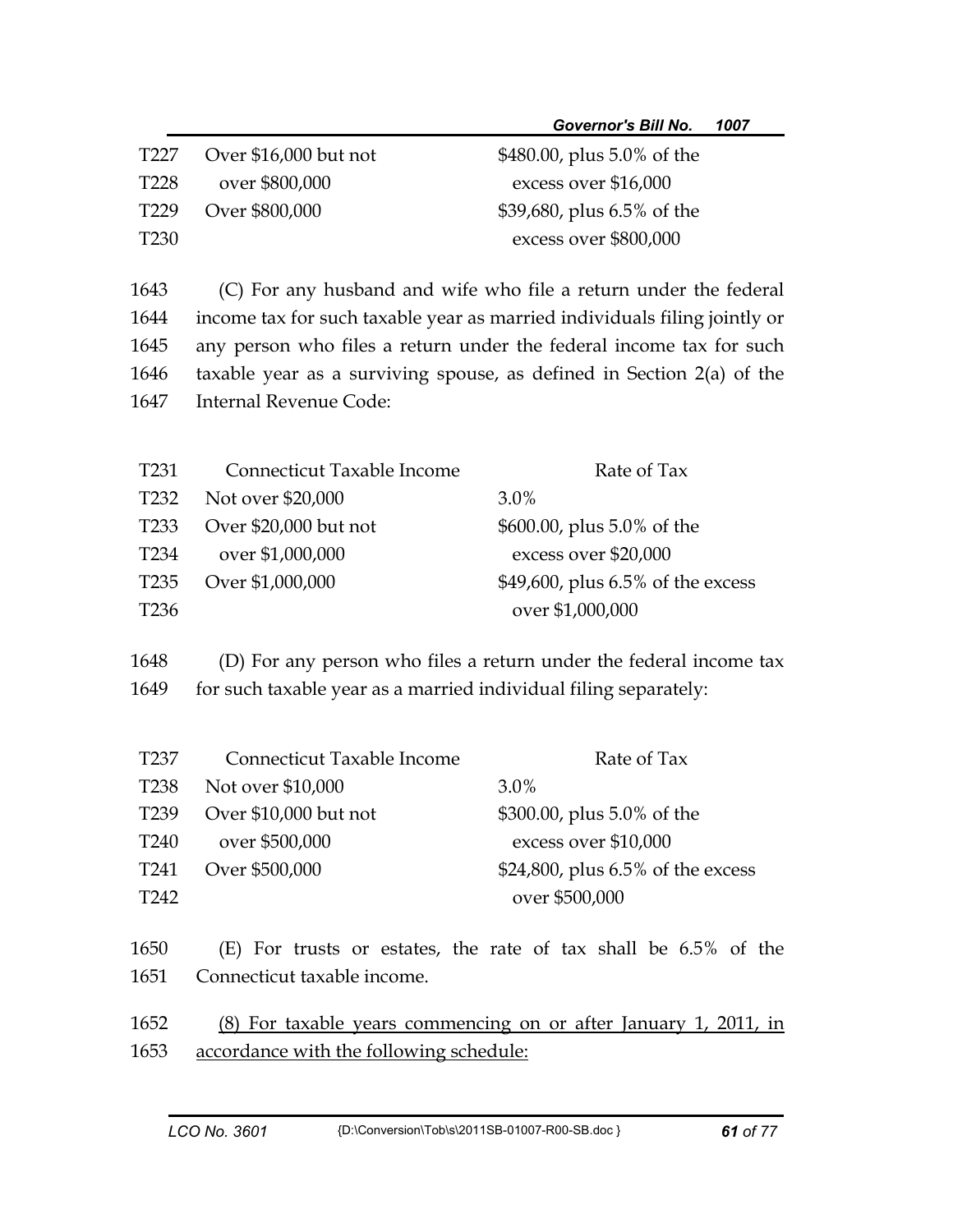|                  |                                                       | <b>Governor's Bill No.</b><br>1007                                 |
|------------------|-------------------------------------------------------|--------------------------------------------------------------------|
| 1654             |                                                       | (A) (i) For any person who files a return under the federal income |
| 1655             | tax for such taxable year as an unmarried individual: |                                                                    |
|                  |                                                       |                                                                    |
| T <sub>243</sub> | Connecticut Taxable Income                            | Rate of Tax                                                        |
| T <sub>244</sub> | Not over \$10,000                                     | 3.0%                                                               |
| T <sub>245</sub> | Over \$10,000 but not                                 | <u>\$300.00, plus 5.0% of the</u>                                  |
| T <sub>246</sub> | over \$50,000                                         | excess over \$10,000                                               |
| T247             | Over \$50,000 but not                                 | <u>\$2,300, plus 5.5% of the</u>                                   |
| T248             | over \$100,000                                        | excess over \$50,000                                               |
| T249             | Over \$100,000 but not                                | <u>\$5,050, plus 5.75% of the</u>                                  |
| T <sub>250</sub> | over \$200,000                                        | excess over \$100,000                                              |
| T <sub>251</sub> | Over \$200,000 but not                                | \$10,800, plus 6.0% of the                                         |
| T <sub>252</sub> | over \$300,000                                        | excess over \$200,000                                              |
| T <sub>253</sub> | Over \$300,000 but not                                | \$16,800, plus 6.25% of the                                        |
| T <sub>254</sub> | over \$400,000                                        | excess over \$300,000                                              |
| T <sub>255</sub> | Over \$400,000 but not                                | <u>\$23,050, plus 6.5% of the</u>                                  |
| T <sub>256</sub> | over \$500,000                                        | excess over \$400,000                                              |
| T <sub>257</sub> | Over \$500,000                                        | <u>\$29,550, plus 6.70% of the</u>                                 |
| T <sub>258</sub> |                                                       | excess over \$500,000                                              |

1656 (ii) Notwithstanding the provisions of subparagraph  $(A)(i)$  of this 1657 subdivision, for each taxpayer whose Connecticut adjusted gross 1658 income exceeds fifty-six thousand five hundred dollars, the amount of 1659 the taxpayer's Connecticut taxable income to which the three-per-cent 1660 tax rate applies shall be reduced by one thousand dollars for each ten 1661 thousand dollars, or fraction thereof, by which the taxpayer's 1662 Connecticut adjusted gross income exceeds said amount. Any such 1663 amount of Connecticut taxable income to which, as provided in the 1664 preceding sentence, the three-per-cent tax rate does not apply shall be 1665 an amount to which the five-per-cent tax rate shall apply. 1666 (B) (i) For any person who files a return under the federal income 1667 tax for such taxable year as a head of household, as defined in Section

1668 2(b) of the Internal Revenue Code: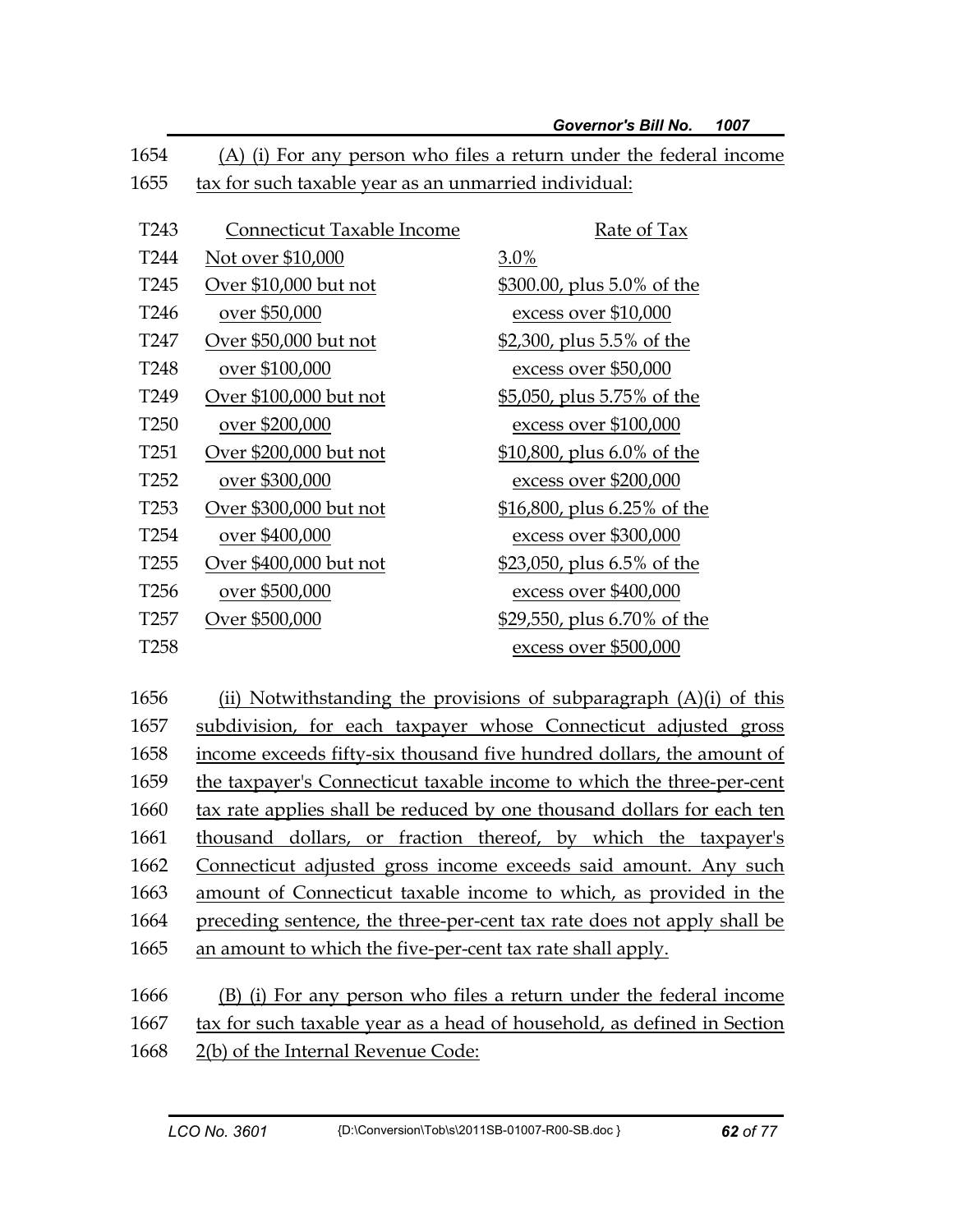| <b>Governor's Bill No.</b> |  | 1007 |
|----------------------------|--|------|
|----------------------------|--|------|

| T <sub>259</sub> | Connecticut Taxable Income | Rate of Tax                       |
|------------------|----------------------------|-----------------------------------|
| T <sub>260</sub> | Not over \$16,000          | 3.0%                              |
| T <sub>261</sub> | Over \$16,000 but not      | \$480.00, plus 5.0% of the        |
| T <sub>262</sub> | over \$80,000              | excess over \$16,000              |
| T <sub>263</sub> | Over \$80,000 but not      | \$3,680, plus 5.5% of the         |
| T <sub>264</sub> | over \$160,000             | excess over \$80,000              |
| T <sub>265</sub> | Over \$160,000 but not     | <u>\$8,080, plus 5.75% of the</u> |
| T <sub>266</sub> | over \$320,000             | excess over \$160,000             |
| T <sub>267</sub> | Over \$320,000 but not     | $$17,280$ , plus 6.0% of the      |
| T <sub>268</sub> | over \$480,000             | excess over \$320,000             |
| T <sub>269</sub> | Over \$480,000 but not     | \$26,880, plus 6.25% of the       |
| T <sub>270</sub> | over \$640,000             | excess over \$480,000             |
| T <sub>271</sub> | Over \$640,000 but not     | \$36,880, plus 6.5% of the        |
| T <sub>272</sub> | over \$800,000             | excess over \$640,000             |
| T <sub>273</sub> | Over \$800,000             | \$47,280, plus 6.70% of the       |
| T274             |                            | excess over \$800,000             |

1669 (ii) Notwithstanding the provisions of subparagraph (B)(i) of this 1670 subdivision, for each taxpayer whose Connecticut adjusted gross 1671 income exceeds seventy-eight thousand five hundred dollars, the 1672 amount of the taxpayer's Connecticut taxable income to which the 1673 three-per-cent tax rate applies shall be reduced by one thousand six 1674 hundred dollars for each ten thousand dollars, or fraction thereof, by 1675 which the taxpayer's Connecticut adjusted gross income exceeds said 1676 amount. Any such amount of Connecticut taxable income to which, as 1677 provided in the preceding sentence, the three-per-cent tax rate does 1678 not apply shall be an amount to which the five-per-cent tax rate shall 1679 apply.

1680 (C) (i) For any husband and wife who file a return under the federal 1681 income tax for such taxable year as married individuals filing jointly or 1682 any person who files a return under the federal income tax for such 1683 taxable year as a surviving spouse, as defined in Section 2(a) of the 1684 Internal Revenue Code: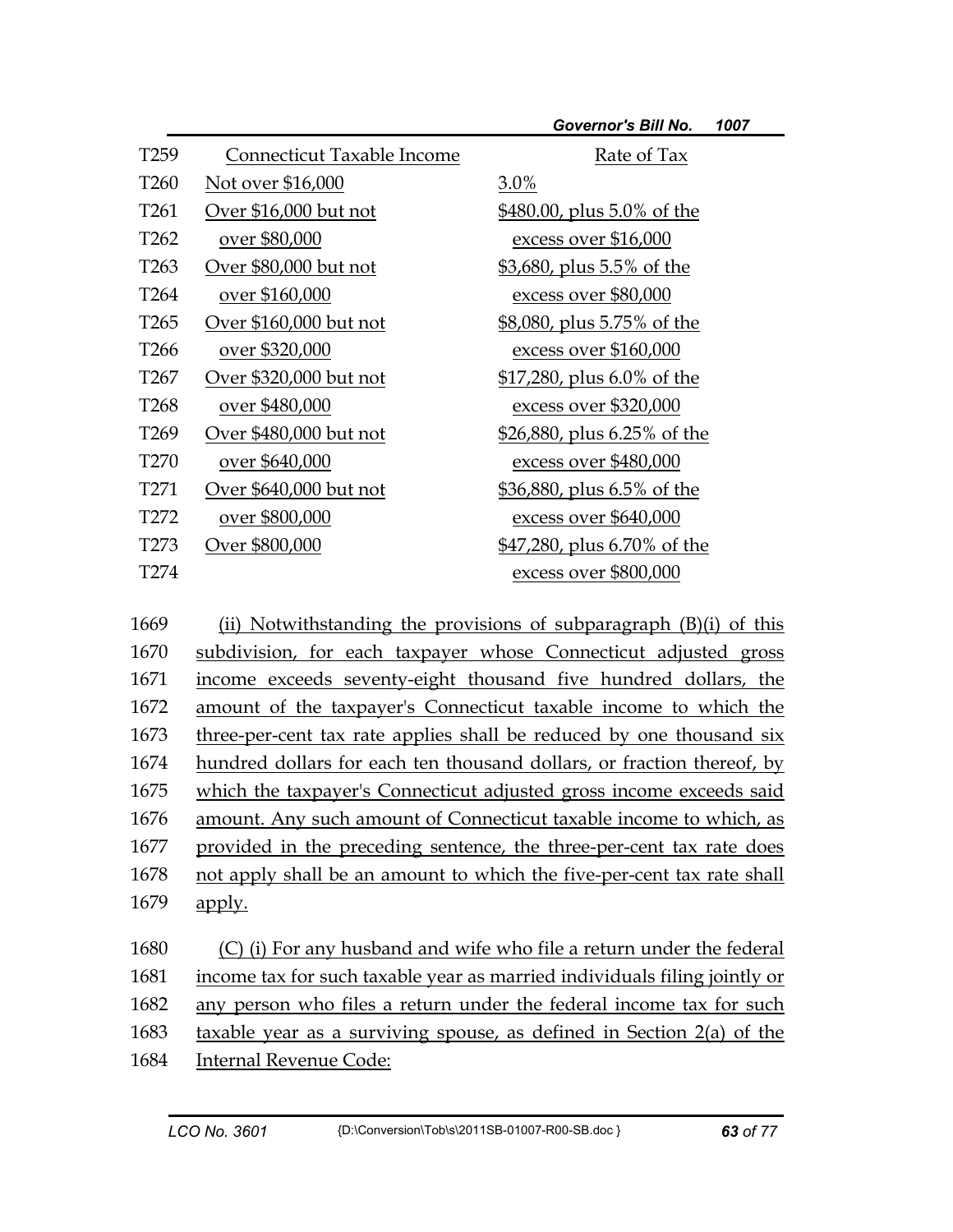| T <sub>275</sub> | Connecticut Taxable Income | Rate of Tax                        |
|------------------|----------------------------|------------------------------------|
| T <sub>276</sub> | Not over \$20,000          | 3.0%                               |
| T277             | Over \$20,000 but not      | \$600.00, plus 5.0% of the         |
| T <sub>278</sub> | over \$100,000             | excess over \$20,000               |
| T <sub>279</sub> | Over \$100,000 but not     | <u>\$4,600, plus 5.5% of the</u>   |
| T <sub>280</sub> | over \$200,000             | excess over \$100,000              |
| T <sub>281</sub> | Over \$200,000 but not     | <u>\$10,100, plus 5.75% of the</u> |
| T <sub>282</sub> | over \$400,000             | excess over \$200,000              |
| T <sub>283</sub> | Over \$400,000 but not     | \$21,600, plus 6.0% of the         |
| T <sub>284</sub> | over \$600,000             | excess over \$400,000              |
| T <sub>285</sub> | Over \$600,000 but not     | \$33,600, plus 6.25% of the        |
| T <sub>286</sub> | over \$800,000             | excess over \$600,000              |
| T <sub>287</sub> | Over \$800,000 but not     | \$46,100, plus 6.5% of the         |
| T <sub>288</sub> | over \$1,000,000           | excess over \$800,000              |
| T <sub>289</sub> | Over \$1,000,000           | <u>\$59,100, plus 6.70% of the</u> |
| T <sub>290</sub> |                            | excess over \$1,000,000            |

1685 (ii) Notwithstanding the provisions of subparagraph (C)(i) of this 1686 subdivision, for each taxpayer whose Connecticut adjusted gross 1687 income exceeds one hundred thousand five hundred dollars, the 1688 amount of the taxpayer's Connecticut taxable income to which the 1689 three-per-cent tax rate applies shall be reduced by two thousand 1690 dollars for each ten thousand dollars, or fraction thereof, by which the 1691 taxpayer's Connecticut adjusted gross income exceeds said amount. 1692 Any such amount of Connecticut taxable income to which, as provided 1693 in the preceding sentence, the three-per-cent tax rate does not apply 1694 shall be an amount to which the five-per-cent tax rate shall apply. 1695 (D) (i) For any person who files a return under the federal income 1696 tax for such taxable year as a married individual filing separately: T291 Connecticut Taxable Income Rate of Tax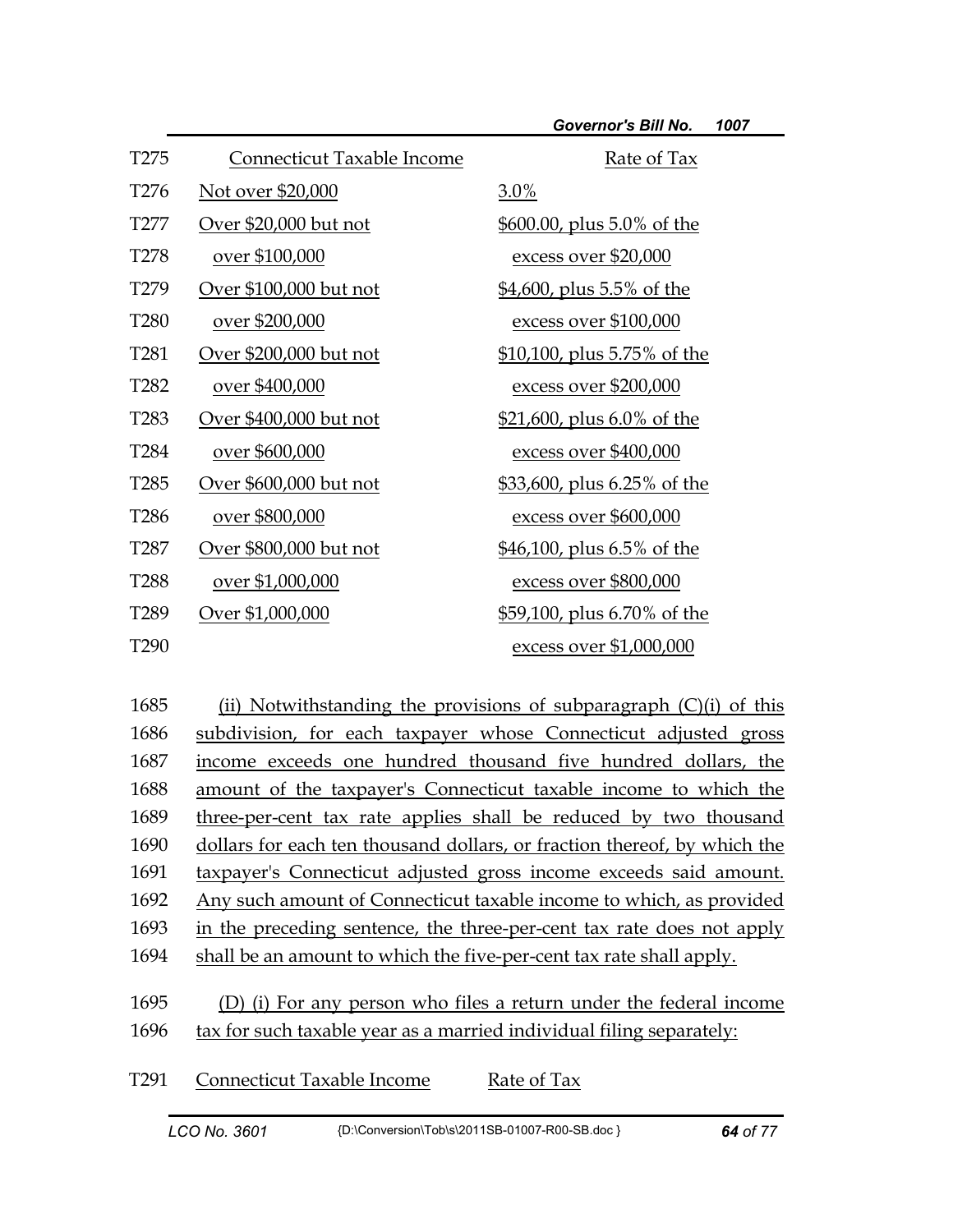| T <sub>292</sub>  | Not over \$10,000      | 3.0%                               |
|-------------------|------------------------|------------------------------------|
| T <sub>293</sub>  | Over \$10,000 but not  | \$300.00, plus 5.0% of the         |
| T <sub>294</sub>  | over \$50,000          | excess over \$10,000               |
| T <sub>295</sub>  | Over \$50,000 but not  | <u>\$2,300, plus 5.5% of the</u>   |
| T <sub>296</sub>  | over \$100,000         | excess over \$50,000               |
| T <sub>297</sub>  | Over \$100,000 but not | <u>\$5,050, plus 5.75% of the</u>  |
| T <sub>298</sub>  | over \$200,000         | excess over \$100,000              |
| T299              | Over \$200,000 but not | <u>\$10,800, plus 6.0% of the</u>  |
| T <sub>300</sub>  | over \$300,000         | excess over \$200,000              |
| T <sub>301</sub>  | Over \$300,000 but not | <u>\$16,800, plus 6.25% of the</u> |
| T <sub>302</sub>  | over \$400,000         | excess over \$300,000              |
| T <sub>30</sub> 3 | Over \$400,000 but not | <u>\$23,050, plus 6.5% of the</u>  |
| T304              | over \$500,000         | excess over \$400,000              |
| T <sub>305</sub>  | Over \$500,000         | \$29,550, plus 6.70% of the        |
| T <sub>306</sub>  |                        | excess over \$500,000              |

1697 (ii) Notwithstanding the provisions of subparagraph  $(D)(i)$  of this 1698 subdivision, for each taxpayer whose Connecticut adjusted gross 1699 income exceeds fifty thousand two hundred fifty dollars, the amount 1700 of the taxpayer's Connecticut taxable income to which the three-per-1701 cent tax rate applies shall be reduced by one thousand dollars for each 1702 ten thousand dollars, or fraction thereof, by which the taxpayer's 1703 Connecticut adjusted gross income exceeds said amount. Any such 1704 amount of Connecticut taxable income to which, as provided in the 1705 preceding sentence, the three-per-cent tax rate does not apply shall be 1706 an amount to which the five-per-cent tax rate shall apply.

1707 (E) For trusts or estates, the rate of tax shall be 6.70% of the 1708 Connecticut taxable income.

1709 **[**(8)**]** (9) The provisions of this subsection shall apply to resident 1710 trusts and estates and, wherever reference is made in this subsection to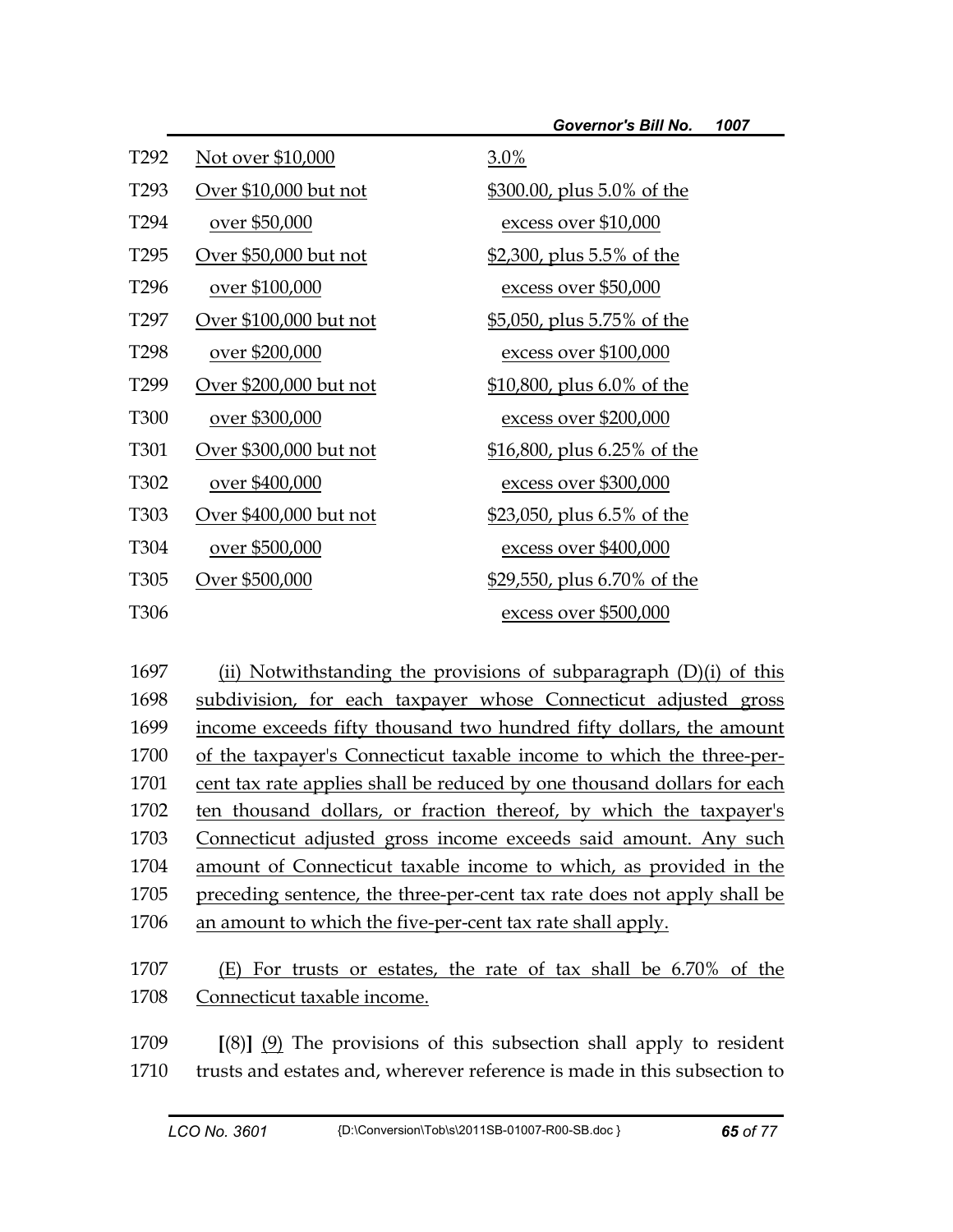1711 residents of this state, such reference shall be construed to include 1712 resident trusts and estates, provided any reference to a resident's 1713 Connecticut adjusted gross income derived from sources without this 1714 state or to a resident's Connecticut adjusted gross income shall be 1715 construed, in the case of a resident trust or estate, to mean the resident 1716 trust or estate's Connecticut taxable income derived from sources 1717 without this state and the resident trust or estate's Connecticut taxable 1718 income, respectively.

1719 Sec. 41. (*Effective from passage*) The Commissioner of Revenue 1720 Services shall adjust the withholding tables issued for purposes of 1721 administering the income tax imposed under chapter 229 of the 1722 general statutes, to take account of any changes in such tax made by 1723 section 40 of this act, and, as soon as practicable, shall issue new 1724 withholding tables applicable to the taxable year commencing during 1725 2011.

1726 Sec. 42. (*Effective from passage*) Notwithstanding the provisions of 1727 section 12-722 of the general statutes, any taxpayer required to make 1728 an estimated payment in June, 2011, for the tax due under chapter 229 1729 of the general statutes, shall make such payment in an amount which 1730 is adjusted for any change in the rate applicable to the current taxable 1731 year, as provided in section 12-700 of the general statutes, as amended 1732 by this act.

1733 Sec. 43. (NEW) (*Effective from passage and applicable to taxable years*  1734 *commencing on or after January 1, 2011*) (a) Any resident of this state, as 1735 defined in subdivision (1) of subsection (a) of section 12-701 of the 1736 general statutes, who is subject to the tax imposed under chapter 229 of 1737 the general statutes for any taxable year shall be allowed a credit 1738 against the tax otherwise due under such chapter in an amount equal 1739 to thirty per cent of the earned income credit claimed and allowed for 1740 the same taxable year under Section 32 of the Internal Revenue Code, 1741 as defined in subsection (a) of section 12-701 of the general statutes.

1742 (b) If the amount of the credit allowed pursuant to this section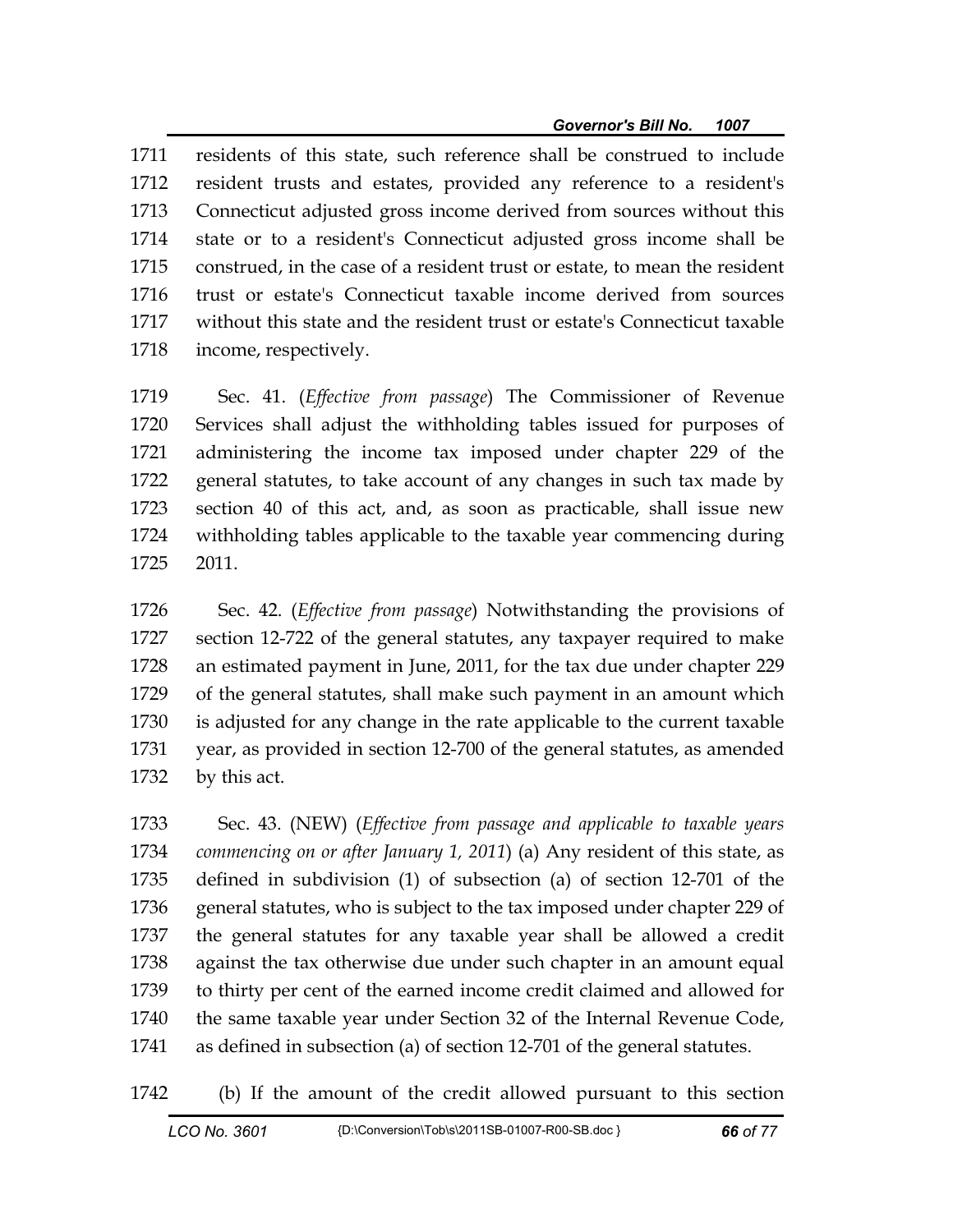1743 exceeds the taxpayer's liability for the tax imposed under said chapter 1744 229, the Commissioner of Revenue Services shall treat such excess as 1745 an overpayment and, except as provided under section 12-739 or 12- 1746 742 of the general statutes, shall refund the amount of such excess, 1747 without interest, to the taxpayer.

1748 (c) If a married individual who is otherwise eligible for the credit 1749 allowed hereunder has filed a joint federal income tax return for the 1750 taxable year, but is required to file a separate return under said chapter 1751 229 of the general statutes for such taxable year, the credit for which 1752 such individual is eligible under this section shall be an amount equal 1753 to thirty per cent of the earned income credit claimed and allowed for 1754 such taxable year under said Section 32 of the Internal Revenue Code 1755 multiplied by a fraction, the numerator of which is such individual's 1756 federal adjusted gross income, as reported on such individual's 1757 separate return under said chapter 229, and the denominator of which 1758 is the federal adjusted gross income, as reported on the joint federal 1759 income tax return.

1760 (d) To the extent permitted under federal law, any state or federal 1761 earned income tax credit shall not be counted as income when received 1762 by an individual who is an applicant for, or recipient of, benefits or 1763 services under any state or federal program that provides such benefits 1764 or services based on need, nor shall any such earned income tax credit 1765 be counted as resources, for the purpose of determining the 1766 individual's or any other individual's eligibility for such benefits or 1767 services, or the amount of such benefits or services.

1768 Sec. 44. Subsections (b) and (c) of section 12-704c of the general 1769 statutes are repealed and the following is substituted in lieu thereof 1770 (*Effective from passage and applicable to taxable years commencing on or after*  1771 *January 1, 2011*):

1772 (b) The credit allowed under this section shall not exceed two 1773 hundred fifteen dollars for the taxable year commencing on or after 1774 January 1, 1997, and prior to January 1, 1998; for taxable years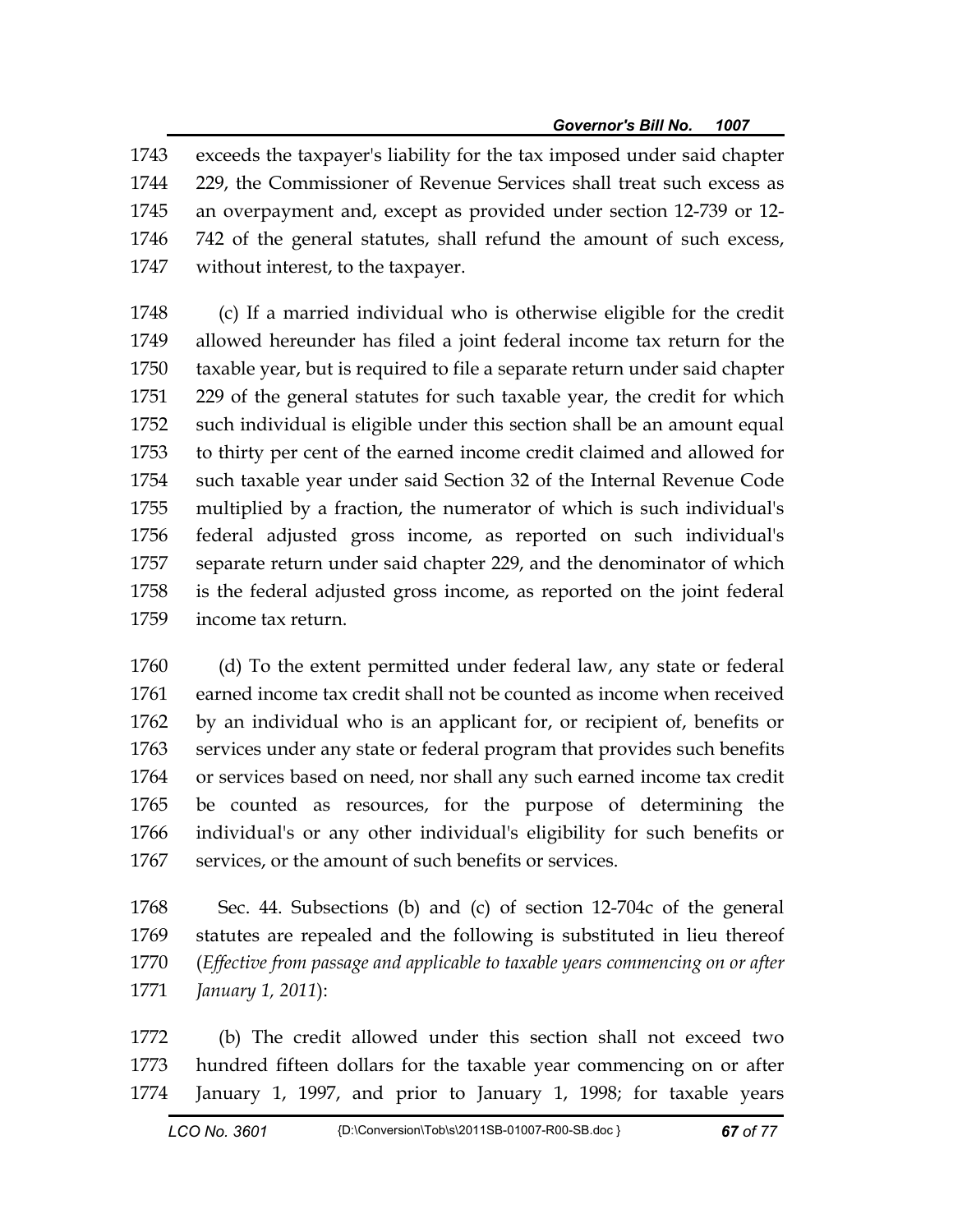1775 commencing on or after January 1, 1998, but prior to January 1, 1999, 1776 three hundred fifty dollars; for taxable years commencing on or after 1777 January 1, 1999, but prior to January 1, 2000, four hundred twenty-five 1778 dollars; for taxable years commencing on or after January 1, 2000, but 1779 prior to January 1, 2003, five hundred dollars; for taxable years 1780 commencing on or after January 1, 2003, three hundred fifty dollars; 1781 for taxable years commencing on or after January 1, 2005, but prior to 1782 January 1, 2006, three hundred fifty dollars; and for taxable years 1783 commencing on or after January 1, 2006, but prior to January 1, 2011, 1784 five hundred dollars. In the case of any husband and wife who file a 1785 return under the federal income tax for such taxable year as married 1786 individuals filing a joint return, the credit allowed, in the aggregate, 1787 shall not exceed such amounts for each such taxable year. No credit 1788 shall be allowed under this section for taxable years commencing on or 1789 after January 1, 2011.

1790 (c) (1) (A) For taxable years commencing prior to January 1, 2000, in 1791 the case of any such taxpayer who files under the federal income tax 1792 for such taxable year as an unmarried individual whose Connecticut 1793 adjusted gross income exceeds fifty-two thousand five hundred 1794 dollars, the amount of the credit that exceeds one hundred dollars shall 1795 be reduced by ten per cent for each ten thousand dollars, or fraction 1796 thereof, by which the taxpayer's Connecticut adjusted gross income 1797 exceeds said amount.

1798 (B) For taxable years commencing on or after January 1, 2000, but 1799 prior to January 1, 2001, in the case of any such taxpayer who files 1800 under the federal income tax for such taxable year as an unmarried 1801 individual whose Connecticut adjusted gross income exceeds fifty-1802 three thousand five hundred dollars, the amount of the credit that 1803 exceeds one hundred dollars shall be reduced by ten per cent for each 1804 ten thousand dollars, or fraction thereof, by which the taxpayer's 1805 Connecticut adjusted gross income exceeds said amount.

1806 (C) For taxable years commencing on or after January 1, 2001, but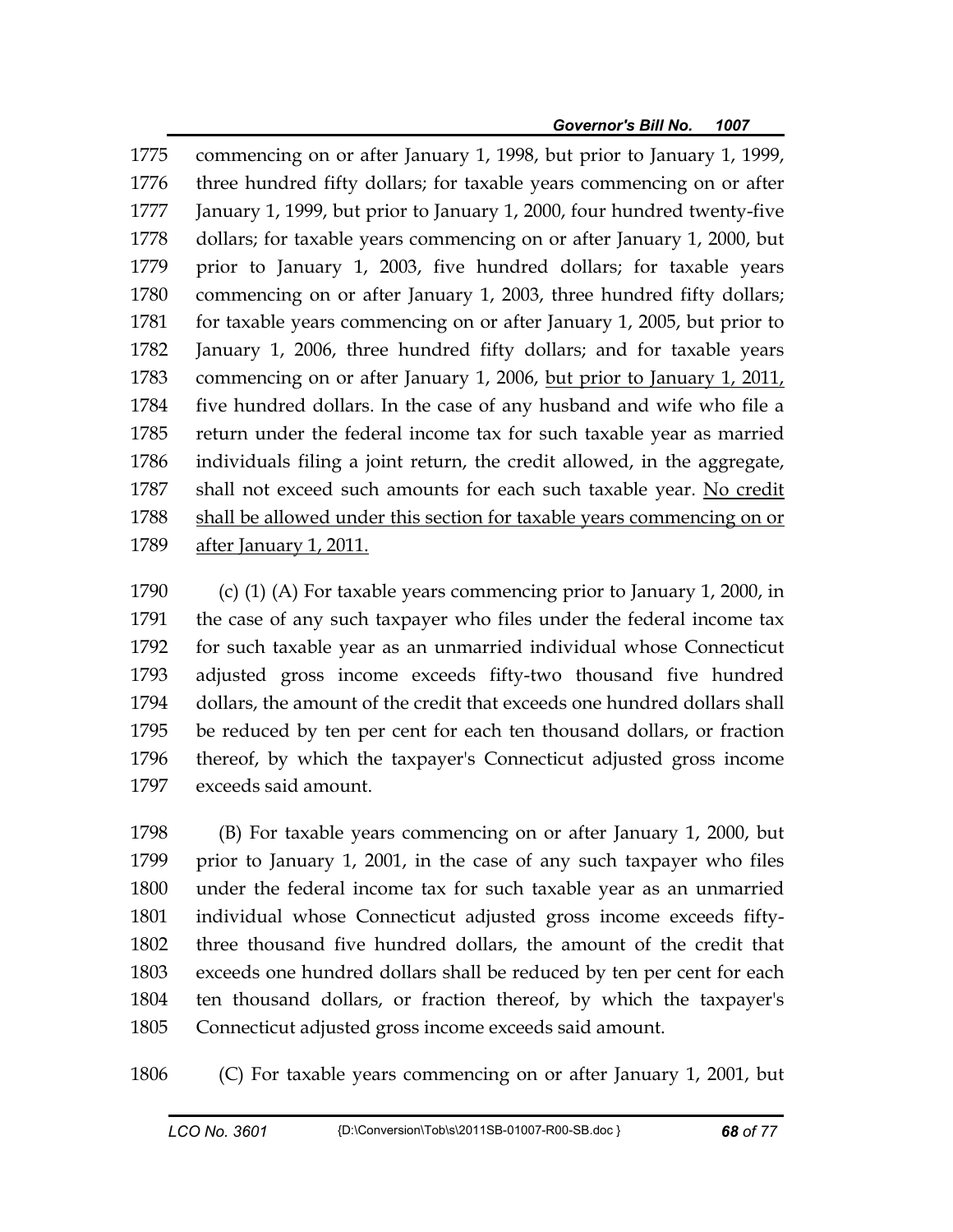1807 prior to January 1, 2004, in the case of any such taxpayer who files 1808 under the federal income tax for such taxable year as an unmarried 1809 individual whose Connecticut adjusted gross income exceeds fifty-four 1810 thousand five hundred dollars, the amount of the credit shall be 1811 reduced by ten per cent for each ten thousand dollars, or fraction 1812 thereof, by which the taxpayer's Connecticut adjusted gross income 1813 exceeds said amount.

1814 (D) For taxable years commencing on or after January 1, 2004, but 1815 prior to January 1, 2007, in the case of any such taxpayer who files 1816 under the federal income tax for such taxable year as an unmarried 1817 individual whose Connecticut adjusted gross income exceeds fifty-five 1818 thousand dollars, the amount of the credit shall be reduced by ten per 1819 cent for each ten thousand dollars, or fraction thereof, by which the 1820 taxpayer's Connecticut adjusted gross income exceeds said amount.

1821 (E) For taxable years commencing on or after January 1, 2007, but 1822 prior to January 1, 2008, in the case of any such taxpayer who files 1823 under the federal income tax for such taxable year as an unmarried 1824 individual whose Connecticut adjusted gross income exceeds fifty-five 1825 thousand five hundred dollars, the amount of the credit shall be 1826 reduced by ten per cent for each ten thousand dollars, or fraction 1827 thereof, by which the taxpayer's Connecticut adjusted gross income 1828 exceeds said amount.

1829 (F) For taxable years commencing on or after January 1, 2008, but 1830 prior to January 1, **[**2012**]** 2011, in the case of any such taxpayer who 1831 files under the federal income tax for such taxable year as an 1832 unmarried individual whose Connecticut adjusted gross income 1833 exceeds fifty-six thousand five hundred dollars, the amount of the 1834 credit shall be reduced by ten per cent for each ten thousand dollars, or 1835 fraction thereof, by which the taxpayer's Connecticut adjusted gross 1836 income exceeds said amount.

1837 **[**(G) For taxable years commencing on or after January 1, 2012, but 1838 prior to January 1, 2013, in the case of any such taxpayer who files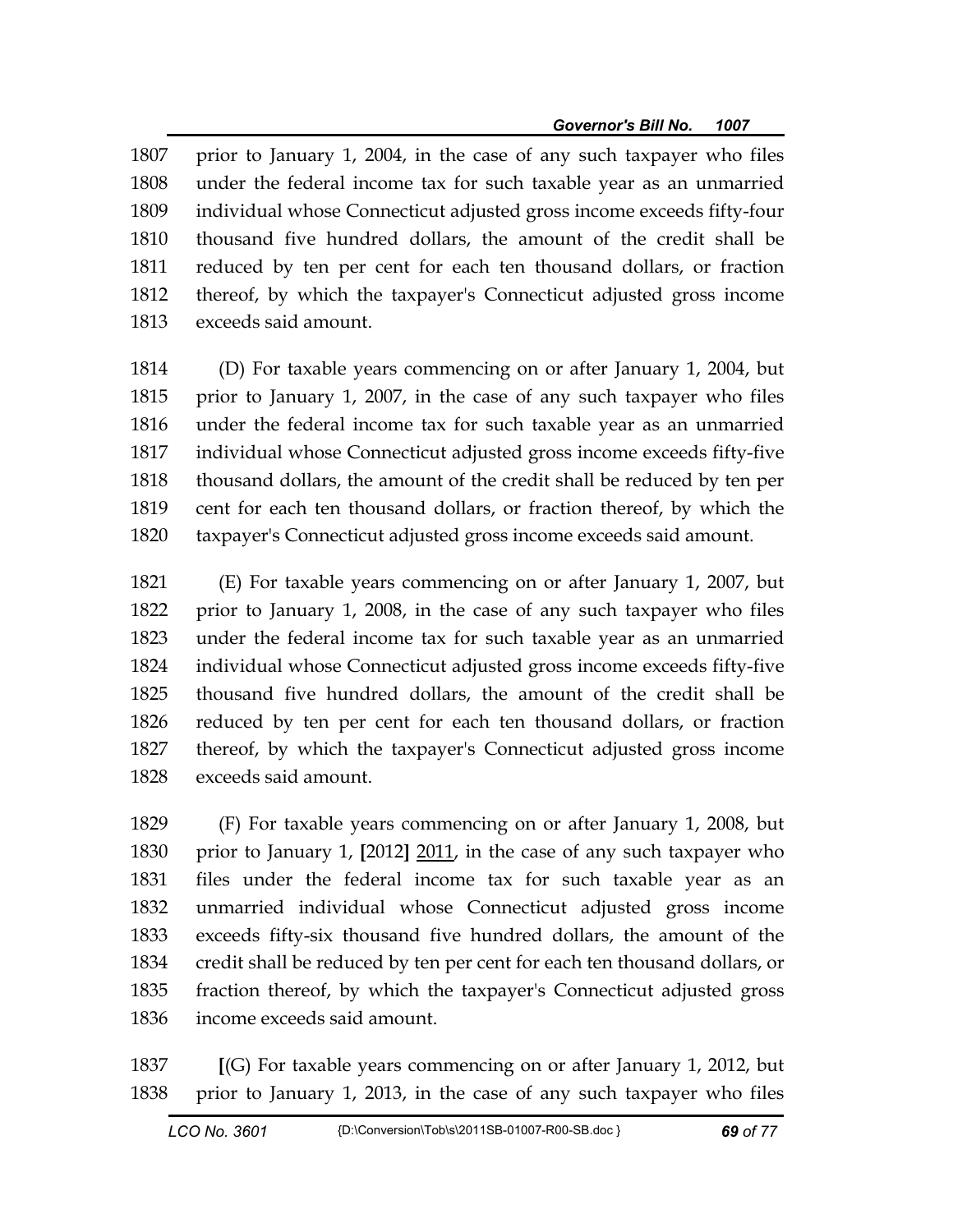1839 under the federal income tax for such taxable year as an unmarried 1840 individual whose Connecticut adjusted gross income exceeds fifty-1841 eight thousand five hundred dollars, the amount of the credit shall be 1842 reduced by ten per cent for each ten thousand dollars, or fraction 1843 thereof, by which the taxpayer's Connecticut adjusted gross income 1844 exceeds said amount.

1845 (H) For taxable years commencing on or after January 1, 2013, but 1846 prior to January 1, 2014, in the case of any such taxpayer who files 1847 under the federal income tax for such taxable year as an unmarried 1848 individual whose Connecticut adjusted gross income exceeds sixty 1849 thousand five hundred dollars, the amount of the credit shall be 1850 reduced by ten per cent for each ten thousand dollars, or fraction 1851 thereof, by which the taxpayer's Connecticut adjusted gross income 1852 exceeds said amount.

1853 (I) For taxable years commencing on or after January 1, 2014, but 1854 prior to January 1, 2015, in the case of any such taxpayer who files 1855 under the federal income tax for such taxable year as an unmarried 1856 individual whose Connecticut adjusted gross income exceeds 1857 sixty-two thousand five hundred dollars, the amount of the credit shall 1858 be reduced by ten per cent for each ten thousand dollars, or fraction 1859 thereof, by which the taxpayer's Connecticut adjusted gross income 1860 exceeds said amount.

1861 (J) For taxable years commencing on or after January 1, 2015, in the 1862 case of any such taxpayer who files under the federal income tax for 1863 such taxable year as an unmarried individual whose Connecticut 1864 adjusted gross income exceeds sixty-four thousand five hundred 1865 dollars, the amount of the credit shall be reduced by ten per cent for 1866 each ten thousand dollars, or fraction thereof, by which the taxpayer's 1867 Connecticut adjusted gross income exceeds said amount.**]**

1868 (2) In the case of any such taxpayer who files under the federal 1869 income tax for such taxable year as a married individual filing 1870 separately whose Connecticut adjusted gross income exceeds fifty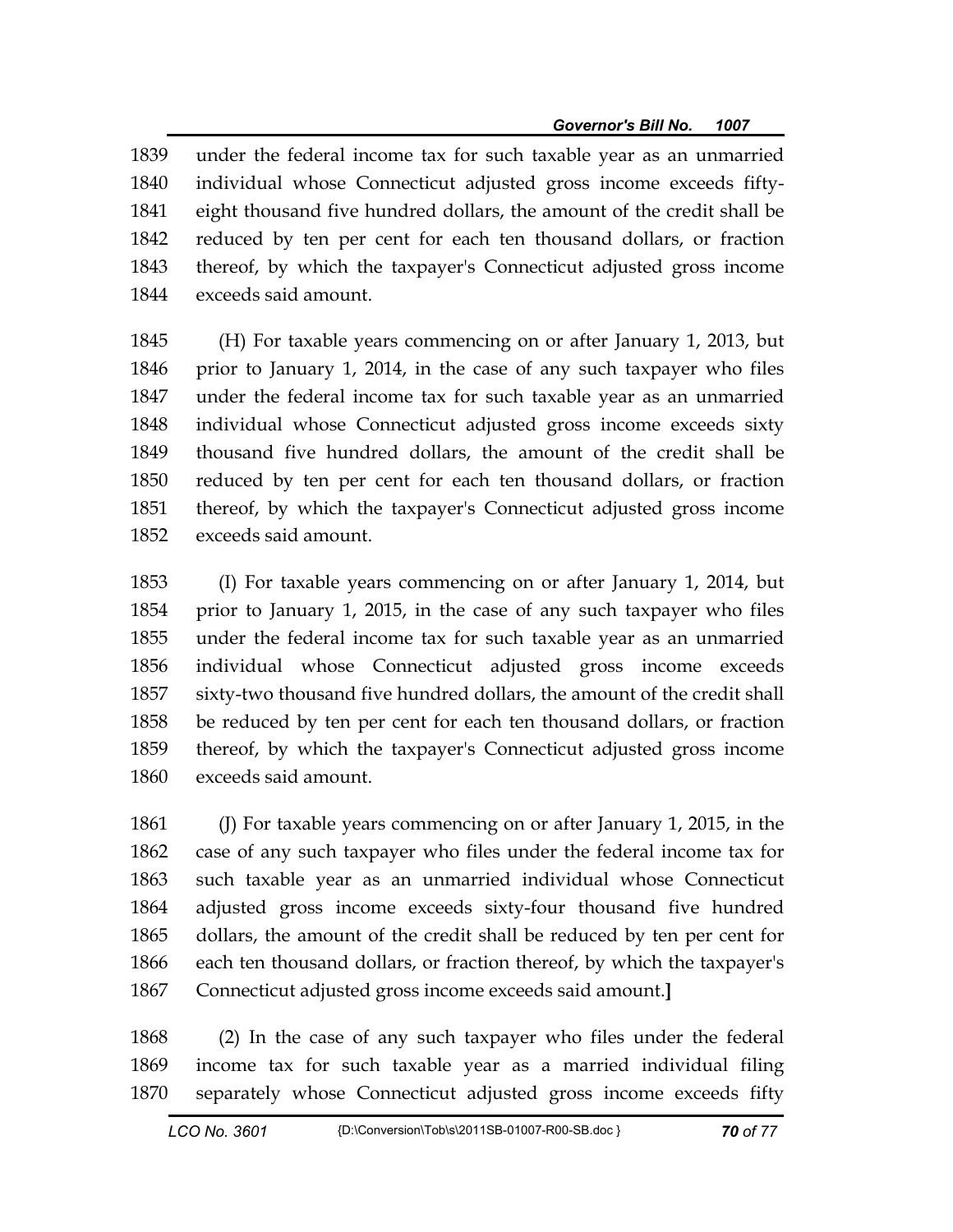1871 thousand two hundred fifty dollars, the amount of the credit shall be 1872 reduced by ten per cent for each five thousand dollars, or fraction 1873 thereof, by which the taxpayer's Connecticut adjusted gross income 1874 exceeds said amount.

1875 (3) In the case of a taxpayer who files under the federal income tax 1876 for such taxable year as a head of household whose Connecticut 1877 adjusted gross income exceeds seventy-eight thousand five hundred 1878 dollars, the amount of the credit shall be reduced by ten per cent for 1879 each ten thousand dollars or fraction thereof, by which the taxpayer's 1880 Connecticut adjusted gross income exceeds said amount.

1881 (4) In the case of a taxpayer who files under federal income tax for 1882 such taxable year as married individuals filing jointly whose 1883 Connecticut adjusted gross income exceeds one hundred thousand five 1884 hundred dollars, the amount of the credit shall be reduced by ten per 1885 cent for each ten thousand dollars, or fraction thereof, by which the 1886 taxpayer's Connecticut adjusted gross income exceeds said amount.

1887 Sec. 45. Subsection (l) of section 45a-107 of the general statutes is 1888 repealed and the following is substituted in lieu thereof (*Effective from*  1889 *passage and applicable to estates of decedents dying on or after January 1,*  1890 *2011*):

1891 (l) In the case of decedents who die on or after January 1, 2011:

1892 (1) Any costs assessed under this section that are not paid within 1893 thirty days of the date of an invoice from the court of probate shall 1894 bear interest at the rate of one-half of one per cent per month or 1895 portion thereof until paid;

1896 (2) If a tax return or a copy of a tax return required under 1897 subparagraph **[**(C)**]** (D) of subdivision (3) of subsection (b) of section 1898 12-392, as amended by this act, is not filed with a court of probate by 1899 the due date for such return or copy under subdivision (1) of 1900 subsection (b) of section 12-392, as amended by this act, or by the date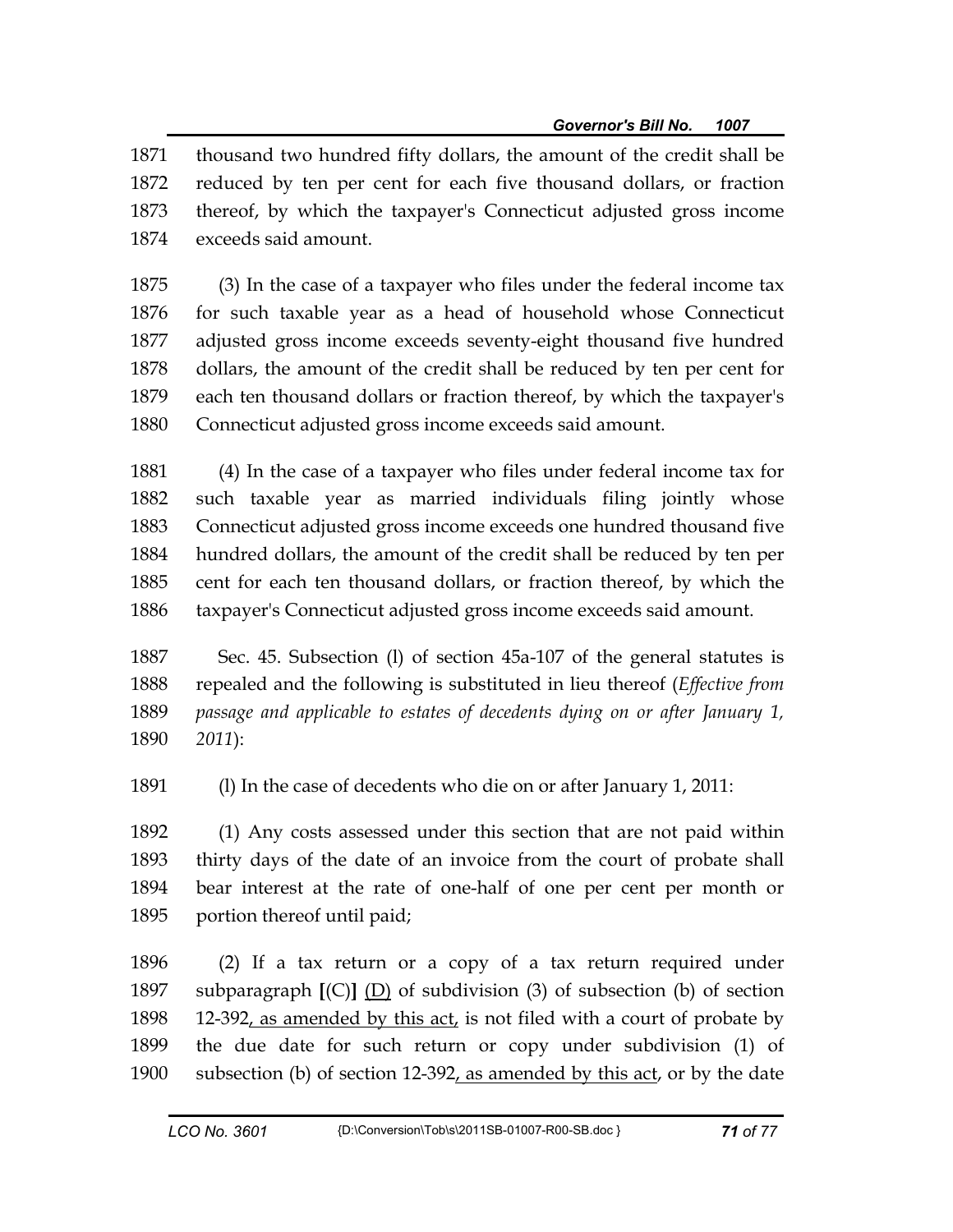1901 an extension under subdivision (4) of subsection (b) of section 12-392, 1902 as amended by this act, expires, the costs that would have been due 1903 under this section if such return or copy had been filed by such due 1904 date or expiration date shall bear interest at the rate of one-half of one 1905 per cent per month or portion thereof from the date that is thirty days 1906 after such due date or expiration date, whichever is later, until paid. If 1907 a return or copy is filed with a court of probate on or before such due 1908 date or expiration date, whichever is later, the costs assessed shall bear 1909 interest as provided in subdivision (1) of this subsection;

1910 (3) A court of probate may extend the time for payment of any costs 1911 under this section, including interest, if it appears to the court that 1912 requiring payment by such due date or expiration date would cause 1913 undue hardship. No additional interest shall accrue during the period 1914 of such extension. A court of probate may not waive interest outside of 1915 any extension period;

1916 (4) The interest requirements in subdivisions (1) and (2) of this 1917 subsection shall not apply if:

1918 (A) The basis for costs for the estate does not exceed forty thousand 1919 dollars; or

1920 (B) The basis for costs for the estate does not exceed five hundred 1921 thousand dollars and any portion of the property included in the basis 1922 for costs passes to a surviving spouse.

1923 Sec. 46. Section 14-379 of the general statutes is repealed and the 1924 following is substituted in lieu thereof (*Effective July 1, 2011*):

1925 As used in sections 14-379 to 14-390, inclusive, **[**subdivisions (3) and 1926 (4)**]** subdivision (3) of section 12-430 and sections 12-431, 14-33, 14-163 1927 and 53-205, unless the context otherwise requires:

1928 (1) "Commissioner" means the Commissioner of Motor Vehicles;

1929 (2) "Snowmobile" means any self-propelled vehicle designed for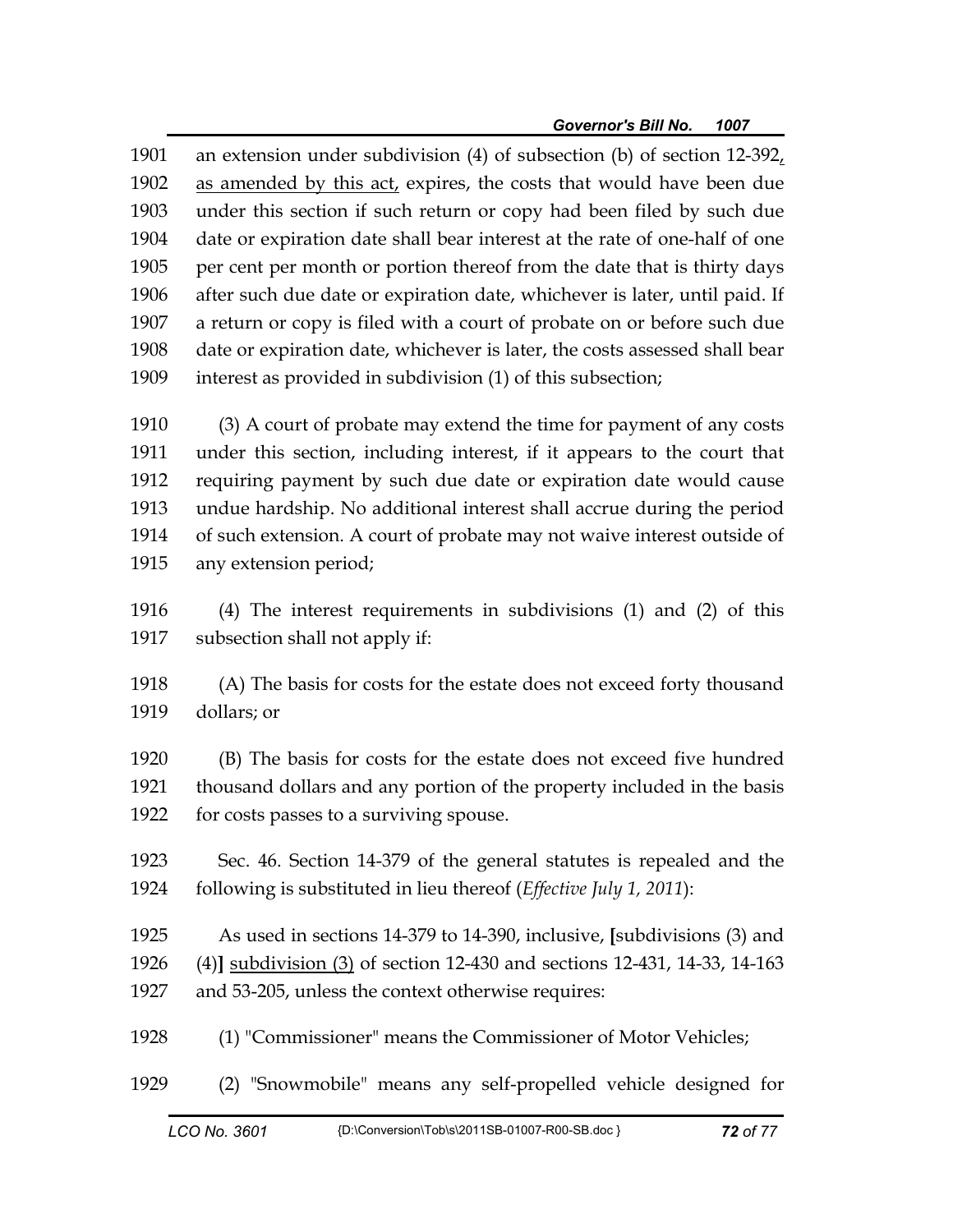1930 travel on snow or ice, except vehicles propelled by sail;

1931 (3) "Snowmobile dealer" means a person engaged in the business of 1932 manufacturing and selling new snowmobiles or selling new or used 1933 snowmobiles, or both, having an established place of business for the 1934 sale, trade and display of such snowmobiles;

1935 (4) "All-terrain vehicle" means a self-propelled vehicle designed to 1936 travel over unimproved terrain that has been determined by the 1937 Commissioner of Motor Vehicles to be unsuitable for operation on the 1938 public highways and is not eligible for registration under chapter 246;

1939 (5) "All-terrain vehicle dealer" means any person engaged in the 1940 business of manufacturing and selling new all-terrain vehicles, or both, 1941 having an established place of business for the manufacture, sale, trade 1942 and display of such all-terrain vehicles; and

1943 (6) "Operate" means to control the course of or otherwise use a 1944 snowmobile or all-terrain vehicle.

1945 Sec. 47. Section 12-407e, subdivisions (47), (48), (52), (95), (97) and

1946 (111) of section 12-412, section 12-412b, section 12-412j, subdivision (4)

1947 of section 12-430 and section 12-430a of the general statutes are

1948 repealed. (*Effective July 1, 2011, and applicable to sales occurring on or after* 

1949 *said date*)

This act shall take effect as follows and shall amend the following sections: Section 1 *from passage and applicable to calendar years commencing on or after January 1, 2011*  12-202 Sec. 2 *from passage and applicable to calendar years commencing on or after January 1, 2011*  12-202a(a)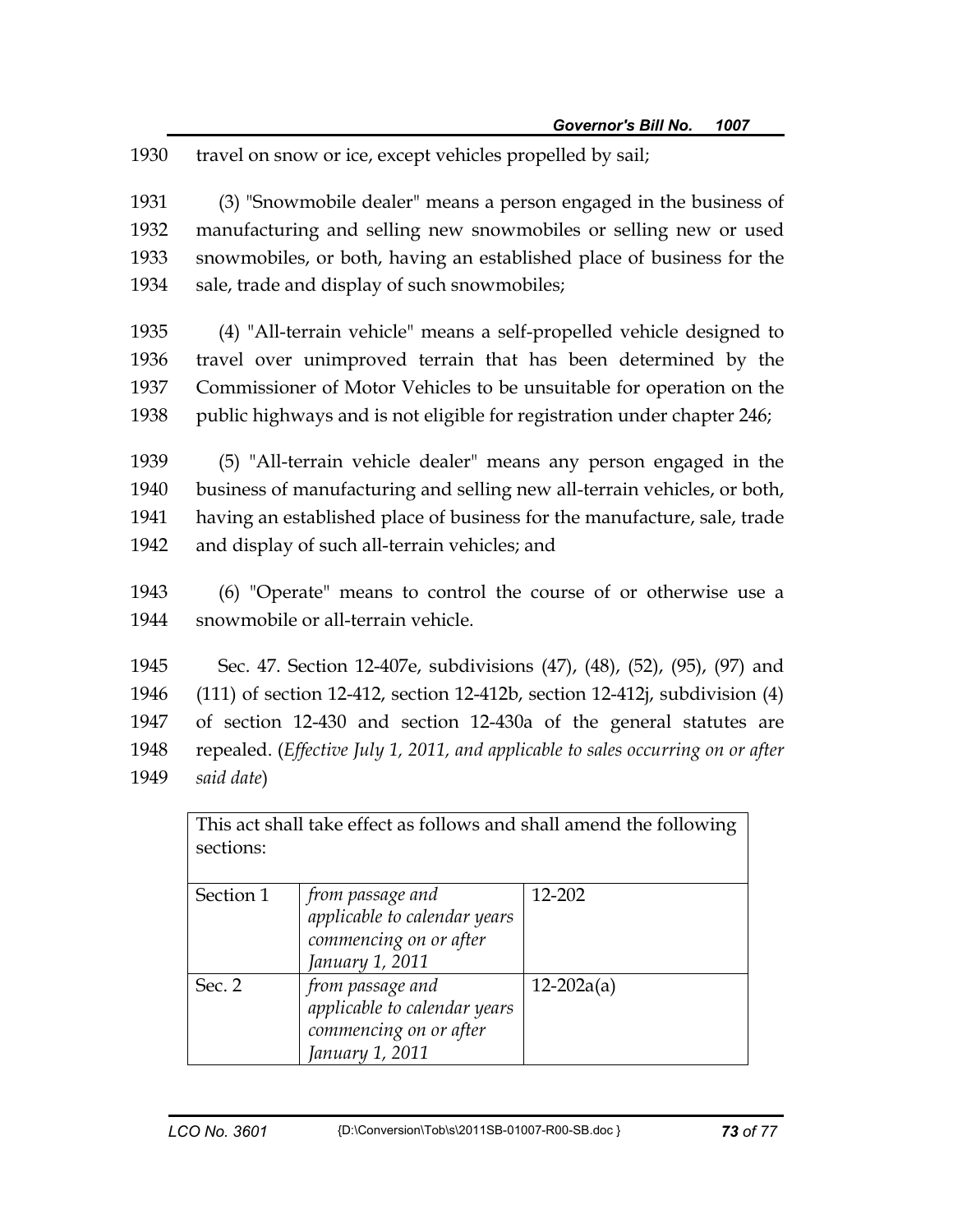| Sec. 3  | from passage and<br>applicable to calendar years | $12-210(b)$    |  |
|---------|--------------------------------------------------|----------------|--|
|         | commencing on or after                           |                |  |
|         | January 1, 2011                                  |                |  |
| Sec. 4  | from passage and                                 | $12 - 211a$    |  |
|         | applicable to calendar years                     |                |  |
|         | commencing on or after                           |                |  |
|         | January 1, 2011                                  |                |  |
| Sec. 5  | from passage and                                 | $12-214(b)(6)$ |  |
|         | applicable to income years                       |                |  |
|         | commencing on or after                           |                |  |
|         | January 1, 2011                                  |                |  |
| Sec. 6  | from passage and                                 | $12-217j(e)$   |  |
|         | applicable to income years                       |                |  |
|         | commencing on or after                           |                |  |
|         | January 1, 2011                                  |                |  |
| Sec. 7  | from passage and                                 | 12-217zz       |  |
|         | applicable to income years                       |                |  |
|         | commencing on or after                           |                |  |
|         | January 1, 2011                                  |                |  |
| Sec. 8  | from passage and                                 | $12 - 218(c)$  |  |
|         | applicable to income years                       |                |  |
|         | commencing on or after                           |                |  |
|         | January 1, 2011                                  |                |  |
| Sec. 9  | from passage and                                 | $12-219(b)(6)$ |  |
|         | applicable to income years                       |                |  |
|         | commencing on or after                           |                |  |
|         | January 1, 2011                                  |                |  |
| Sec. 10 | July 1, 2011, and                                | 12-296         |  |
|         | applicable to sales                              |                |  |
|         | occurring on or after said                       |                |  |
|         | date                                             |                |  |
| Sec. 11 | July 1, 2011, and                                | 12-316         |  |
|         | applicable to sales                              |                |  |
|         | occurring on or after said                       |                |  |
|         | date                                             |                |  |
| Sec. 12 | from passage                                     | New section    |  |
| Sec. 13 | July 1, 2011, and                                | $12 - 330c(a)$ |  |
|         | applicable to sales                              |                |  |
|         | occurring on or after said                       |                |  |
|         | date                                             |                |  |
|         |                                                  |                |  |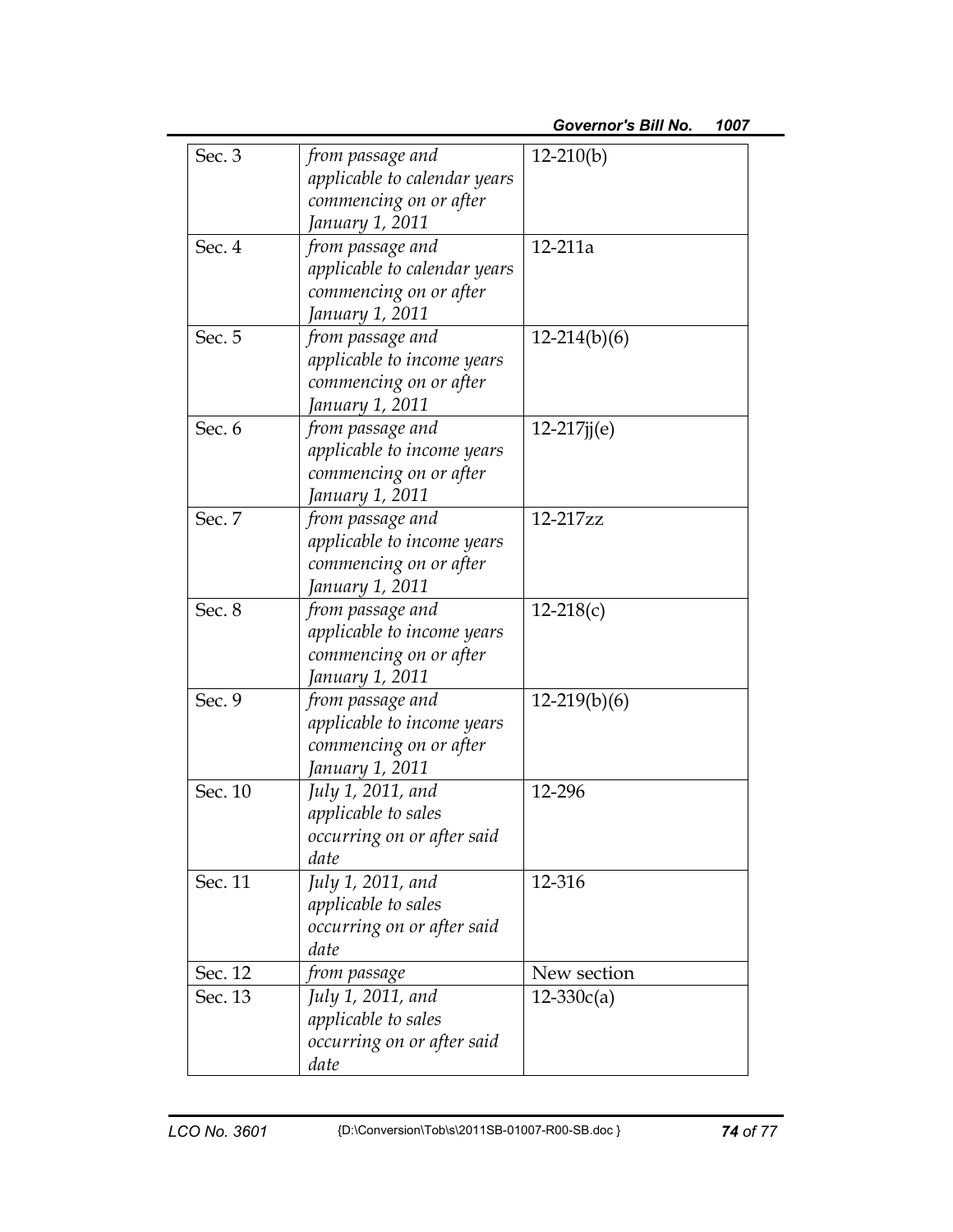| Sec. 14 | from passage and<br>applicable to estates of<br>decedents dying on or after<br>January 1, 2011                     | $12-391(g)$            |  |
|---------|--------------------------------------------------------------------------------------------------------------------|------------------------|--|
| Sec. 15 | from passage and<br>applicable to estates of<br>decedents dying on or after<br>January 1, 2011                     | $12-392(b)(3)$         |  |
| Sec. 16 | from passage and<br>applicable to estates of<br>decedents dying on or after<br>January 1, 2011                     | $12-398(e)$            |  |
| Sec. 17 | from passage and<br>applicable to gifts made<br>during calendar years<br>commencing on or after<br>January 1, 2011 | $12-642(a)$            |  |
| Sec. 18 | July 1, 2011, and<br>applicable to sales<br>occurring on or after said<br>date                                     | $12-407(a)(2)(M)$      |  |
| Sec. 19 | July 1, 2011, and<br>applicable to sales<br>occurring on or after said<br>date                                     | $12-407(a)(8)$ and (9) |  |
| Sec. 20 | July 1, 2011, and<br>applicable to sales<br>occurring on or after said<br>date                                     | $12-407(a)(37)(I)$     |  |
| Sec. 21 | July 1, 2011, and<br><i>applicable to sales</i><br>occurring on or after said<br>date                              | $12-407(a)(37)(N)$     |  |
| Sec. 22 | July 1, 2011, and<br>applicable to sales<br>occurring on or after said<br>date                                     | $12-407(a)(37)(S)$     |  |
| Sec. 23 | July 1, 2011, and<br>applicable to sales<br>occurring on or after said<br>date                                     | $12-407(a)(37)$ (FF)   |  |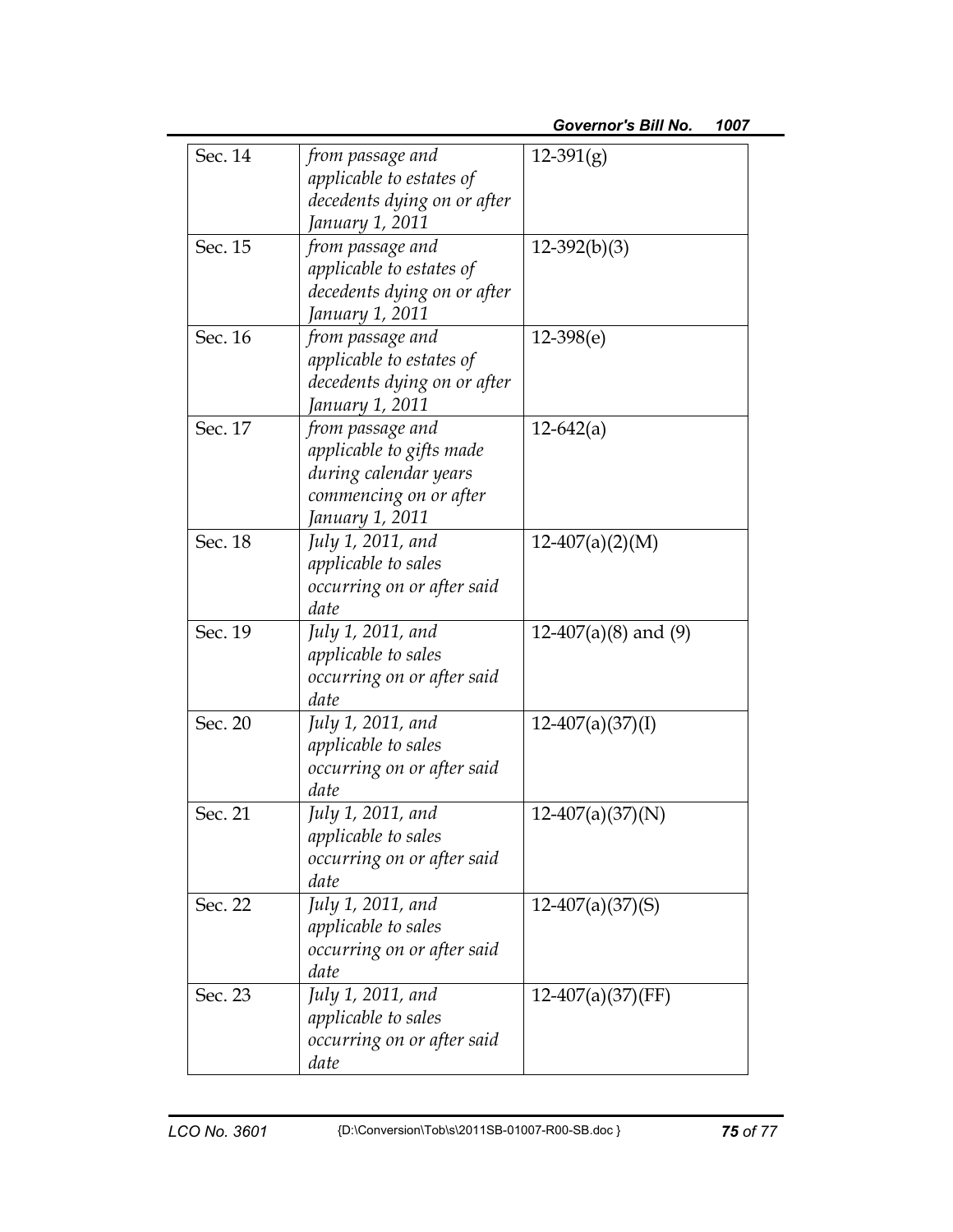| Sec. 24 | July 1, 2011, and<br>applicable to sales<br>occurring on or after said<br>date       | $12-407(a)(37)$  |  |
|---------|--------------------------------------------------------------------------------------|------------------|--|
| Sec. 25 | July 1, 2011, and<br>applicable to sales<br>occurring on or after said<br>date       | $12 - 408(1)$    |  |
| Sec. 26 | July 1, 2011, and<br>applicable to sales<br>occurring on or after said<br>date       | 12-408           |  |
| Sec. 27 | July 1, 2011, and<br>applicable to sales<br>occurring on or after said<br>date       | $12-411(1)$      |  |
| Sec. 28 | July 1, 2011, and<br>applicable to sales<br>occurring on or after said<br>date       | 12-411           |  |
| Sec. 29 | July 1, 2011, and<br>applicable to sales<br>occurring on or after said<br>date       | $12-412(77)$     |  |
| Sec. 30 | from passage and<br>applicable to sales<br>occurring on or after July<br>1,2011      | 12-435           |  |
| Sec. 31 | from passage                                                                         | New section      |  |
| Sec. 32 | July 1, 2011                                                                         | $12 - 458(a)(2)$ |  |
| Sec. 33 | July 1, 2011                                                                         | 12-458h          |  |
| Sec. 34 | from passage                                                                         | New section      |  |
| Sec. 35 | July 1, 2011, and<br>applicable to conveyances<br>occurring on or after said<br>date | $12-494(a)$      |  |
| Sec. 36 | July 1, 2011, and<br>applicable to conveyances<br>occurring on or after said<br>date | $12-494(c)$      |  |
| Sec. 37 | July 1, 2011                                                                         | New section      |  |